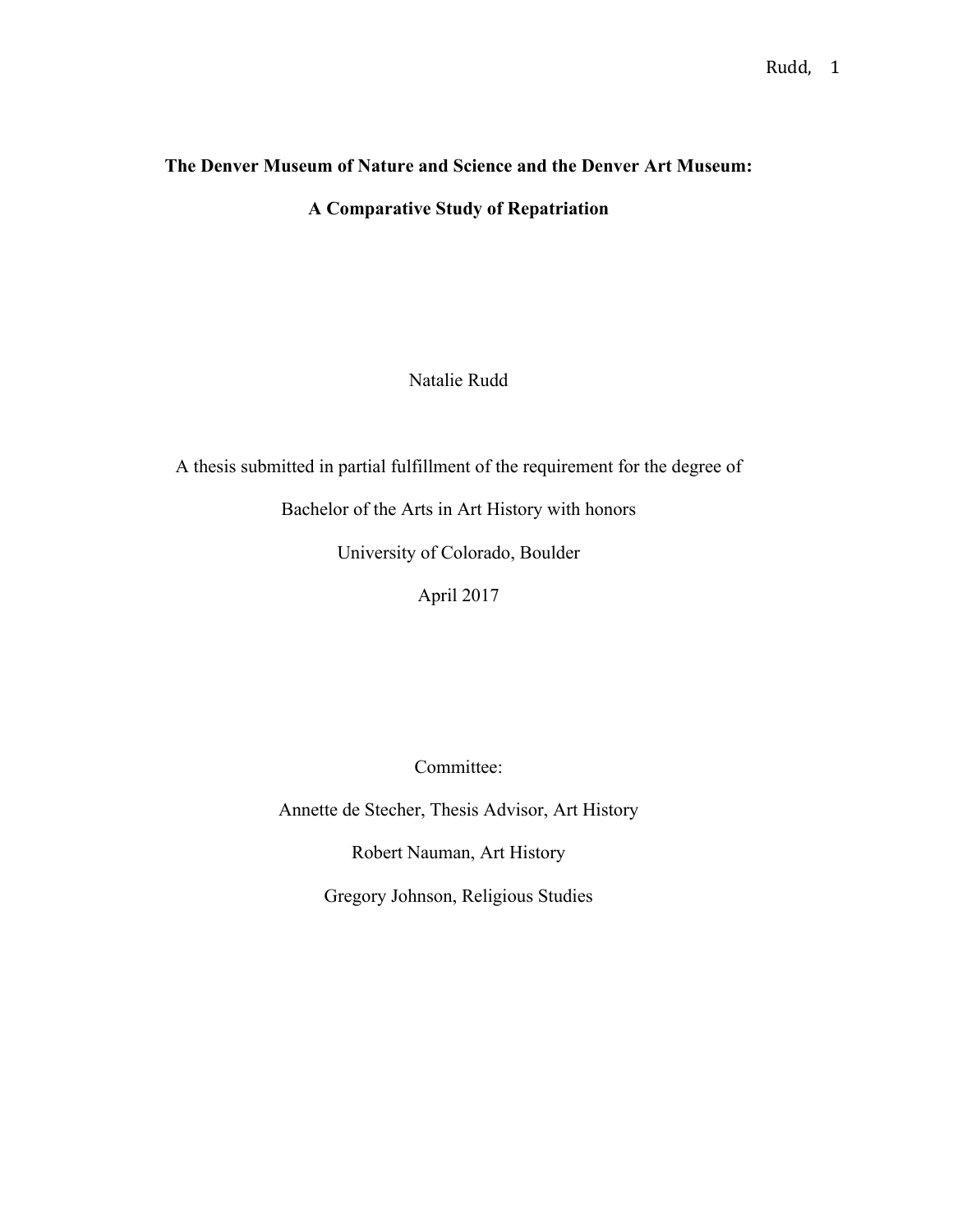# ACKNOWLEDGEMENTS

I would like to thank Drs. Robert Nauman and Greg Johnson for their advice, guidance and invaluable resources throughout this process. I would especially like to thank Dr. Annette de Stecher, without whom this thesis would not exist. Her patience, knowledge, and companionship are the foundations upon which I was able to navigate this process.

I would also like to thank my family and friends for their unwavering support. Thank you for listening to me as I whined my way through the research and writing process, and for helping me edit my drafts, from the earliest to the final stages. I couldn't have done it without your love and encouragement.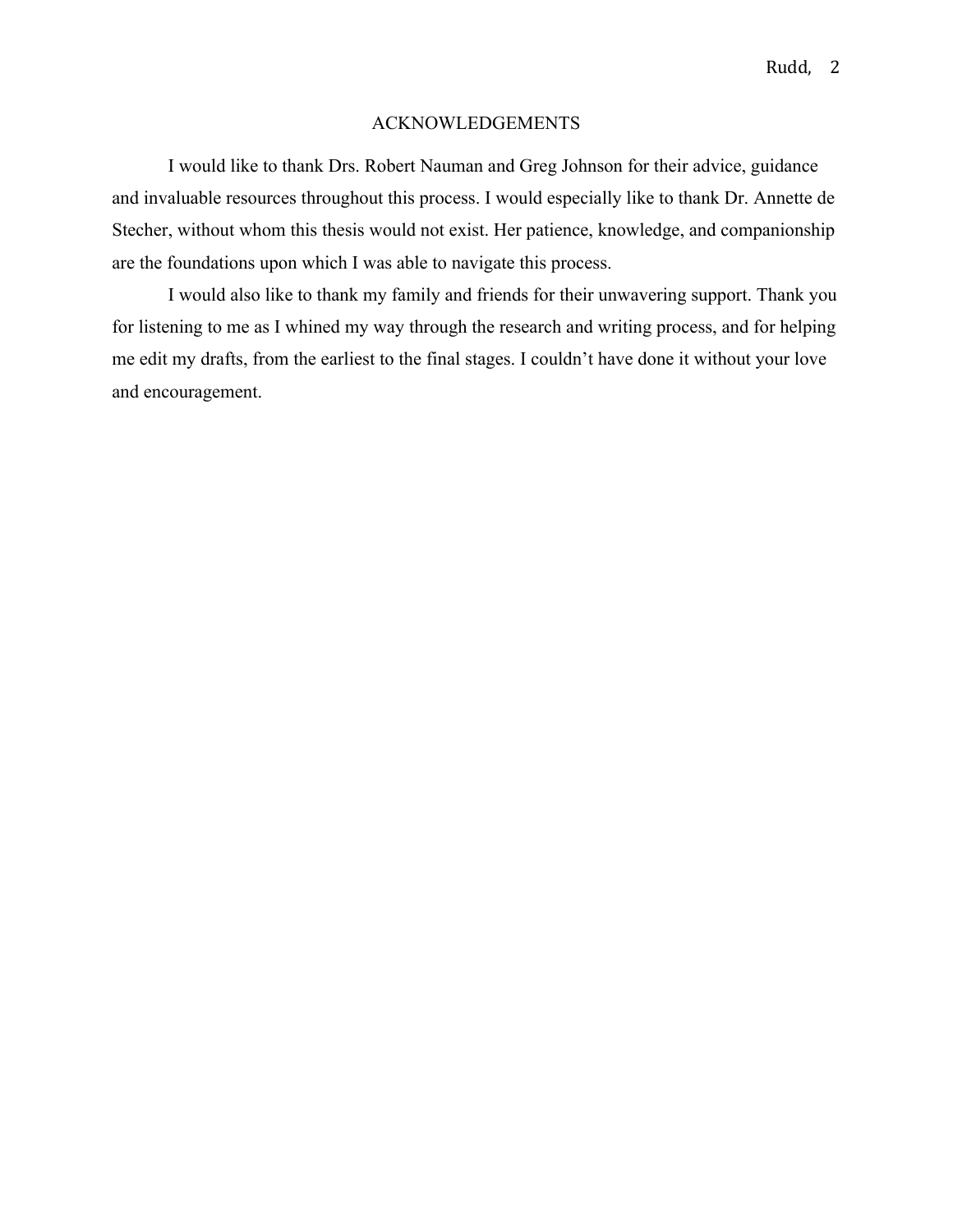## ABSTRACT

In the nineteenth and early twentieth centuries, anthropologists, archaeologists, and hobbyists removed over 200,000 human bodies and 1 million of Native American cultural items, including sacred objects, and burial objects, from Indigenous village and burial sites. <sup>1</sup> The Native American Graves Protection and Repatriation Act (NAGPRA) was enacted in 1990 to address and redress this human rights issue. NAGPRA requires all U.S. museums that receive federal government financial support to inventory their collections, consult with tribal nations, and return all materials that meet NAGPRA criteria, including sacred objects, burial objects, human remains, and objects of cultural patrimony to their tribal homelands.<sup>2</sup>

My research focuses on the history of repatriation and NAGPRA at the Denver Museum of Nature and Science (DMNS) and the Denver Art Museum (DAM). The DMNS has been a leader in repatriation. DMNS staff interprets NAGPRA in a way that places Indigenous communities as a priority in an effort to decolonize the museum. The DAM was not only a leader in moving away from conventional fine arts hierarchies to include substantial holdings of Indigenous material culture, but was also a leader in repatriation. It was one of the first museums to repatriate Indigenous material culture, even before the passage of NAGPRA. In this thesis, I will discuss how the NAGPRA consultation process has created lasting bonds between Native communities and the DMNS and the DAM.

<sup>&</sup>lt;sup>1</sup> Chip Colwell, *Plundered Skulls and Stolen Spirits: Inside the Fight to Reclaim Native America's Culture (Chicago:* University of Chicago Press, 2017), 4.

<sup>&</sup>lt;sup>2</sup> NAGPRA also covers issues of indigenous graves protection, but this thesis will focus on repatriation disputes covered by the law.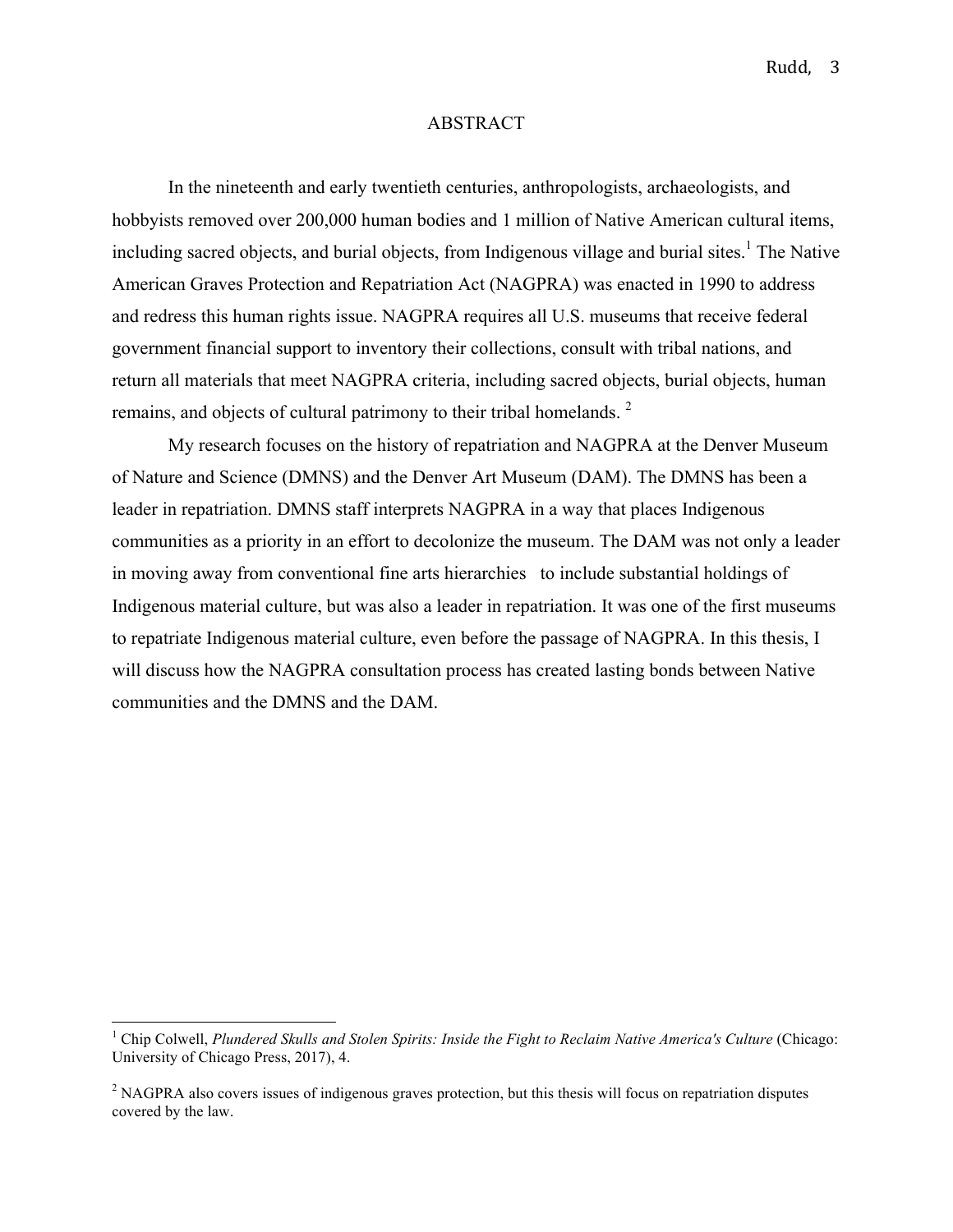## **Introduction**

From the late nineteenth century, anthropologists, archaeologists, and hobbyists collected Native American human remains and material goods from Indigenous burial sites and communities to place in museums and private collections. These unethical collecting practices have created tension and distrust between museums and Native communities. The Native American Graves Protection and Repatriation Act (NAGPRA), passed in 1990, addresses and redresses this human rights issue. NAGPRA requires all American museums that receive federal government financial support to inventory their collections, consult with tribal nations, and return, or repatriate, all materials that meet NAGPRA criteria, including sacred materials, burial items, human remains, and objects of cultural patrimony, to their tribal homelands. In this thesis I explore the leading role of the Denver Museum of Nature and Science and the Denver Art Museum in the repatriation process. I study the historical and contemporary practices of these two museums and I argue that their models of repatriation and interpretation of NAGPRA legislation, following its ethical intent, are examples of how art and natural history museums alike can work to build relationships with Native communities. I argue that their model suggests potential amendments to NAGPRA, to address issues in how this legislation is applied.

Denver is the largest city center within the Rocky Mountain territory, and thus represents an entire region, as opposed to a single state. Historically, this created a feeling of cultural responsibility for both museums, a sense that they must accurately represent and reflect a special tradition of their own, specifically the "untamed West".<sup>3</sup> I explore how this feeling of responsibility led to a strong tradition of collecting Native American goods and materials in the twentieth century, specifically from tribes that of the American Southwest. Both museums

 <sup>3</sup> Neil Harris, "Searching for Form: The Denver Art Museum in Context," in *The Denver Art Museum: The First Hundred Years* (Denver: Denver Art Museum, 1996), 21-22.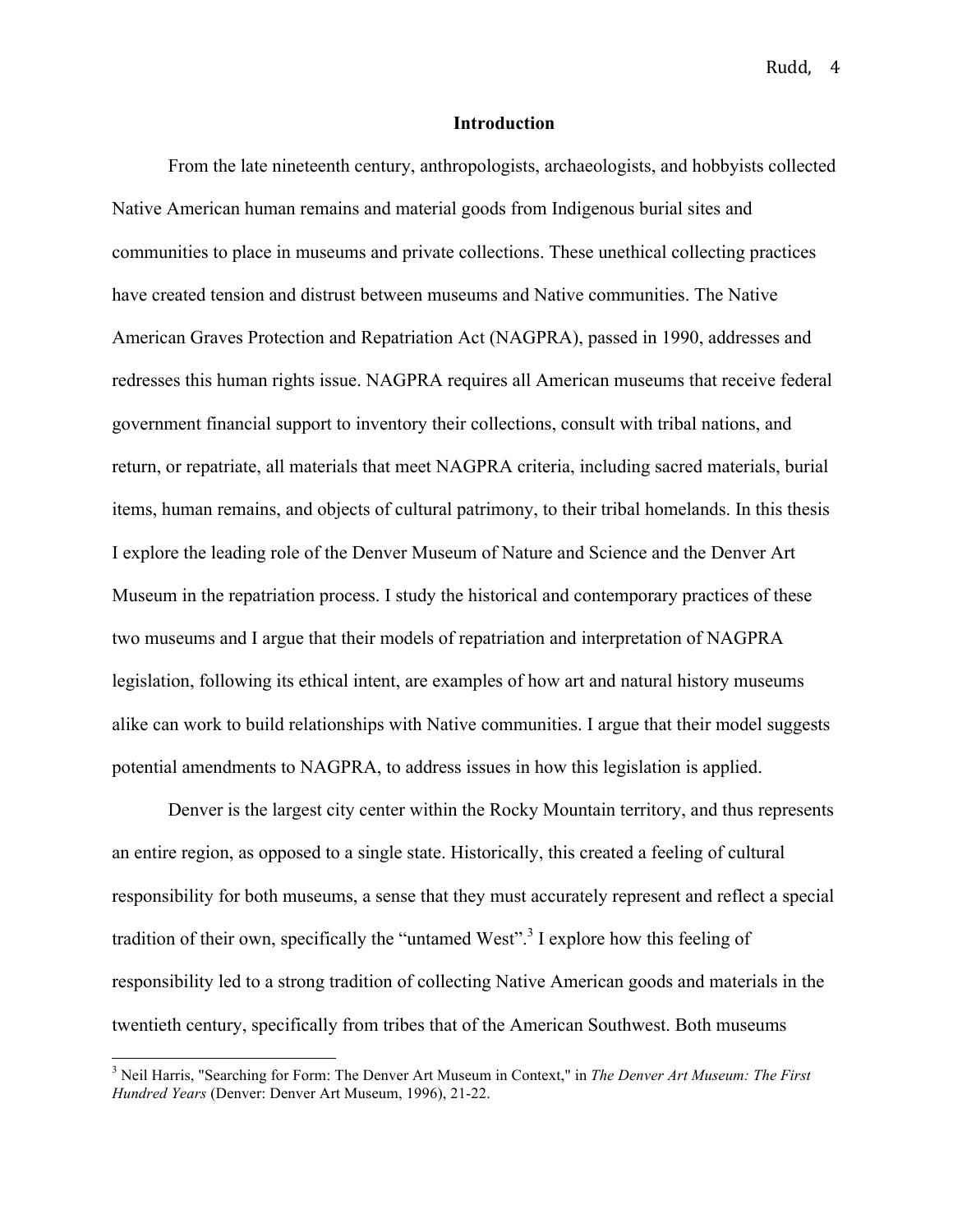followed unethical, but historically standard, collecting practices, but even before the passing of NAGPRA there was a shift toward repatriation. In 1979 the DAM began a shift toward repatriating as many objects as possible, and in 1990 the DMNS followed a similar practice, to repair the damages done by former collectors and museum curators. The histories of these two museums and the repatriation process are the focus of study. I discuss how the DMNS and the DAM are addressing their histories as colonial institutions. By concentrating their efforts on the consultation process required by NAGPRA, interpreted in a way that expresses the spirit of repatriation, they have improved relationships with Native communities over the twenty-seven years since NAGPRA was passed, and before. <sup>4</sup> This is a process to decolonize the museum. Linda Tuhiwai Smith describes decolonization as more than

Deconstructing western scholarship simply by our (native) own retelling or by sharing indigenous horror stories about research. In a decolonizing framework, deconstruction is part of a much larger intent…in other words, research is not an innocent or distant academic exercise but an activity that has something at stake and that occurs in a set of political and social conditions.<sup>5</sup>

NAGPRA, and the research surrounding it, aims to decolonize museums and bring scholarly research into the social political sphere.

## *Literary Review*

My research draws on literature in the areas of Indigenous research methodologies, museum studies, and the NAGPRA repatriation process. From the literature on Indigenous research methodologies, Maori scholar Linda Tuhiwai Smith's foundational text, *Decolonizing Methodologies*, is central to my work. She addresses the colonial origins of museums and identifies decolonizing approaches to research. Tuhiwai Smith identifies issues in the history of anthropological and ethnographic collecting and research, and sets out decolonizing research

 <sup>4</sup> Chip Colwell, "Native American Artifacts and Lessons Learned in Colorado," *Denver Post*, March 15, 2017.

<sup>5</sup> Linda Tuhiwai Smith, *Decolonizing Methodologies: Research and Indigenous Peoples* (London: Zed, 2012), 3.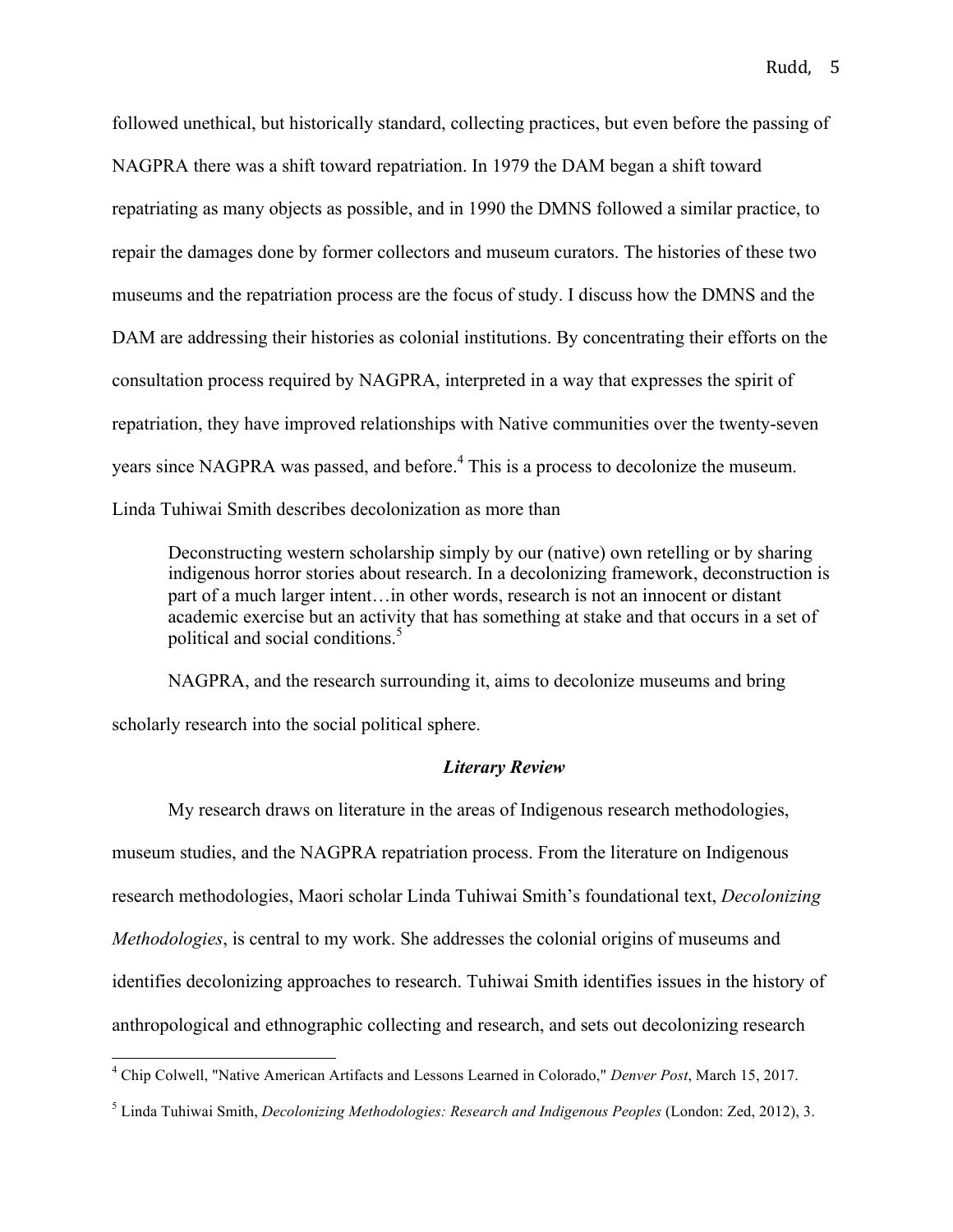methods that prioritize Indigenous community values and voice, through collaboration and direct consultation, placing community interests in the foreground in all areas that concern their culture. Tuhiwai Smith states that decolonizing methodologies "ensure that research with Indigenous peoples can be more respectful, ethical, sympathetic and useful."<sup>6</sup> These research methods emphasize Native voice and scholarship.

In the field of museum studies, art historian Carol Duncan's*,* "From the Princely Gallery to the Public Art Museum<sup>7</sup>," is a central text in my discussion of the history of Western museums. She focuses on the history of the public museum, which is central to understanding the history of the museums, that NAGPRA addresses. Museum director Annie E. Coombes, in, "Museums and the Formation of National and Cultural Identities<sup>8</sup>," critiques colonialism and ethnographic museum collecting practices from the late eighteenth century. I draw from these two texts to explore the role that museums have played as colonial institutions. I also draw on Ruth Phillips' *Museum Pieces.<sup>9</sup>* Phillips reimagines the museum as a place to embrace global interconnectedness and situates museum within an Indigenous context. Phillips outlines the historical process of decolonization, and emphasizes the transformative powers of museum controversy.

 $6$  Ibid., 9.

 $<sup>7</sup>$  Duncan, Carol. "From the Princely Gallery to the Public Art Museum: The Louvre Museum and the National</sup> Gallery, London." In *Grasping the World: The Idea of the Museum*, edited by Donald Preziosi and Claire J. Farago. Burlington, VT: Ashgate, 2003.

<sup>8</sup> Coombes, Annie E. "Museums and the Formation of National and Cultural Identities." *Oxford Art Journal* 11, no. 2 (1988): 57-68. doi:10.1093/oxartj/11.2.57.

<sup>9</sup> Phillips, Ruth B. *Museum Pieces: Toward the Indigenization of Canadian Museums*. Montréal: McGill-Queen's University Press, 2014.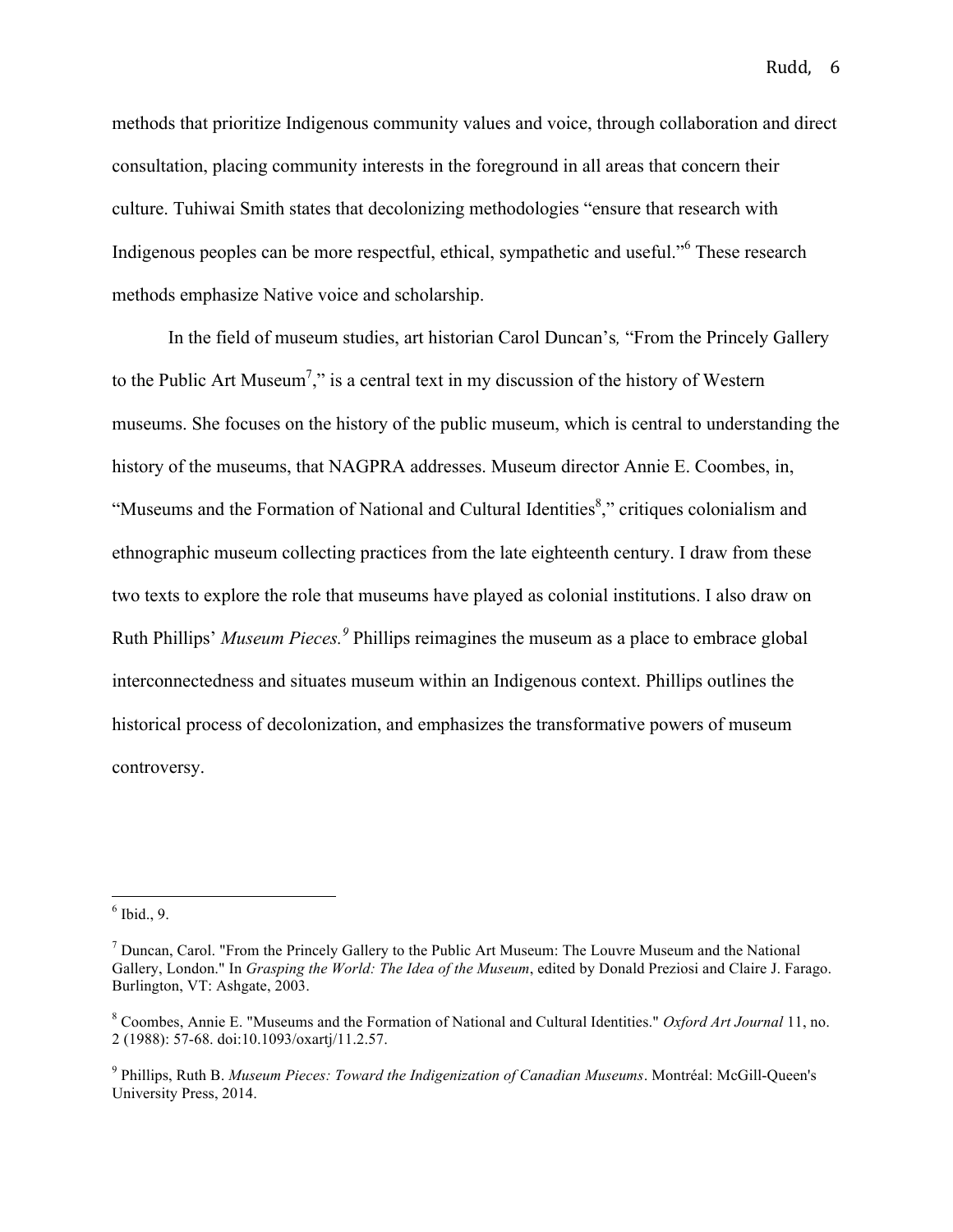I draw from several key sources in my discussion of NAGPRA. Greg Johnson's book, *Sacred Claims<sup>10</sup>*, details the history of NAGPRA, specifically how religious discourse is used to articulate repatriation claims. Johnson uses Indigenous methodologies, citing Indigenous scholars as well as his own experience. Pawnee scholar Roger Echo-Hawk writes in detail about NAGPRA in *Keepers of Culture<sup>11</sup>*. He presents guidelines for how museums and Native communities can follow and interpret this law, how NAGPRA works in practice, and how to write successful repatriation claims. His book clarifies how the DMNS and the DAM interpret and follow NAGPRA.

The work of curator Chip Colwell, who has worked extensively in the NAGPRA repatriation process and in collaborative work, in particular his research in *Plundered Skulls and Stolen Spirits* and "The Sacred and the Museum<sup>12</sup>," is central to my study. Colwell has worked extensively in the NAGPRA repatriation process in collaboration with Indigenous communities. Dawn Rewolinski who has also worked extensively with NAGPRA processes at the DMNS, provides important material for my research in *Remains to Be Seen: The Disparate Disposition of Culturally Unidentified Human Remains under NAGPRA's Final Rule.* She writes about the Final Rule of 2010, which requires museums and federal agencies to inventory, register, and ultimately return all culturally unidentifiable human remains (CUHR) and associated funerary objects to tribes.13 I draw from her discussion of how NAGPRA is interpreted differently at

 <sup>10</sup> Johnson, Greg. *Sacred Claims: Repatriation and Living Tradition*. Charlottesville: University of Virginia Press, 2007.

<sup>11</sup> Echo-Hawk, Roger. *Keepers of Culture: Repatriating Cultural Items under the Native American Graves Protection and Repatriation Act*. Denver: Denver Art Museum, 2002.

<sup>&</sup>lt;sup>12</sup> Colwell. Chip. "The Sacred and the Museum: Repatriation and the Trajectories of Inalienable Possessions." *Museum Worlds* 2, no. 1 (2014). doi:10.3167/armw.2014.020102.

<sup>13</sup> Dawn Rewolinski, *Remains to Be Seen: The Disparate Disposition of Culturally Unidentified Human Remains under NAGPRA's Final Rule*, Master's thesis, New York University, 2014, 4.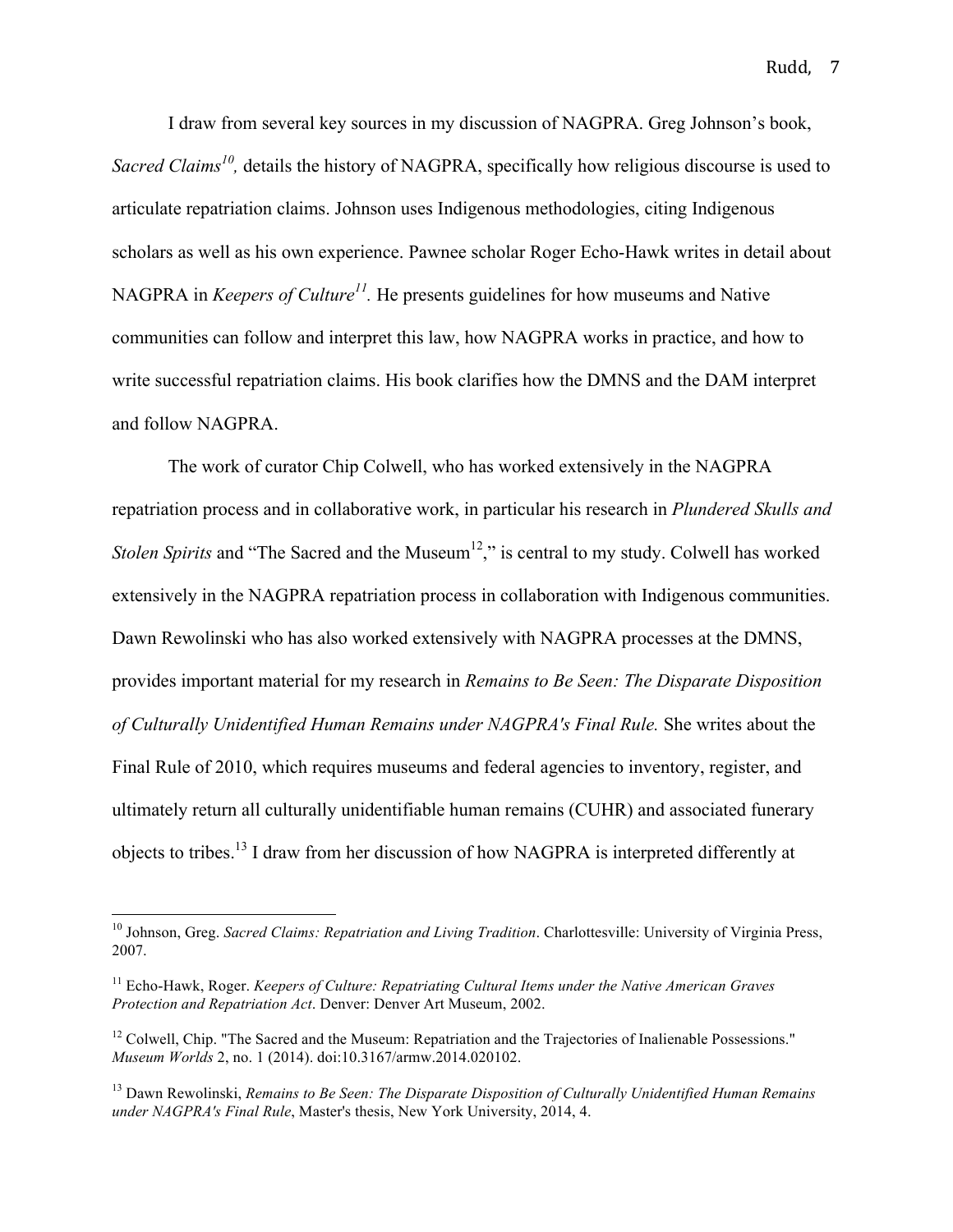various institutions, focusing specifically on the University of California (UC) education system and the DMNS. Colwell and Rewolinski's research allows me to situate the DMNS in context of other natural history museums.

In my study of the DAM and the repatriation process, I draw on several texts, including Roger Echo-Hawk's *Keepers of Culture.* Echo-Hawk was curator of Native Arts at the DAM and he uses the DAM as a case study for his book. In his article, *Searching for Form: The DAM in Context<sup>14</sup>*, Neil Harris explores the framework of the Denver Art Museum and the importance Native collections have played in the history of the museum. Lewis Wingfield Story's *Building a Collection15* investigates the history of collecting at the DAM, and describes how the DAM participated in salvage anthropology, within the context of an art museum as opposed to a natural history museum.

#### *Methodology*

Interviews with curators, collections management, and NAGPRA coordinators in addition to collections visits at both the DMNS and DAM are the foundation of my research. I draw on these interviews to discuss the importance of the DAM and the DMNS as museum leaders in their practices and interpretations of NAGPRA, while the visits allowed me to view collections in the NAGPRA process and gather information directly.

The research methodologies outlined by Tuhiwai Smith emphasize the importance of consultation and collaboration with Indigenous community members in any research project concerning Indigenous cultures.<sup>16</sup> However, given the scope of my project, in my discussion of

 <sup>14</sup> Harris, Neil. "Searching for Form: The Denver Art Museum in Context." In *The Denver Art Museum: The First Hundred Years*, 20-58. Denver: Denver Art Museum, 1996.

<sup>15</sup> Story, Lewis Wingfield. "Building a Collection." In *The Denver Art Museum: The First Hundred Years*. Denver: Denver Art Museum, 1996.

<sup>16</sup> Linda Tuhiwai Smith, *Decolonizing Methodologies: Research and Indigenous Peoples* (London: Zed, 2012), 2.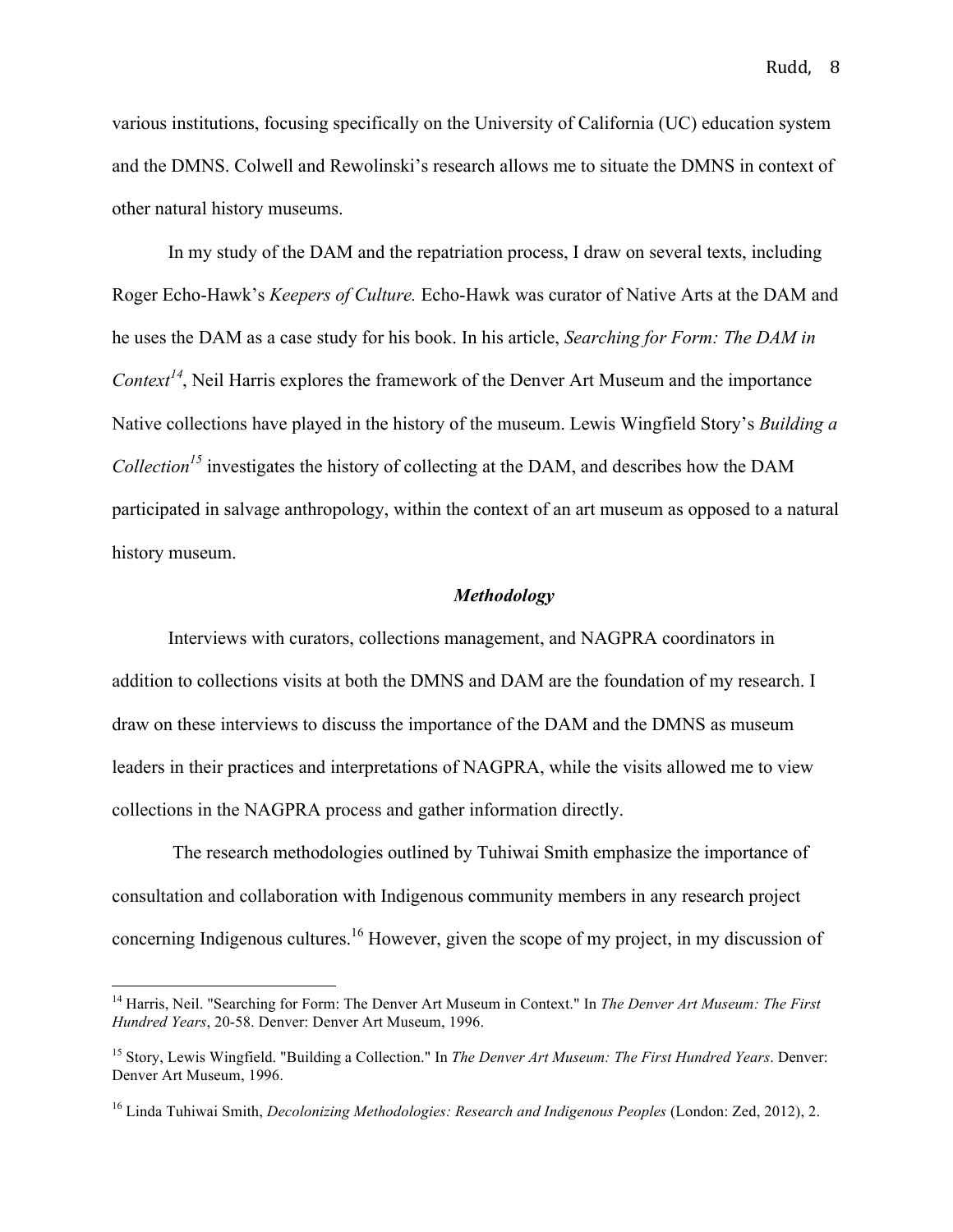repatriation and community engagement, my study is informed by the voice of community members drawn from Colwell's work in *Plundered Skulls and Broken Spirits.* Colwell carried out interviews with Indigenous community members in collaborative work during the repatriation process at the Denver Museum of Nature and Science. He foregrounds Native voice in his research; Indigenous communities are recognized as the experts regarding their cultures and speak for themselves.

## *Chapter Outline*

In Chapter 1, I discuss the history of salvage anthropology and demonstrate how the theft of Native cultural patrimony removed Indigenous peoples' inherent human rights. I outline the history and importance of NAGPRA and current issues in the application of NAGPRA legislation. I conclude the chapter with a discussion of Indigenous agency in the implementation of NAGPRA in the late twentieth century and the significance of the legislation in how it has begun to repair relationships between museums and Native communities.

In the second and third chapters, I will present two case studies of NAGPRA in practice, the Denver Museum of Nature and Science (DMNS) in Chapter 2 and the Denver Art Museum (DAM) in Chapter 3. In Chapter 2, I discuss the history behind the DMNS founding collection, donated by Francis and Mary Crane, and how since the early 1990s, curators at the DMNS have had the mission to repatriate all human remains and associated burial materials. In Chapter 3, I explore the unique, forward-thinking collecting practices at the DAM in the early twentieth century, and how this led to their liberal interpretation of NAGPRA and a desire to repair relationships with Native communities.

> **Chapter 1: The History of Indigenous Collections and the Native American Graves Protection and Repatriation Act**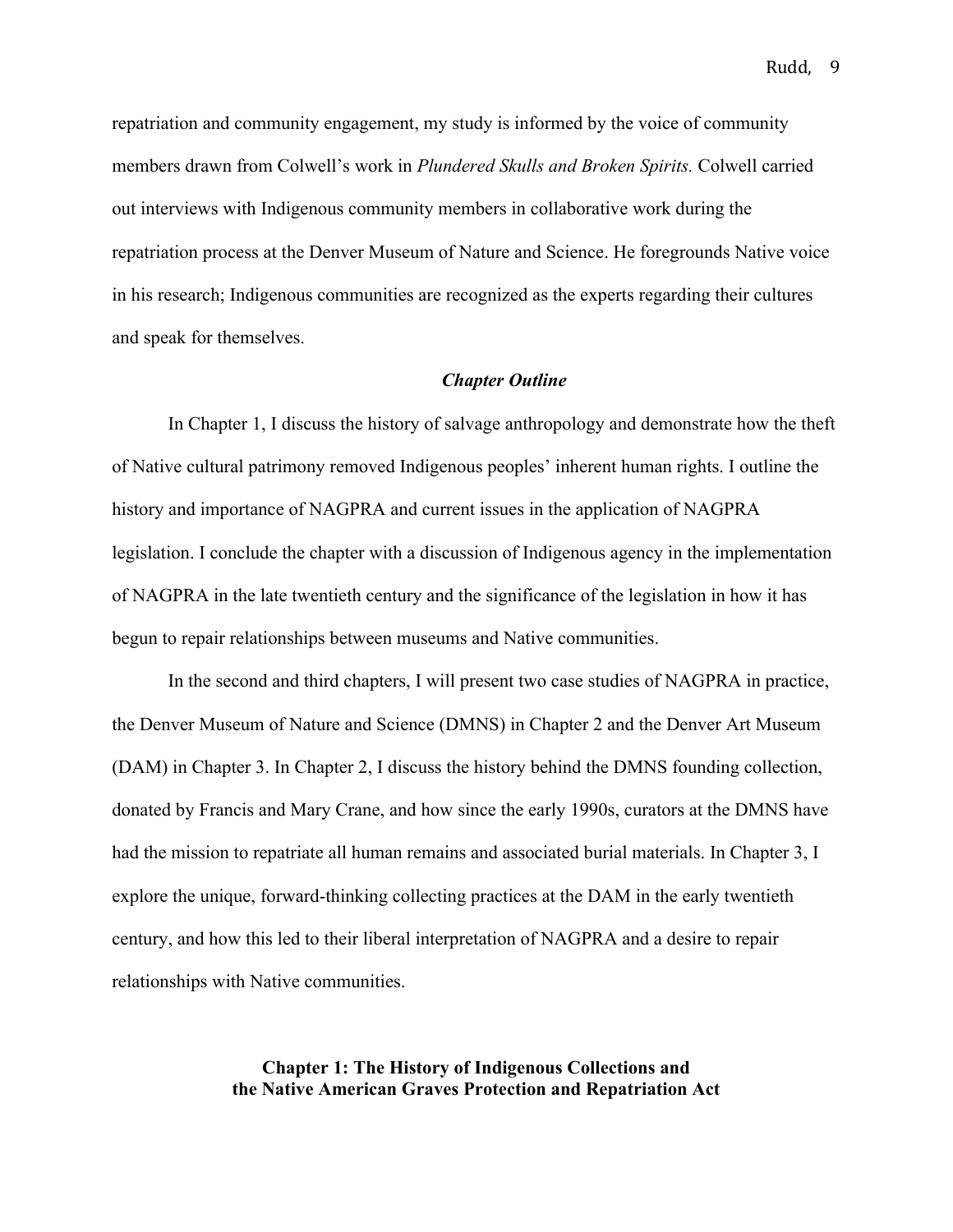In the late nineteenth century, anthropologists began their collecting treks to the Western United States. Vine Deloria Jr. describes the typical anthropologist as "a tall gaunt white man wearing Bermuda shorts, a World War II Army Air Force Flying Jacket, an Australian bush hat, tennis shoes, and packing a large knapsack incorrectly strapped to his back."17 Throughout the nineteenth and well into the twentieth century, anthropologists set out to collect as much Native American material culture as possible, with the hope of saving "cultural materials endangered," within the, "time schedule of their impending destiny."<sup>18</sup> Anthropologists referred to Indigenous peoples as the "vanishing race," and predicted their eminent disappearance due to colonization and disease. Anthropologists collected human remains and artifacts for the purpose of research, their purpose to record the histories of Native peoples within the paradigm of the vanishing race.

In this chapter I discuss the history of salvage anthropology and museum-collecting techniques that led to the NAGPRA legislation. This history is important for an understanding of NAGPRA and the importance of the law to Indigenous communities. I describe how Native activists brought about the passing of NAGPRA, in response to colonial museum collection practices in the United States. This discussion foregrounds Native agency, and how laws such as NAGPRA were passed through concerted efforts of Indigenous scholars and lawyers. Cooperation between U.S. lawmakers and Indigenous activists is at the center of NAGPRA. Because of this collaboration, a critical outcome of NAGPRA legislation is the required consultation between museums and Native communities. This consultation process is the spirit of NAGPRA, and is the process that repairs relations between museums and Indigenous groups. It

 <sup>17</sup> Vine Deloria, *Custer Died for Your Sins: An Indian Manifesto; with New Pref.* (Norman: Univ. of Oklahoma Press, 1988), 79.

<sup>18</sup> James J. Hester, "Pioneer Methods in Salvage Anthropology," *Anthropological Quarterly* 41, no. 3 (1968): pg. #132-142, accessed February 10, 2017, JSTOR [JSTOR].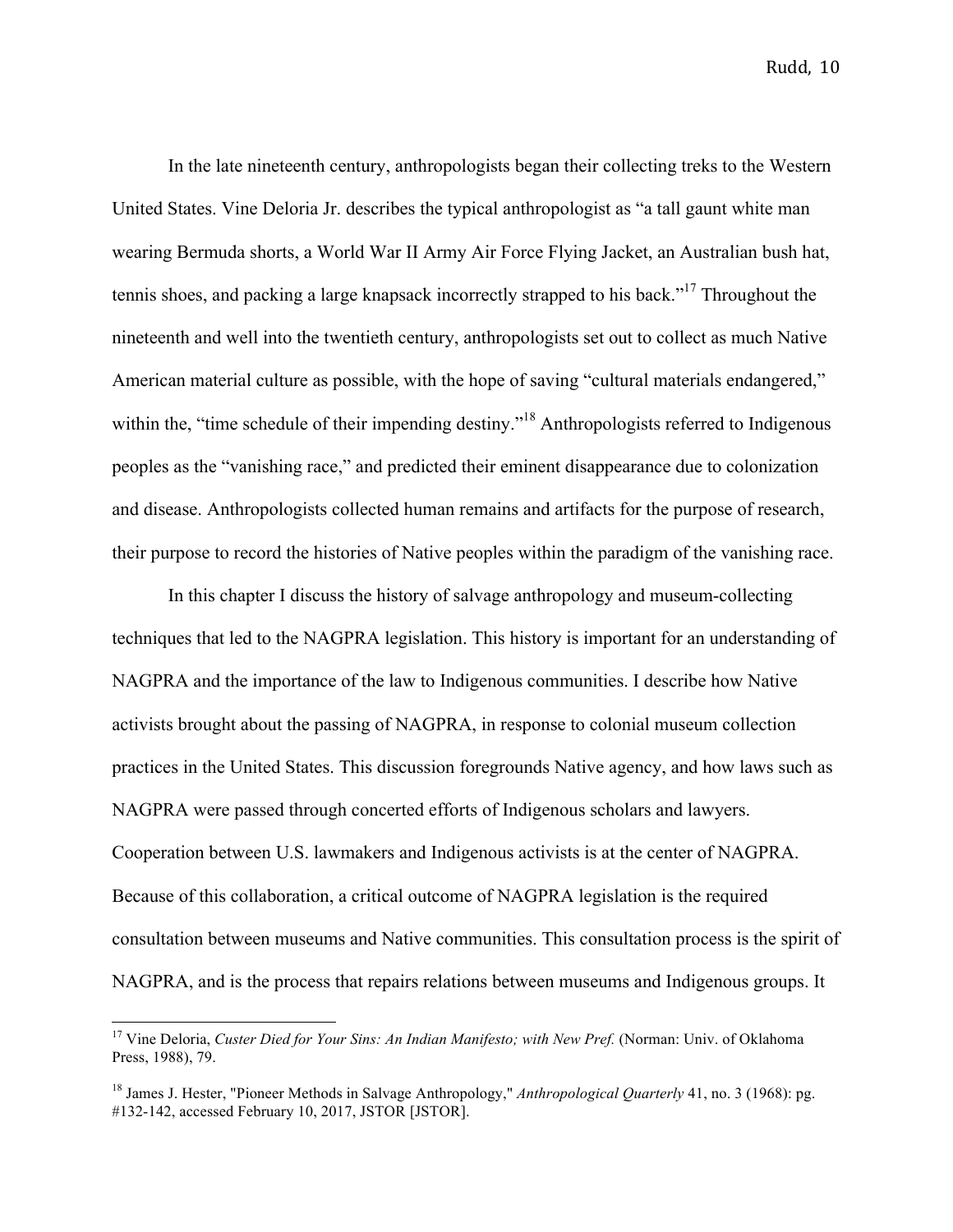is the spirit of this intention, going beyond the letter of the law that I argue is inherent to how the DMNS and the DAM work with communities in the repatriation process.

## *Anthropological and Ethnographic Collections*

Tuhiwai Smith describes how "anthropologist" and "research" have become a dirty words within Native vocabulary: "when mentioned in many Indigenous contexts, it stirs up a silence, it conjures up bad memories, it raises a smile that is knowing and distrustful."<sup>19</sup> In what they saw as salvage collecting, not only were anthropologists concerned with saving what was seen as the dying race, but in the 1800s, academics in the field became fascinated with the human skull. They argued that the size, shape and capacity of a skull could determine the intelligence and superiority of a race of people−specifically the white man. Through the study of Native skulls and other human remains, they argued for proof of the inferiority of Native peoples, which was a justification for destroying Native cultures and lands.<sup>20</sup> For this reason, in the Missouri River Basin alone, physical anthropologists excavated a total of 2,500 Indian skeletons in a single excavation.<sup>21</sup>

This drive to collect was enabled by the deep poverty of many Native reservations in the early twentieth century. Native peoples sold their cultural property in order to survive. Stewart Culin, a salvage anthropologist and curator for the Brooklyn Museum, amassed one of the largest collections of Zuni War Gods owned by a museum. Culin traveled to New Mexico in 1903 to increase the museum's collection, but when he arrived at the Zuni pueblo he was disheartened by what he saw. The Zuni were under assimilation pressures from the government and missionaries.

 <sup>19</sup> Linda Tuhiwai Smith, *Decolonizing Methodologies: Research and Indigenous Peoples* (London: Zed, 2012), 1.

<sup>20</sup> Chip Colwell, *Plundered Skulls and Stolen Spirits: Inside the Fight to Reclaim Native America's Culture* (Chicago: University of Chicago Press, 2017), 5.

 $21$  James J. Hester, "Pioneer Methods in Salvage Anthropology," 142.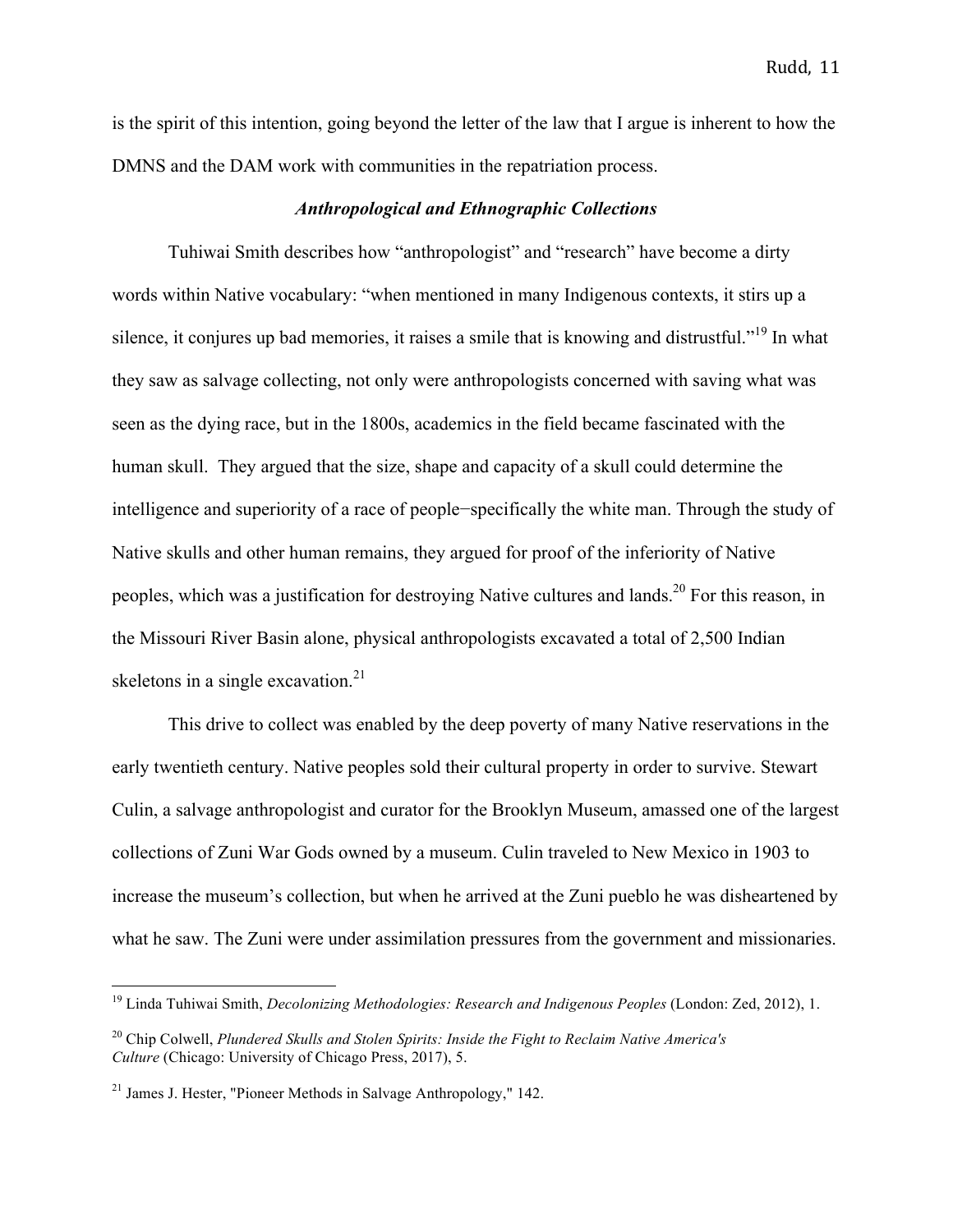Culin initially protested orders by the Bureau of Indian Affairs that prohibited many religious traditions, simply because these actions would end Zuni customs before he could complete his studies of the people. However, Culin used this period of distress to his advantage. During his collecting trips of 1903, 1904 and 1907 Culin reported that the Zuni were "crazy to sell," and in 1903 he returned to Brooklyn with  $4.615$  objects.<sup>22</sup> The Zuni and other Native communities were desperate. Their way of life was changing and becoming increasingly Westernized. They were forbidden to practice many of their religious traditions, and forced to succumb to western, capitalist economics. Yet at the same time, anthropologists were studying them relentlessly as what museum collectors saw as a dying culture and the Indigenous traditional possessions were being bought to preserve the very way of life they were being forced to abandon.

Sherman Alexie, a Spokane and Coeur D'Alene Indian poet writes of this paradox in his

poem, "Evolution".

Buffalo Bill opens a pawnshop on the reservation Right across the border from the liquor store And he stays open 24 hours a day, 7 days a week

And the Indians come running in with jewelry Television sets, a VCR, a full-length beaded buckskin outfit It took Inez Muse 12 years to finish. Buffalo Bill

Takes everything the Indians have to offer, keeps it All catalogued and filed in a storage room. The Indians Pawn their hands, saving their thumbs for last, they pawn

Their skeletons, falling endlessly from the skin And when the last Indian has pawned everything But his heart, Buffalo Bill takes that for twenty bucks

Closes up the pawnshop, paints a new sign over the old Calls his venture THE MUSEUM OF NATIVE AMERICAN CULTURE

 <sup>22</sup> Chip Colwell, *Plundered Skulls and Stolen Spirits: Inside the Fight to Reclaim Native America's Culture* (Chicago: University of Chicago Press, 2017), 16-18.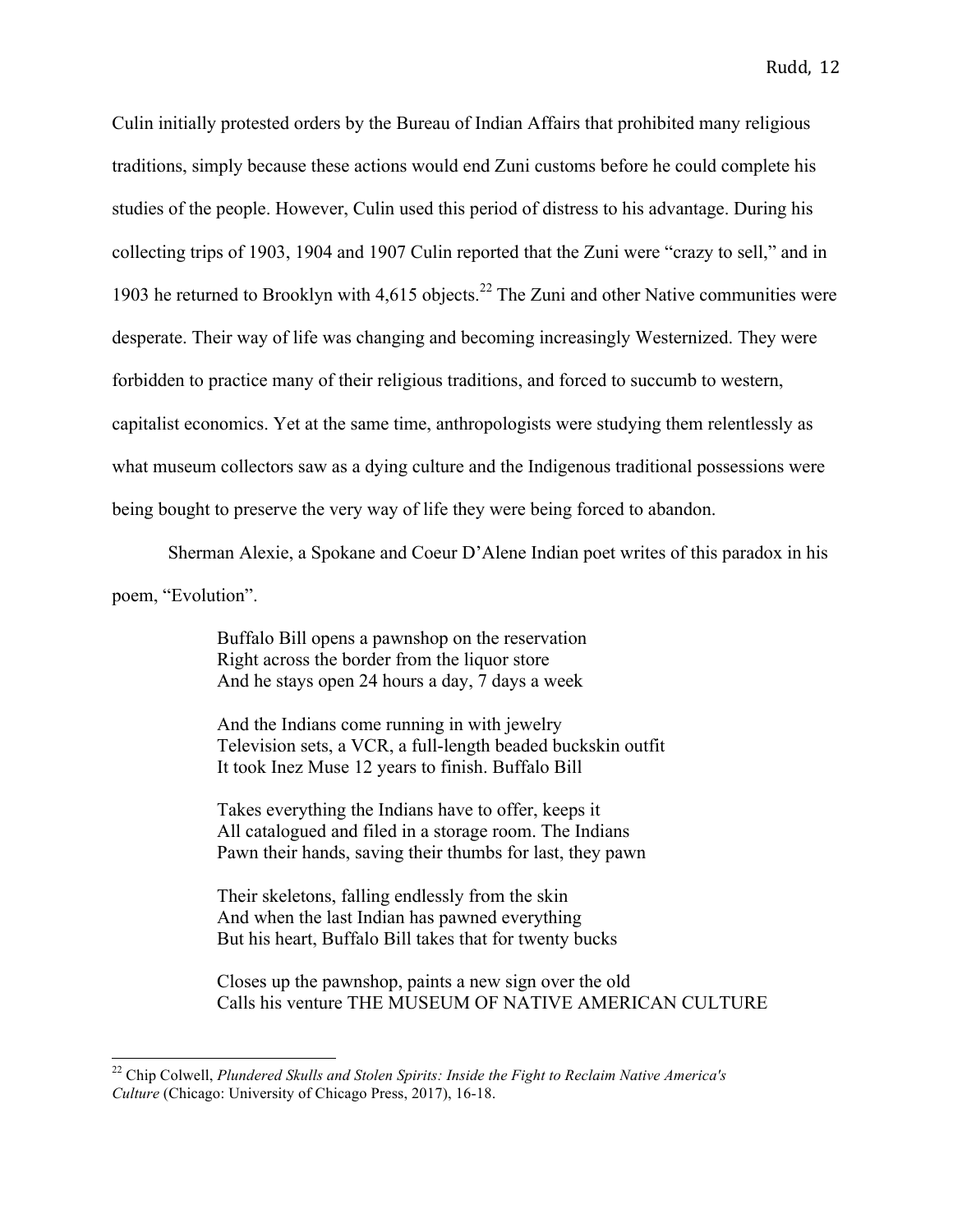Charges Indians five bucks a head to enter $^{23}$ 

Alexie's poem is biting in its depiction of museums and their unethical collecting practices that preyed on the economically weak and hungry. As Colwell observes, "Museums suddenly seemed to me less a triumph of Western science and more a breach of Native American human rights."<sup>24</sup>

## *Museums and the Law*

The American law supported museums in their collecting activities for most of the twentieth century. The Federal Antiquities Act of 1906 protected burials as archaeological sites. This law defined Native American remains and their associated objects as, "Archaeological resources, objects of historic or significant interest and property that could be excavated, disinterred, sent to museums, and otherwise managed only with the proper federal permits in hand."<sup>25</sup> This Federal Antiquities Act enforced the idea that Native American remains were the property of science, rather than property of the tribes. A little over seventy years later in 1979 the Archaeological Resources Protection Act of 1979 (ARPA) was passed. This was essentially an updated version of the Antiquities Act, it continued to view burial remains and cultural materials as scientific evidence and required Native Americans to obtain a permit to access federal Native American collections.<sup>26</sup> The passage of ARPA makes Sherman Alexie's "Evolution" even more relevant and bitter.

However, in the 1960s, a new political movement emerged. A handful of Native American activists began a crusade for repatriation. Repatriation derives from the Latin word

<sup>&</sup>lt;sup>23</sup> Sherman Alexie., "Evolution," PoemHunter.com, July 21, 2006, section goes here, accessed January 27, 2017, https://www.poemhunter.com/poem/evolution-4/.

<sup>24</sup> Colwell, *Plundered Skulls and Broken Spirits,* 5.

<sup>25</sup> Dawn Rewolinski, *Remains to Be Seen: The Disparate Disposition of Culturally Unidentified Human Remains under NAGPRA's Final Rule*, Master's thesis, New York University, 2014, 21.<br><sup>26</sup> Ibid., 22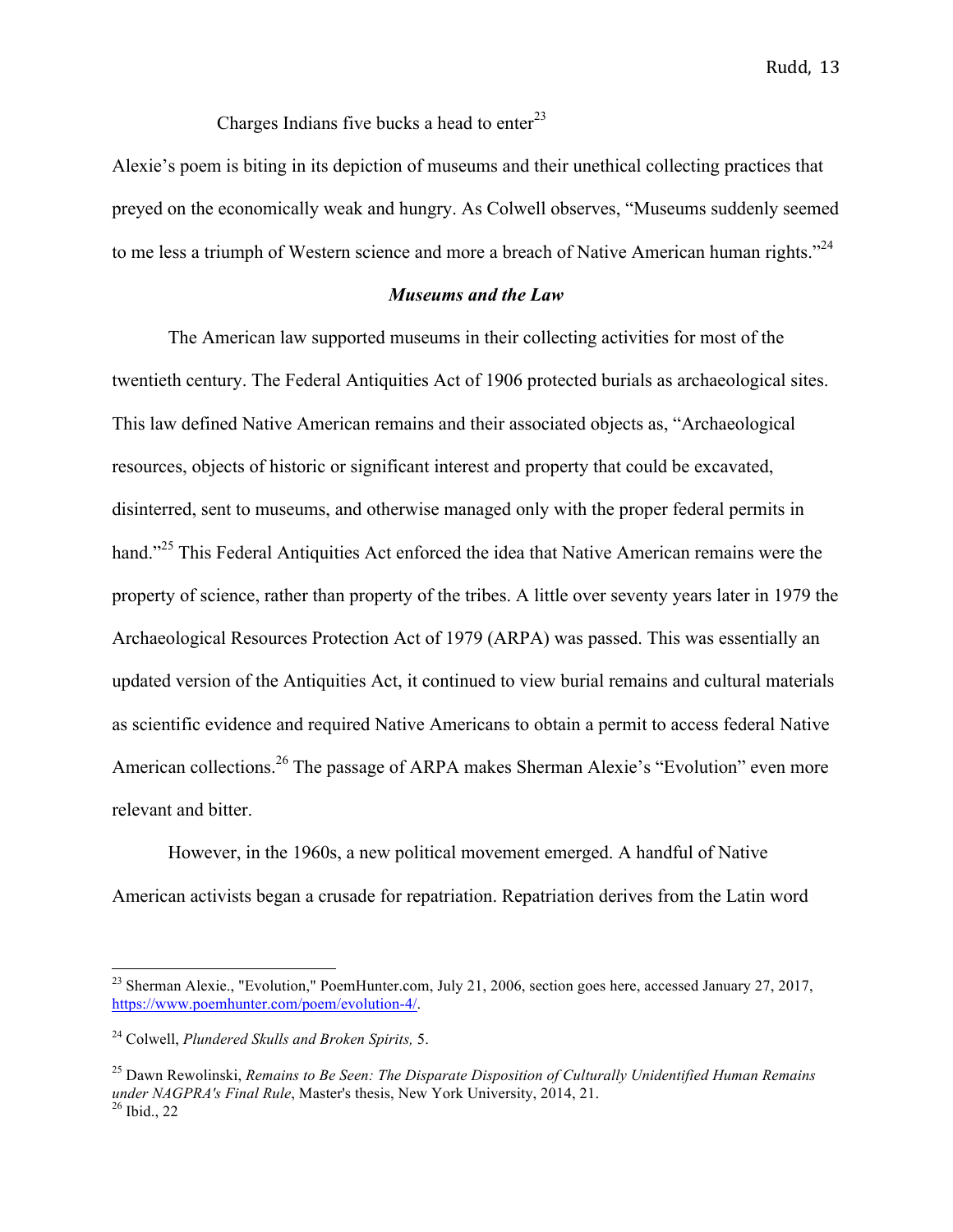*repatriatus* meaning to go home again.<sup>27</sup> This is what the people who initiated this movement aimed to do: to bring their ancestors and belongings home. By the 1970s, Native voices were being heard and influencing federal government policy. In 1978 the American Indian Religious Freedom Act (AIRFA) was passed. This legislation "provided that freedom of religion is an inherent fundamental right guaranteed to all Americans by the First Amendment to the U.S. Constitution, and that the religious practices of Native peoples are an integral part of their culture and form the basis of Native identity."<sup>28</sup> However although revolutionary on paper, there were no legal mechanisms in force to regulate or implement AIRFA. Once this became evident, Native leaders gathered again in the 1980s and decided to promote more specific and defensible legislation, specifically repatriation and graves protection, which resulted in the passage of NAGPRA. <sup>29</sup>

The Native American Graves Protections and Repatriation Act was passed by Congress is 1990, but not without great effort by Native communities. Pawnee lawyer Walter Echo-Hawk of the Native American Rights Fund (NARF) was a leader in the repatriation movement. Echo-Hawk states, "This modern-day Indian war (repatriation) was fought not on a battlefield, but around conference tables, in courtrooms, and in the halls of congress."30 He began his battle for repatriation with the case *Nebraska State Historical Society v. Pawnee Tribe and the State of* 

 <sup>27</sup> *Merriam-Webster,* s.v. "Repatriation," accessed December 2, 2016, https://www.merriamwebster.com/dictionary/repatriation.

<sup>28</sup> United States., Congress., Senate., *Religious Freedom Act: Hearing before the Committee on Indian Affairs, United States Senate, One Hundred Eighth Congress, Second Session, on Oversight Hearing on American Indian Religious Freedom Act of 1978, July 14, 2004, Washington, DC* (Washington: U.S. G.P.O., 2004), 1.

<sup>29</sup> Greg Johnson, *Sacred Claims: Repatriation and Living Tradition* (Charlottesville: University of Virginia Press, 2007), 10.

<sup>30</sup> John R. Wunder, "Walter Echo-Hawk," in *The New Warriors: Native American Leaders since 1900*, ed. R. David Edmunds (Lincoln: University of Nebraska Press, 2004), 316.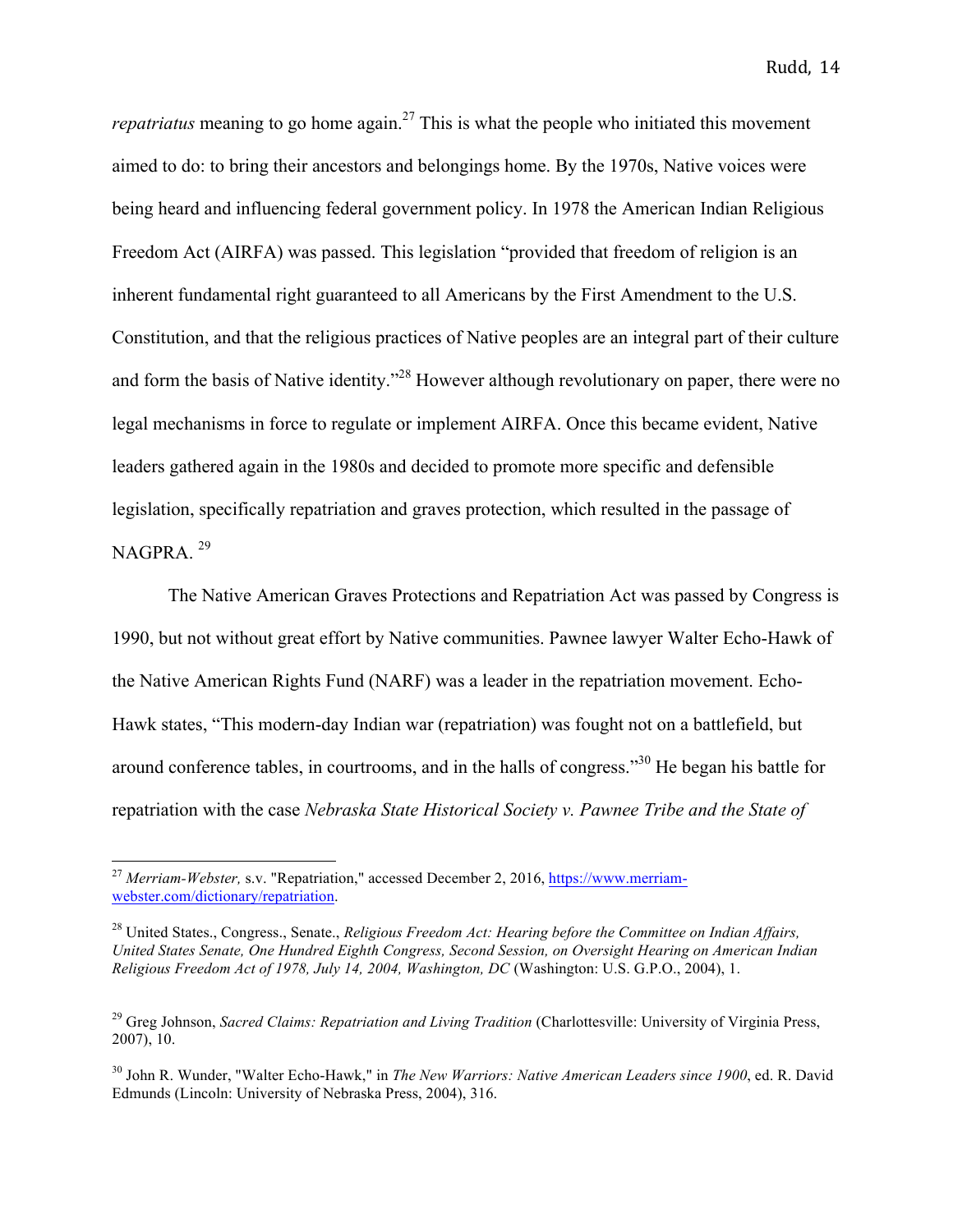*Nebraska.* The Nebraska State Historical Society (NSHS) had over one thousand skeletons, where many of them were Pawnee ancestors. When Lawrence Goodfox Jr., the president of the Pawnee Business Council and an esteemed elder, requested that they be returned to their home, the NSHS refused. The Society denied Pawnees access to the public record; this began a series of legal actions that led to the Nebraska State Law LB340, one of the strictest Indian repatriation laws in the U.S. at that time.

Echo-Hawk worked on behalf of NARF during this case, representing the Pawnees and the Winnebagos, who also had ancestral remains housed at the NSHS. During this time Echo-Hawk played a major role in lobbying legislators for the passage of Nebraska's repatriation law. In the end the courts ruled that NSHS was a state entity, meaning it was subject to state openrecord laws. Echo-Hawk also won a grant awarded under the new Nebraska repatriation legislation, which was used to determine the identity of over four-hundred human remains, and burial objects that NSHS had initially refused to return.

Echo-Hawk's repatriation work continued into the 1990s. He represented the Pawnee Tribe, the Larson Bay Tribal Council, and a cultural rights coalition composed of NARF, the National Congress of American Indians (NCAI) and the American Association of Indian Affairs in lobbying for the passage of the National Museum of the American Indian Act.<sup>31</sup> This act is similar to NAGPRA, in that museums must repatriate Native American remains and funerary objects to culturally affiliated tribes; however it is specific to the Smithsonian Institute and museums that fall under its jurisdiction. Finally, Echo-Hawk assisted in drafting the Native American Graves Protection and Repatriation Act and testified before Congress in support of the

 $31$  Ibid.,  $315$ .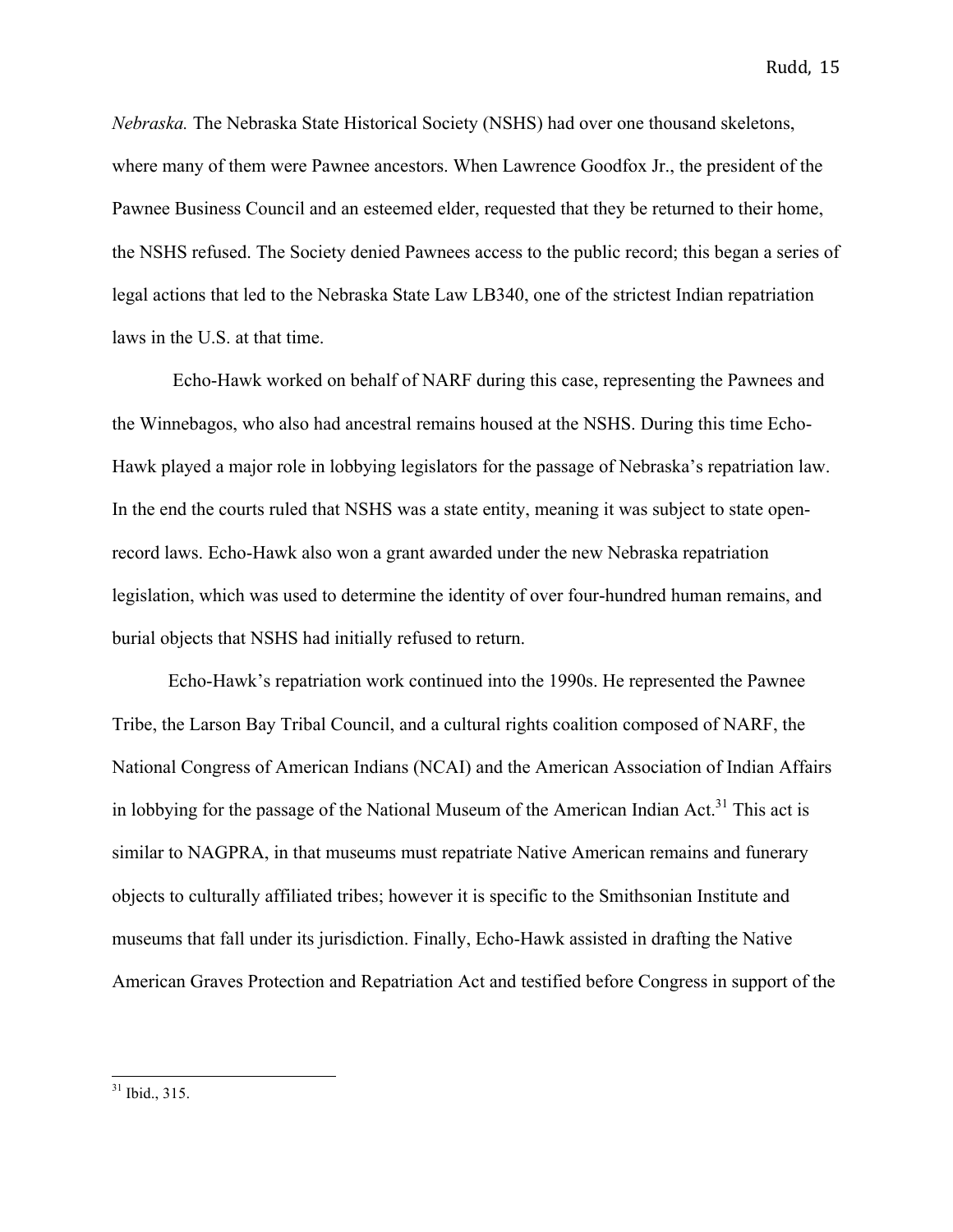act.<sup>32</sup> Echo-Hawk is one of many Native American lawmakers, scholars and warriors who have been fighting for Indigenous rights, and the passage of NAGPRA was a small step forward.

Once NAGPRA was passed, Native American communities could reclaim skeletal remains and funerary objects, sacred objects, and objects of cultural patrimony. Initially, NAGPRA caused great concern to museum professionals, who worried that it would clear their shelves and be the end of the museum enterprise.<sup>33</sup> James E. G. Smith, curator at the Brooklyn Museum put it simply, "We're not in the business of giving things away."<sup>34</sup> However, NAGPRA established a range of required compliance activities for museums, and standards that tribes must meet when seeking the return of objects. Because the term "museum" is so broad, the law defines it as, "Any institution or State or local government agency (including any institution of higher learning) that receives Federal funds and has possession of, or control over, Native American cultural items. Such terms do not include the Smithsonian Institution or any other Federal agency."<sup>35</sup> NAGPRA is written in a way that attempts to honor Native American rights while still upholding American ideas about ownership and property.<sup>36</sup>

For museums, the process to begin repatriation is lengthy. First, museums must inventory their collections in a clear and precise manner. Before NAGPRA, many collection inventories were vague and didn't provide much information, which made the identification of the origin of

 $32$  Ibid., 316.

<sup>33</sup> Colwell, *Plundered Skulls and Broken Spirits,* 263.

<sup>34</sup> Ibid.*,* 46-47.

<sup>35</sup> United States of America, National Parks Service, *NATIVE AMERICAN GRAVES PROTECTION AND REPATRIATION ACT,* section goes here, accessed January 10, 2017, www.nps.gov.

<sup>36</sup> Roger Echo-Hawk, *Keepers of Culture: Repatriating Cultural Items under the Native American Graves Protection and Repatriation Act* (Denver: Denver Art Museum, 2002), 11.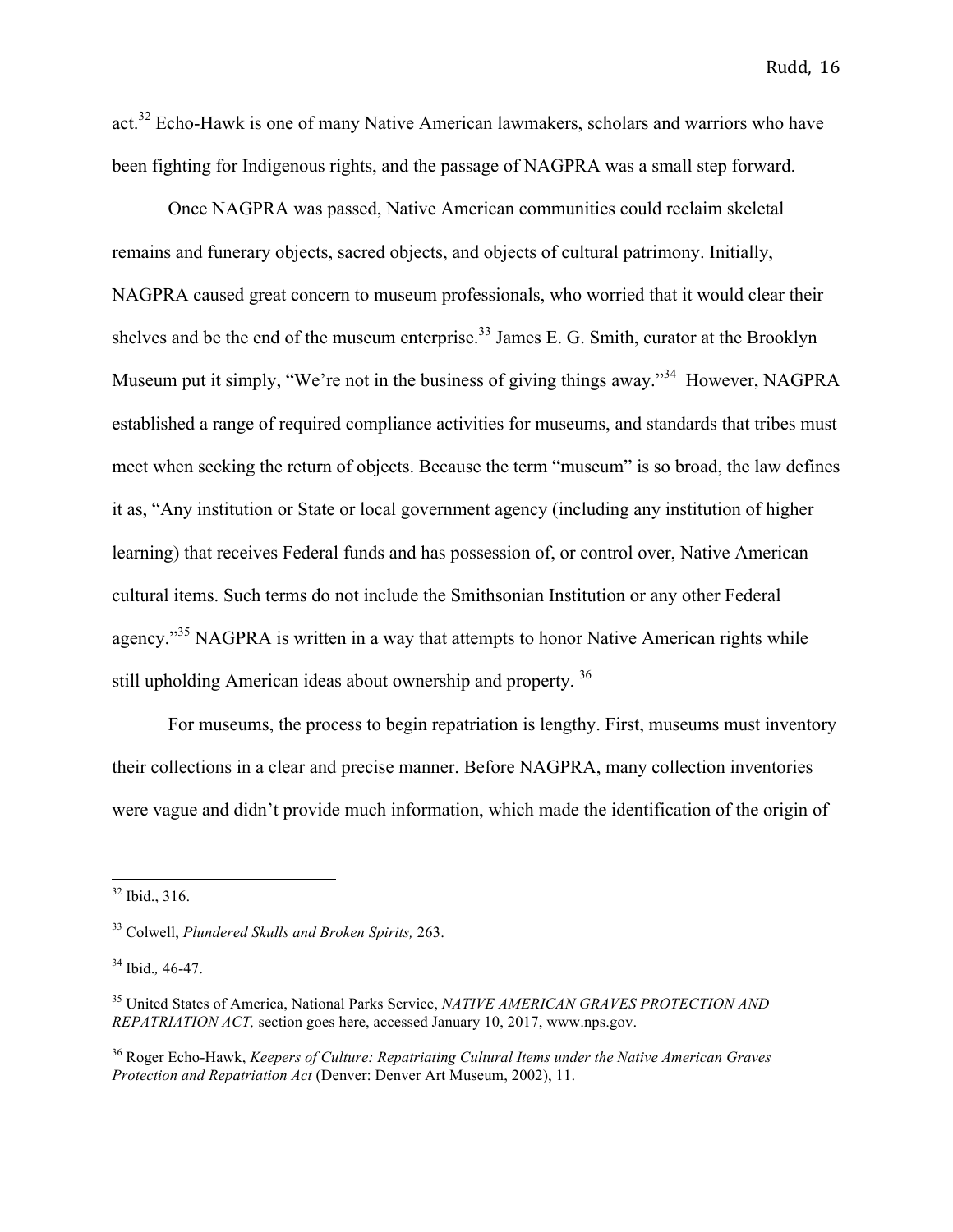objects in the collections difficult.<sup>37</sup> Following Section 6 of NAGPRA, museums and Federal Institutions are required to share a written summary of information about their collections that are affiliated with tribes; this includes cultural patrimony as well as human remains. The National Parks Service, the office in charge of NAGPRA services, advises that since it can be difficult for museums to accurately identify sacred objects on their own, institutions should send out letters summarizing the entire collection and its sections that are relevant to each tribe and then invite them to visit for further consultation. The law set a deadline that all summaries must be sent out to tribes by November 1993.<sup>38</sup>

Once these records are completed, they must be shared with affiliated tribes and then tribes can choose if they would like to make a repatriation claim. These claims must be in writing and include, "enough information to sustain the claim's conclusions, and lineal descendants, tribal NAGPRA representatives, and religious leaders must share information to clarify their standing for consultation."<sup>39</sup> Claims must address three primary questions when preparing claims for unassociated funerary objects, sacred objects, and objects of cultural patrimony. First, tribes must show evidence that the item being reclaimed originated from a group that is culturally affiliated with the applicant. Secondly, the claimant must prove that the item meets the definition for one or more of the NAGPRA categories of unassociated funerary object, sacred object and objects of sacred patrimony. Thirdly, the tribe must provide evidence that raises a challenge to the museum's right of possession.<sup>40</sup> Once a claim has been received the museum has sixty days

 $37$  Chip Colwell, "Chip Colwell Interview," telephone interview by author, December 16, 2016.

 $38$  Ibid.

<sup>39</sup> Echo-Hawk, *Keepers of Culture,* 18.

 $40$  Ibid., 152-153.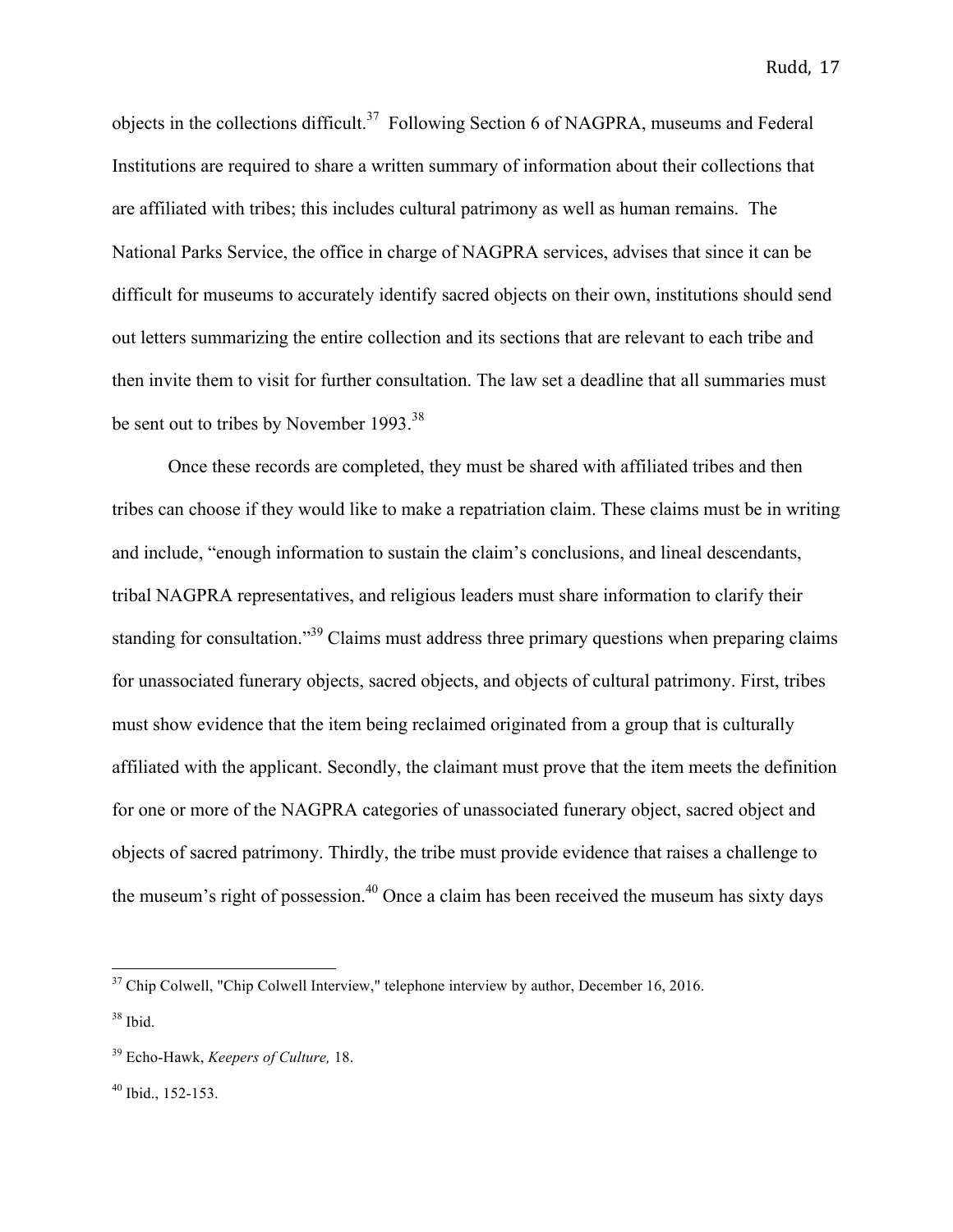to evaluate it and decide if it is legitimate or not. Submission of a claim does not guarantee repatriation. It is the museum's task to be sure that the claim meets all NAGPRA standards.<sup>41</sup>

While NAGPRA strengthens the rights of Native American communities in the U.S., there are issues in how the Act is applied, and it appears that museums still have the stronger hand in the repatriation process. Dawn Rewolinski argues that, "despite seemingly noble intentions, NAGPRA (and the Final Rule) do not effectively manage the intended spirit of Congress that purports to honor the basic human rights of Native American communities. The liberties ordered by this law are not applied universally or uniformly."<sup>42</sup> She argues that NAGPRA is malleable and is subject to the discretion of the institution. She argues that this allows many organizations, such as the University of California, to be much more conservative with their practices of the law, while others, such as the Denver Museum of Nature and Science choose to support Native American rights and follow the law more closely and in its spirit and intention.<sup>43</sup> It is the very interpretability of NAGPRA, that all federally-funded museums are not held to the same standards, in the latitude in how museums can apply NAGPRA that demonstrates my argument, that the DMNS and the DAM are leaders in repatriation.

Another issue with NAGPRA is that it only applies to federally-funded institutions within the United States. In the nineteenth and twentieth century, collectors of Native American materials made their way to Canada, the United Kingdom, Germany, and France.<sup>44</sup> There is little

 <sup>41</sup> Ibid., 155.

<sup>42</sup> Rewolinski, *Remains to Be Seen,* 4.

<sup>&</sup>lt;sup>43</sup> The University of California tends to favor the value of skeletal research over the repatriation of Native American remains. Gaps in wording and oversight of NAGPRA have enabled UC to withhold Native American cultural material and human remains from tribes. The narrow and tendentious application of NAGPRA by the University relies on the unclear definitions of "Native American" and "cultural affiliation" as well as a lack of accountability; Ibid., 5.

<sup>&</sup>lt;sup>44</sup> Colwell, *Plundered Skulls and Stolen Spirits: Inside the Fight to Reclaim Native America's Culture, 56.*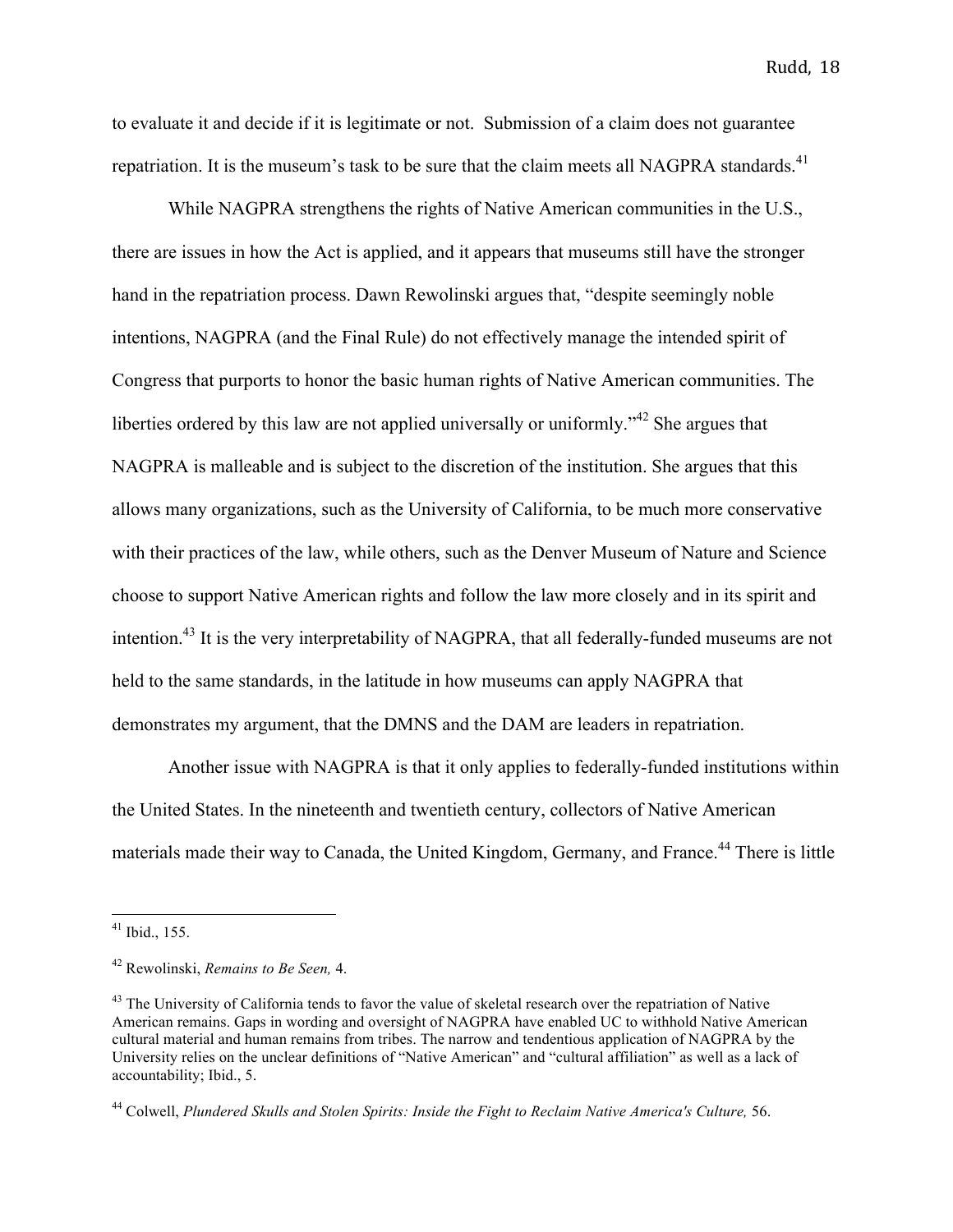to no precedent for international repatriation disputes; Native communities can only hope for the goodwill of museums in another countries, in efforts to repatriate. A few museums have ethical repatriation policies, most notably in Canada. Canada had a similar reconceptualization of the ways in which Canadian museums and Indigenous peoples should work together in the 1990s. Their path towards communication and collaboration was different from the United States, however with similar results. The national Task Force on Museums on First Peoples was formed in 1992, and had a bicultural structure, bringing together Aboriginal and non-Aboriginal professionals, working in museums, cultural centers, and heritage organizations, with the goal of creating a bridge between museums and First Nations People.45 This mutual understanding of the importance of repatriation between Canada and the United States led to the voluntary repatriation of a Zuni War God from the Winnipeg Art Gallery in 1990, and the Vancouver Museum of Anthropology in  $1997<sup>46</sup>$ 

Greg Johnson, Professor of Religious Studies at the University of Colorado, presents another major issue with NAGPRA. NAGPRA defines sacred objects in narrow terms: "Sacred objects shall mean specific ceremonial objects which are needed by traditional Native American religious leaders for the practice of traditional Native American religions by their present day adherents."<sup>47</sup> Johnson asks, "How can an absent object be central and essential to a tradition without the tradition ending or changing?"<sup>48</sup> NAGPRA upholds the role of religion as a form of

<u> 1989 - Andrea San Andrea San Andrea San Andrea San Andrea San Andrea San Andrea San Andrea San Andrea San An</u>

<sup>&</sup>lt;sup>45</sup> In Canada, First Nations Peoples are federally recognized Native peoples, representing 634 individual governments or bands; Ruth B. Phillips, *Museum Pieces: Toward the Indigenization of Canadian Museums* (Montréal: McGill-Queen's University Press, 2014), 12.

 $46$  Ibid., 56.

<sup>&</sup>lt;sup>47</sup> National Parks Service, "Native American Graves Protection and Repatriation Act."

<sup>48</sup> Johnson, *Sacred Claims,* 22.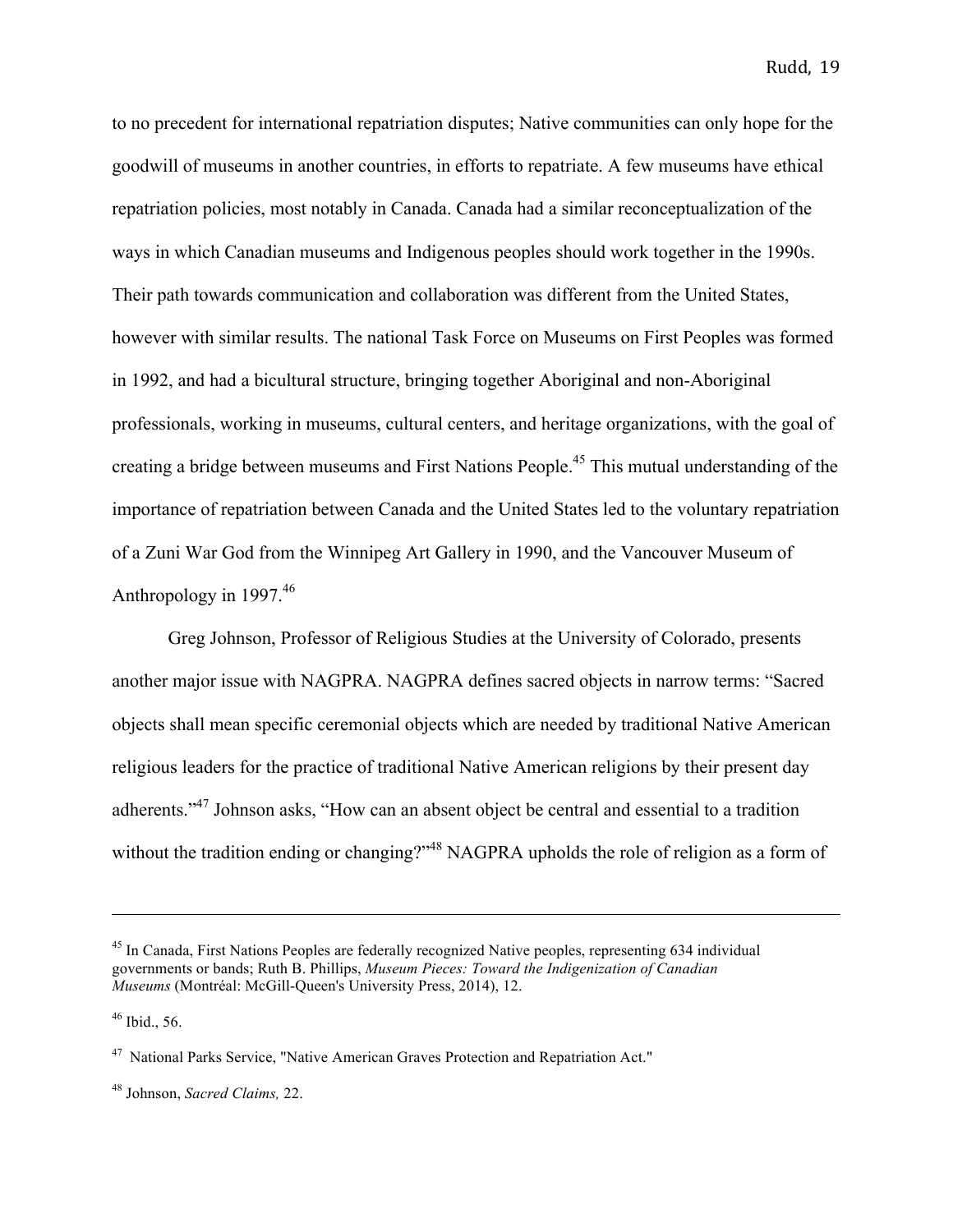evidence, however in doing so it has opened a myriad of problems when interpreting the law. All religious discourse is human, meaning it is ideological, so on what grounds can the law reject some claims as politically opportunistic while commend others as evidence?<sup>49</sup> How do lawmakers decide which claims of evidence carry more weight? These questions are not explicitly stated within NAGPRA and are interpreted case by case by review committees. Specifically lawmakers created a NAGPRA Review Committee. This committee is made up of seven members,

Three of whom shall be appointed by the Secretary from nominations submitted by Indian tribes, Native Hawaiian organization, and traditional Native American religious leaders with at least two of such persons being traditional Indian religious leaders; three of whom shall be appointed by the Secretary from nominations submitted by national museum organizations and scientific organizations; and one who shall be appointed by Secretary from a list of persons developed and consented to by all of the (other) members.<sup>50</sup>

The charge of this committee is to hold public meetings when needed, usually twice a year, to work out details of the law and hear disputes. Verbatim transcripts of these meetings are taken and made available online on the National Parks Service website. These transcripts tell stories of rich, moving reports of tribal histories, rituals and contemporary ambitions and often remind communities of the positive impact that NAGPRA has created within tribal communities.<sup>51</sup>

Despite all of the work still to be done to advance Native American rights, NAGPRA has made a major impact in improving relations between Indigenous communities and museums and federal agencies. Although there are still ambiguities with how strictly institutions must follow the law, they still nonetheless must comply. NAGPRA's influences are powerful; "NAGPRA has

 $49$  Ibid., 23.

<sup>&</sup>lt;sup>50</sup> Greg Johnson, "Indigenous Sacred Objects after NAGPRA: In and Out of Circulation,"11.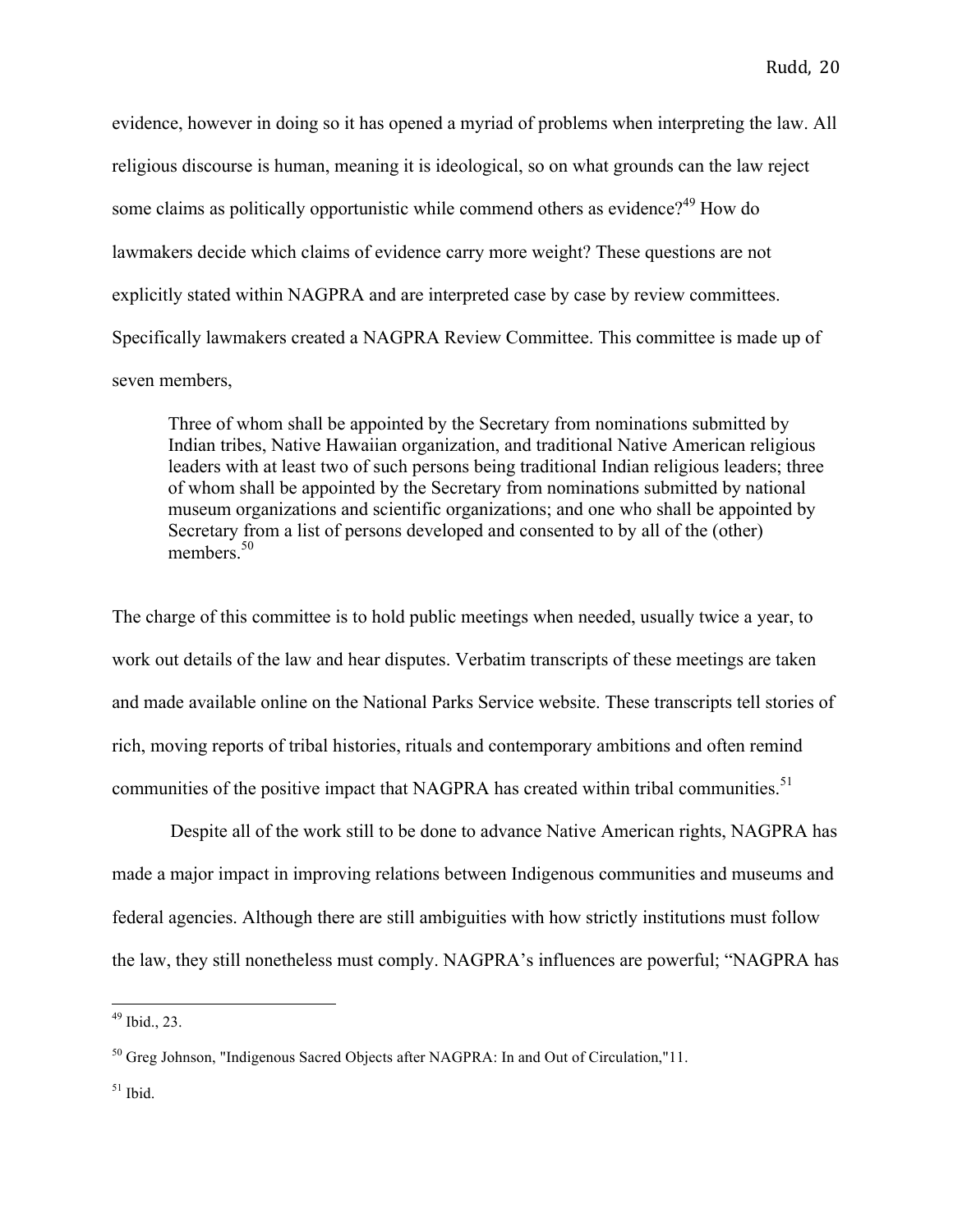impacted more than 1,500 museums, a dozen federal agencies, and essentially all of the nation's 566 tribes. It established the human rights of more than 5 million Native Americans living in the United States today."52 The final stages of NAGPRA took form through dialogue between indigenous leaders and leaders within museum communities and this set a precedent for the law and its proceedings. Through these discussions the law promotes consultation and information sharing, which encourages an adoption of partnership and collaboration between Indigenous and museum communities.<sup>53</sup> NAGPRA, which mandates that museums inventory and consult with Native communities, has created a dialogue between these two formerly oppositional communities. Because of NAGPRA, museums have become more transparent and communicative, willing to work collaboratively with Indigenous communities. Similarly, it has created a new generation of tribal cultural affairs offices that are more legally oriented, to work with NAGPRA and museums.<sup>54</sup> There are gaps within the law and issues with implementation, but these issues have created a younger generation of political activists who are aiming to fill these gaps and continue fighting for Native rights, including issues of burial protection, international repatriation, and pushing the government to enable self-determination agendas.<sup>55</sup>

In Chapters 2 and 3, I present case studies of two museums that have been at the forefront of the repatriation movement, the Denver Museum of Nature and Science and the Denver Art Museum. These museums differ in type, one being a museum of nature and science, while the other is an art museum, however they share a common ground in their treatment of

<sup>55</sup> Ibid., 25.

 <sup>52</sup> Colwell, *Plundered Skulls and Broken Spirits,* 7.

<sup>53</sup> Echo-Hawk, *Keepers of Culture,* 17.

<sup>54</sup> Johnson, "In and Out of Circulation", 25.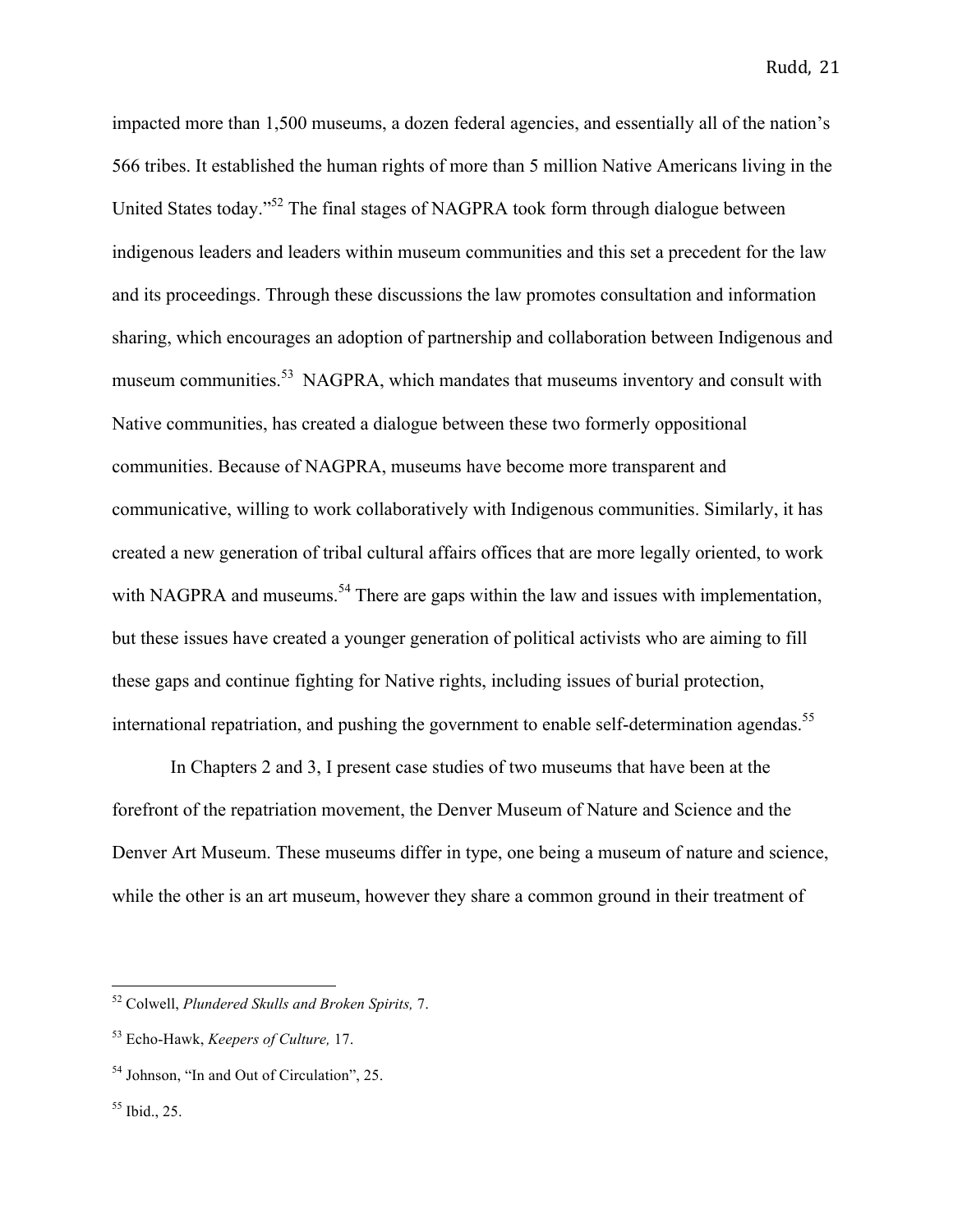Native patrimony and implementation of NAGPRA, and I argue, follow the ethical intent of NAGPRA.

#### **Chapter 2: The Denver Museum of Nature and Science**

# *Introduction*

The Denver Museum of Nature and Science, as a natural history museum, is part of a long tradition of anthropological, ethnographic and archaeological collecting. I open the chapter by outlining the history of natural history museums in order to contextualize to DMNS and its collecting practices. I then explore the history of the Cranes Collection, the founding collection at the DMNS, through which the DMNS acquired most of their anthropology department's holdings of Indigenous material culture. With this background, I discuss the NAGPRA process at the DMNS and present examples of repatriation at the museum, to argue that the collaborative process, when followed in the spirit and intention of the legislation, can be effective and build strong partnerships between museums and Indigenous communities. The goal of the DMNS is to address the problems of historical museum collection practices, in the way it deals with repatriation and consultation with Native communities.<sup>56</sup> Today, the DMNS Anthropology Department states its mission: "[T] o curate the best-understood and most ethically held anthropology collection in North America. We seek to document and understand the human communities of the Rocky Mountain region and beyond through the study of their material cultures while adhering to the guiding principles of respect, reciprocity and dialogue.<sup>57</sup>

 <sup>56</sup> Dawn Rewolinski, *Remains to Be Seen: The Disparate Disposition of Culturally Unidentified Human Remains under NAGPRA's Final Rule*, Master's thesis, New York University, 2014, 51.

 $57$  Ibid.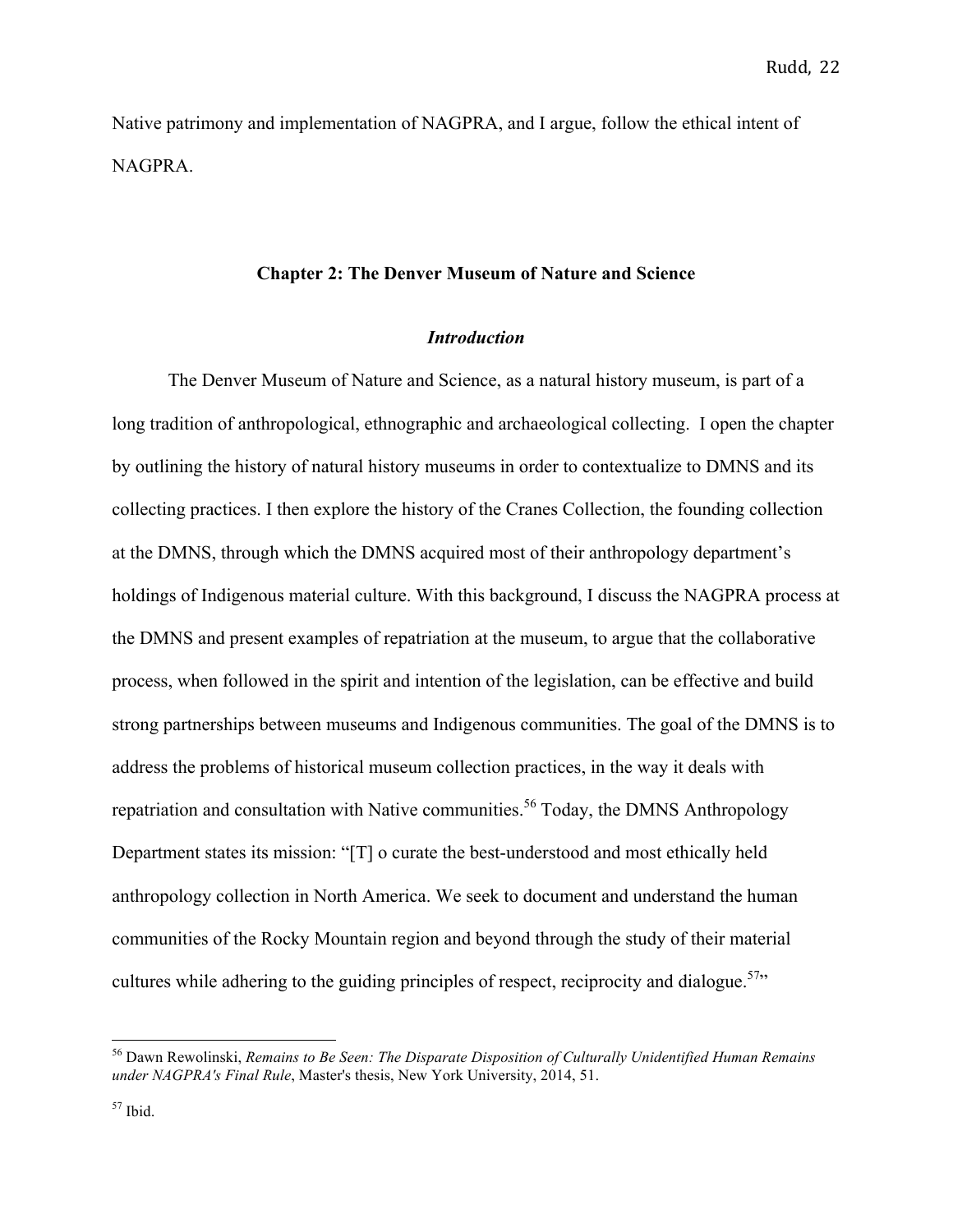# *Early Natural History Museums: "Cabinets of Curiosity" and Hobbyists*

The beginnings of European collection practices were restricted to the aristocracy and monarchs. In the eighteenth century, these collections were private; access was granted by permission of the owner. Michael Ames explains in, "Cannibal Tours and Glass Boxes: The Anthropology of Museums," that, "many collections of natural and cultural materials began as private trophies, curiosities and booty of the wealthy."58 These were described as "cabinets of curiosity," the private collections of wealthy scientists and travelers.<sup>59</sup> These cabinets would contain exotic imports, gifts from foreign ambassadors and "other goods royalty seized as their natural right."<sup>60</sup> The objects would then represent the worldwide power and interests of the owner, presumably a monarch or prince.<sup>61</sup> These curiosity cabinets became the foundation collections of today's public museums.<sup>62</sup>

In the late eighteenth century there was a shift from the private display of the curiosity cabinet to the public museum, and this developed further in the early twentieth century. Between 1876 and 1916, both Great Britain and the United States hosted a number of National and International, Trade and Colonial exhibitions, which displayed wonders from all over the world<sup>63</sup>. These were designed as both "scientific demonstrations," and "popular entertainment."<sup>64</sup>

 $^{59}$ Ibid., 15-17

<sup>60</sup> Ibid., 17.

 $61$  Ibid., 17.

 $62$  Ibid., 18.

 <sup>58</sup> Michael M. Ames, "Cannibal Tours and Glass Boxes: The Anthropology of Museums," ed. Susan M. Pearce, *American Anthropologist* 95, no. 3 (1993): 15-17.

<sup>63</sup> Robert W. Rydell, *All the World's a Fair: Visions of Empire at American International Expositions, 1876 - 1916* (Chicago, Ill.: Univ. Od Chicago Press, 1999).

<sup>64</sup> Annie E. Coombes, "Museums and the Formation of National and Cultural Identities," *Oxford Art Journal* 11, no. 2 (1988): 279, doi:10.1093/oxartj/11.2.57.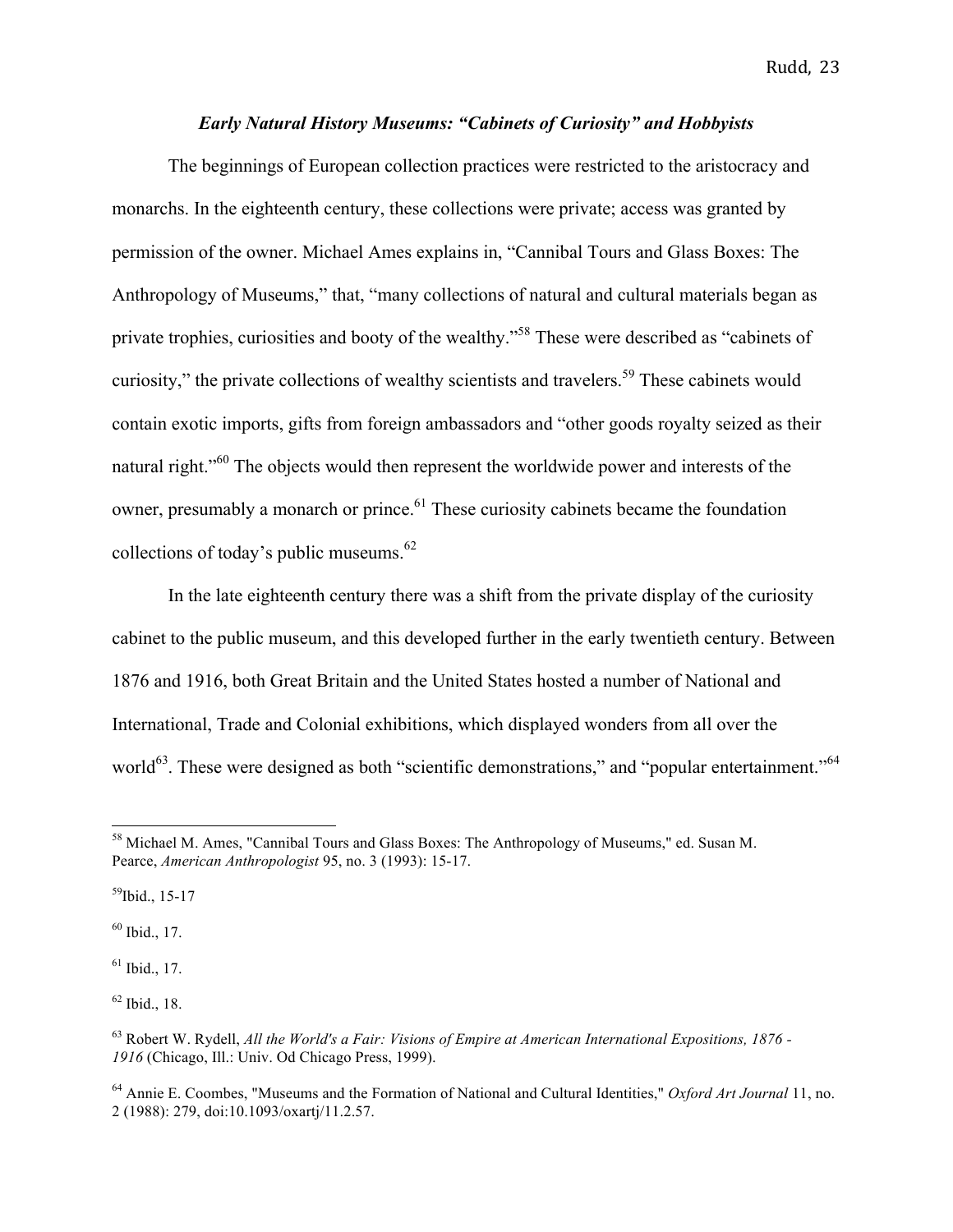Museums attempted to gain the same mass audience of the Exhibitions, and began to transition from cabinets of curiosity, to ethnographically organized, educational exhibits that were modeled on the educational, yet entertaining exhibits at the Exhibitions.<sup>65</sup> This shift displayed the same objects found in cabinets of curiosity in a way that gave the appearance of scientific understanding. Early museums placed history, nature and traditional societies under glass, to be observed by the European public so that they may feel worldly and educated. However, from an early age, museums created a commodity out of the "Other." The "Other" is an imperialistic idea that all non-Western European peoples are simply, "Other," opposed to peoples with viewpoints of their own. This idea has been, "perpetuated through ways in which Indigenous peoples were collected, classified and then represented in various ways back to the West."<sup>66</sup> Ames states, "When we 'museumify' other cultures and our own past, we exercise a conceptual control over them."<sup>67</sup> The museum was a colonial project; it created a control over the histories of Indigenous peoples, however NAGPRA is a step towards decolonizing the museums and releasing the control from the museums and giving it back to Native peoples.

In the United States, natural history collections of wealthy American businessmen in several instances became the foundation for some of today's natural history museums. For example, the National Museum of the American Indian, a Smithsonian Museum, has its foundation in the collection of an investment banker, George Gustav Heye.<sup>68</sup> When their collections became too large, filling entire apartments and warehouses, private collectors such as

<u> 1989 - Andrea San Andrea San Andrea San Andrea San Andrea San Andrea San Andrea San Andrea San Andrea San An</u>

<sup>65</sup> Ibid., 281. 66 Tuhiwai Smith, *Decolonizing Methodologies,* 2.

 $67$  Ibid., 23.

<sup>&</sup>lt;sup>68</sup> "History of the Collections," National Museum of the American Indian, section goes here, accessed December 15, 2016, http://www.nmai.si.edu.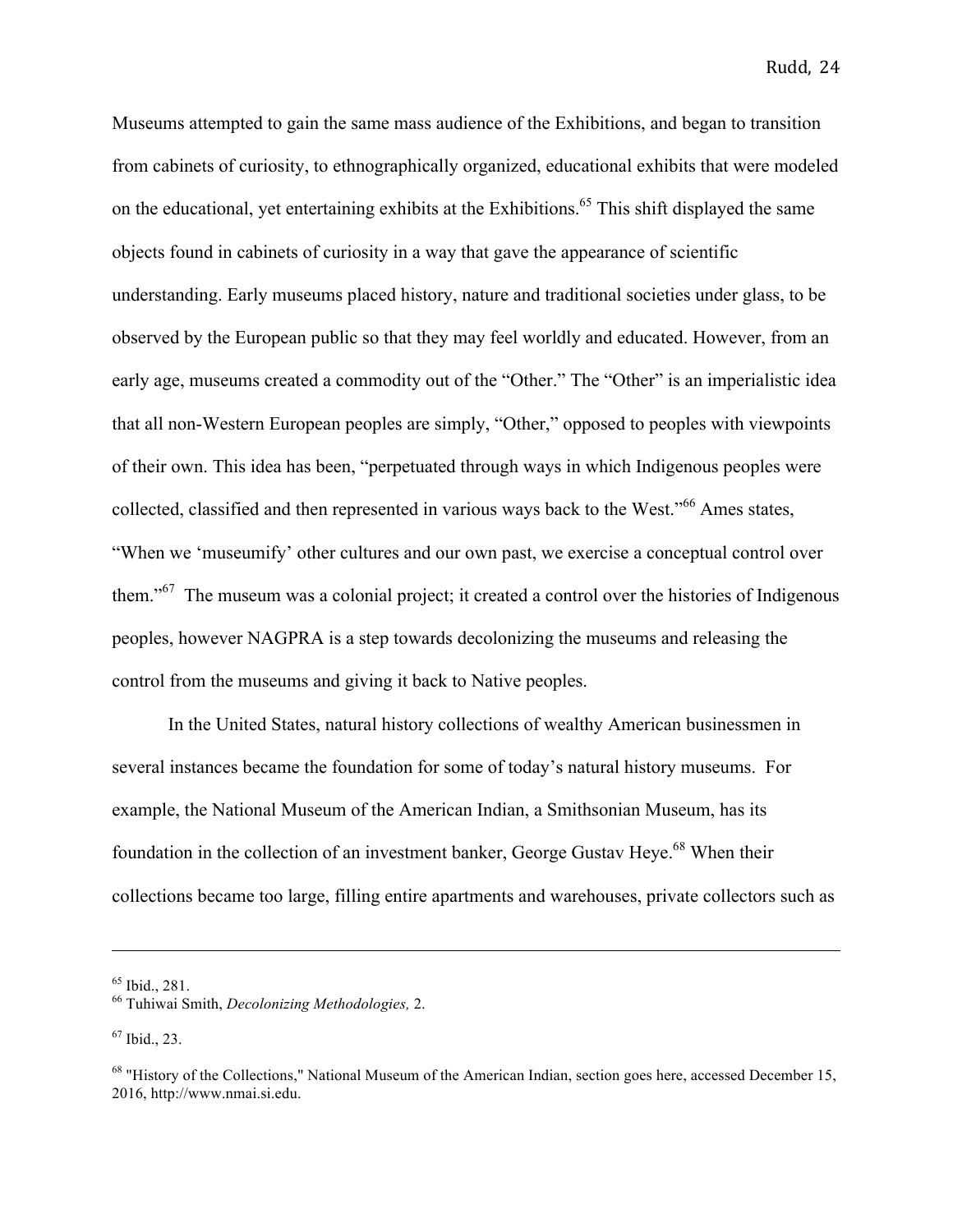Heye donated them to existing museums, or created their own museums to house them. Often wealthy collectors would hire anthropologists to collect Indigenous materials.<sup>69</sup>

# *The beginnings of Denver Museum of Nature and Science: The Crane Collection*

Wealthy collectors are often considered "hobbyists". Many had little or no anthropological background, but were drawn by a fascination with Native American materials and culture. Hobbyists Francis and Mary Winslow Allen Crane happened upon Native American collecting in 1951 while on a road trip in the United States. This trip began as a way to see the country before moving from their home in Massachusetts to Florida, however their lives changed when they paid 25 cents for admission into the Smith's Museum in California.<sup>70</sup> Here they bought a collection of baskets and arrowheads for \$55 and this modest purchase became the start of a passion for Native American materials. Over the next month the Cranes traveled across the West and Southwest region of the United States, spending hundreds of dollars a day, completely clearing out trading posts and finding Native American artists so they may buy from them directly. $71$ 

By the time the Cranes returned home in late summer they had collected 2,864 Native American objects.<sup>72</sup> The Cranes continued to collect for the next seventeen years, creating a nonprofit organization in 1959, the Southeast Museum of the North American Indian, on their property in Marathon, Florida. Unfortunately tourists visiting that area were not interested in visiting museums, they preferred to fish and spend their time outdoors. The Crane collection continued to grow, but, their museum was not doing well financially and they were increasingly

 $\frac{69}{1}$  Ibid.

<sup>70</sup> Ibid., 27.

 $71$  Ibid., 28.

 $72$  Ibid.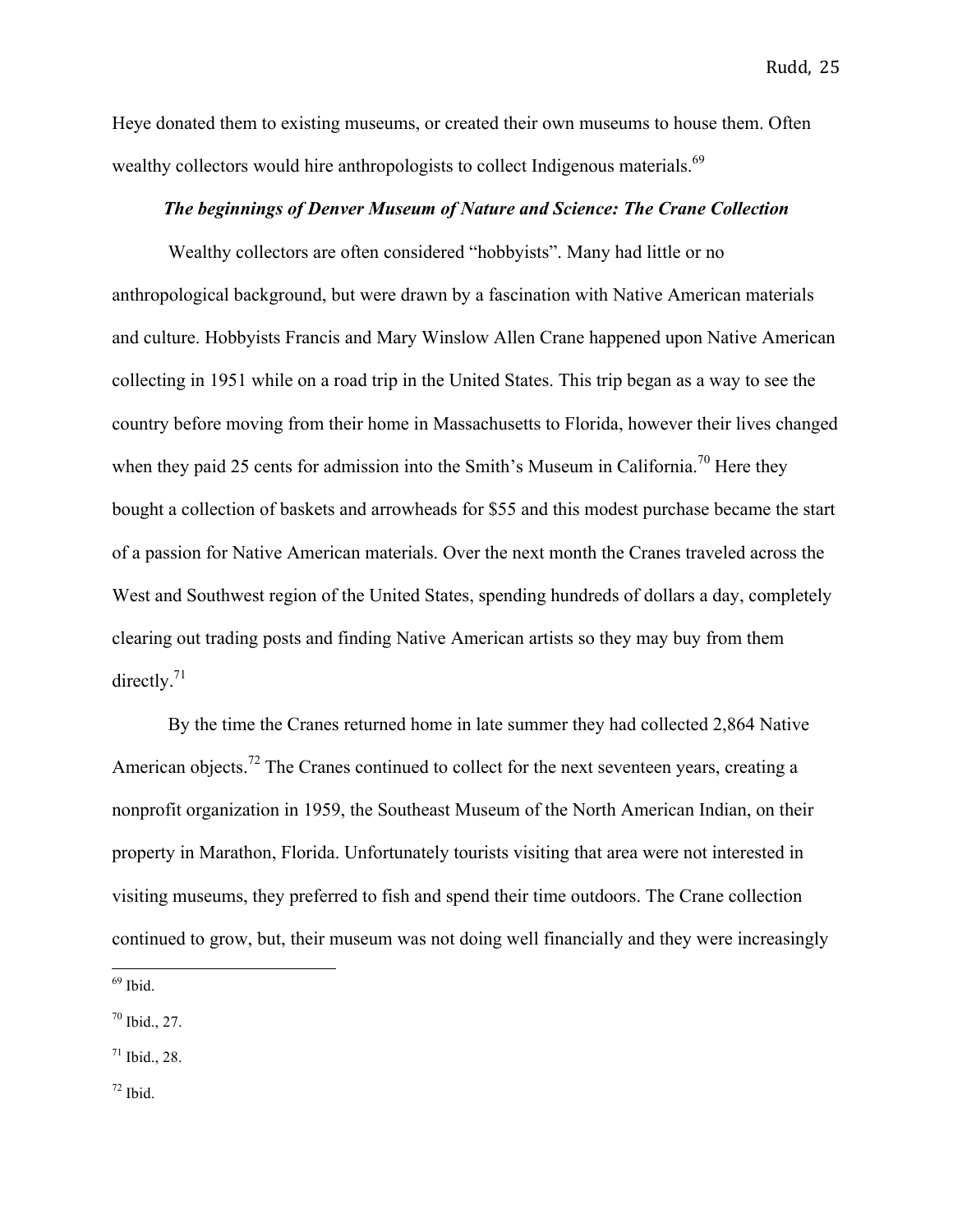aware that Florida's humid climate was not ideal for delicate materials.<sup>73</sup> Mary met Roy E. Coy, at the time a museum director in Missouri. The Cranes hoped to move their collection to Arizona where the climate was drier, and have Coy run it. However around the same time Coy was offered a job as the assistant director of Denver's natural history museum. Coy had a grand idea however; the Denver Museum of Nature and Science had just built a new hall but had nothing to fill it with. In the fall of 1968 the Cranes shipped their collection to Denver, this became the foundation of the DMNS Anthropological Department.

Just after the Crane collection moved to Denver in fall of 1968 the Cranes received a letter from Claire Morrill from the Taos Book Shop. Morrill recalled, "Remembering your wish to be advised of any old Indian ceremonial objects of really special importance, we think we should tell you of a group of Zuni War Gods we have just acquired."<sup>74</sup> The Cranes responded, explaining that although their collection had recently been moved to Denver, they were still collecting objects; their additions would now just need approval from the Denver museum staff. Morrill was hesitant, she had hoped the objects could go somewhere far away, "the Zuni are somewhat sensitive about ceremonial objects of this kind," and she warned them that they be bought, "at the purchaser's risk and with the stipulation that they are not to be publicly displayed for ten years." Morrill assured the Cranes that this practice was common, museums in Santa Fe and nearby assumed that, "the time will come when ceremonialism will break down to the point where such figures can be safely displayed."<sup>75</sup> This demonstrates that a hundred years after the beginnings of salvage anthropology, collectors were still wrapped up in the salvage paradigm

 $75$  Ibid.

 $73$  Ibid., 29.

<sup>74</sup> Ibid.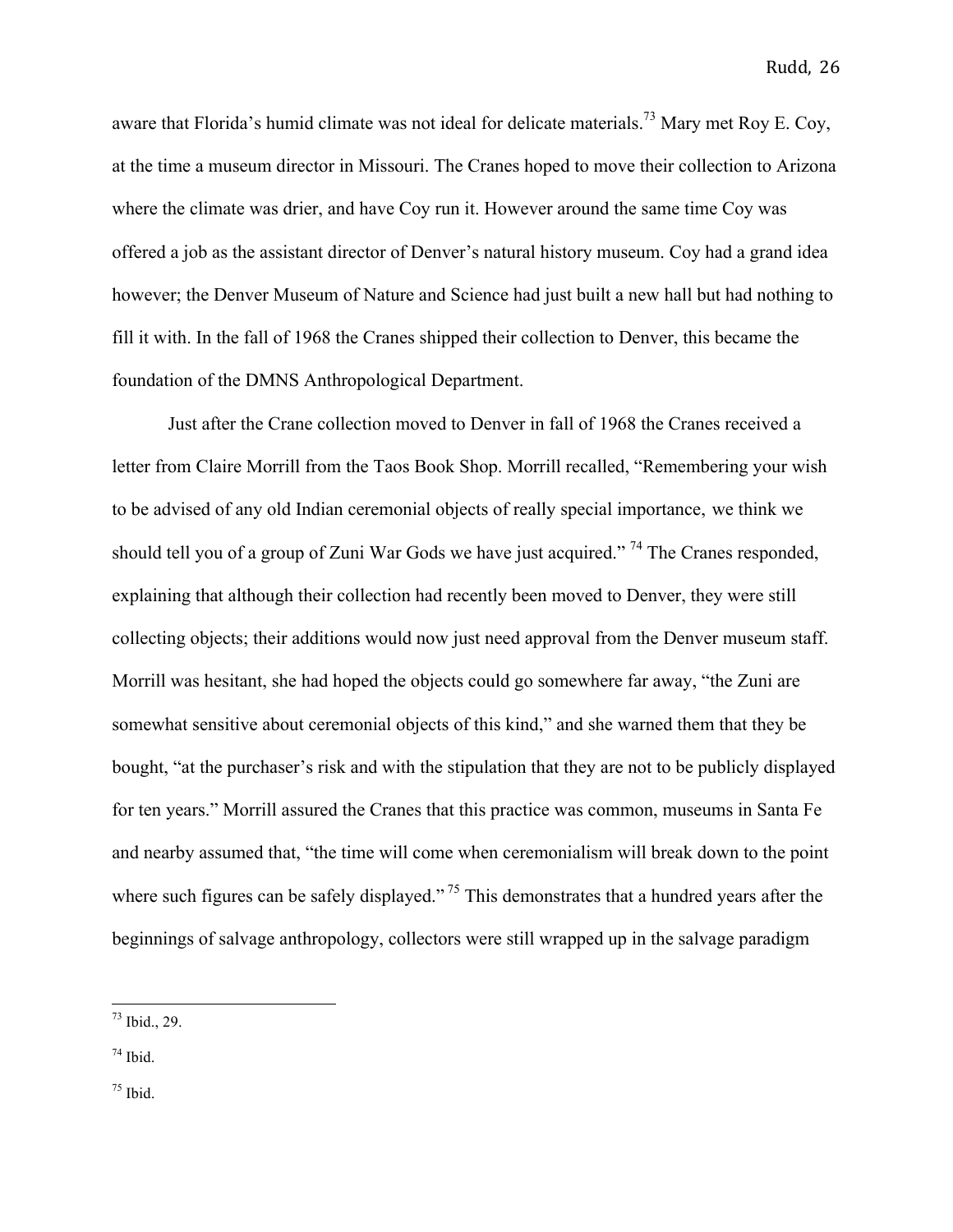and the myth of the vanishing race. It was the repatriation of these sacred objects that would begin the DMNS shift toward a new understanding of collections and their responsibility to Indigenous communities.

## *Repatriation in Action at the DMNS*

American collectors sought to purchase Zuni War Gods, properly called Ahayu:da, from the early 1900s, and they were especially cherished by the arts community. Artists such as Man Ray, Paul Klee, and later Andy Warhol were all inspired by the Ahayu:da and wished to acquire them. By the 1970s War Gods were priced in the thousands of dollars.<sup>76</sup> The story of the Ahayu:da was described to Colwell by numerous members of the Zuni tribes. To the Zuni, the Ahayu:da are essential to their peoples' protection and continuation. The Ahayu:da are twins; the children of Father-Sun and Mother-Water. The war gods "became the Zuni's invincible guardians and created a society of warriors called the Bow Priesthood."77 Every winter solstice wooden images of the twins are made, and after a series of ceremonies they are placed in their shrine home in the mountains, one in the east and one in the west. The twins stay there to protect the Zuni people. This process is repeated every year, and the "retired" Ahayu:da are laid adjacent to the shrine. Contrary to Western collecting practices, these sacred objects are intended to gradually return to the earth rather than be preserved in a collections facility.<sup>78</sup> Octavius Seowtewa, a Zuni jewelry maker and elder, explained the importance of the Ahayu:da to Colwell, "They (Ahayu:da) are unlike "sacred" artifacts most Americans might be familiar with (the Liberty Bell, for example) because they are not historical things whose meanings can evolve

 <sup>76</sup> Colwell, *Plundered Skulls and Broken Spirits,* 34.

 $^{77}$  Ibid., 21.

<sup>78</sup> Colwell, *Plundered Skulls and Broken Spirits,* 14.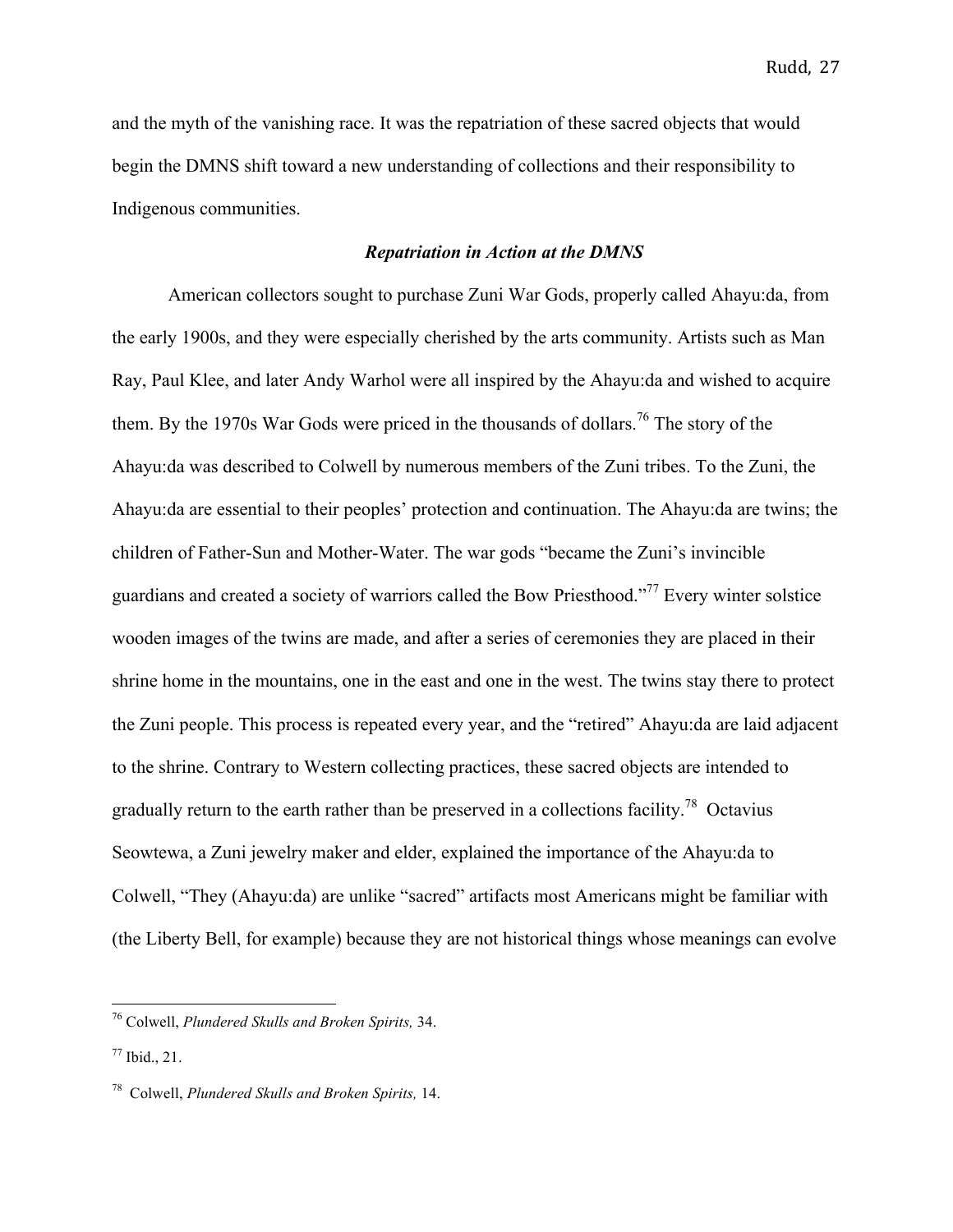over time, but living beings who have one enduring, spiritually sanctioned function."<sup>79</sup> Despite the importance they serve for Zuni religious traditions, by the 1910s there were War God shrines that were completely empty even though new Ahayu:da were being created every year. In the spirit of salvage anthropology, collectors assumed the Zuni, as a race, would no longer need these "dolls." 80

In 1978, Zuni leaders decided to bring the Ahayu:da home. Leaders worked together to develop a strategy, however decisions were difficult. One way to know if a religious tradition is thriving is to look at the divisions within the religion—if people are willing to argue about specifics, it shows the tradition is active and alive, and discussion among tribal leaders demonstrates the strength of Zuni customs.<sup>81</sup> At the time of these meetings there were six kivas, twelve medicine societies, fourteen clans, and several more priesthoods and religious fraternities at the pueblo. Each group had their own responsibilities and agendas, getting everyone to agree on a strategy for repatriation was no easy task.<sup>82</sup> Finally the council established six points:

- 1. Religious objects are important to Zuni religion.
- 2. Through religious knowledge, a living spiritual life can be imbued in inanimate objects.
- 3. Communally owned objects cannot be removed from Zuni land.
- 4. The removal of objects and religious persecution (starting with the Spanish conquistadors) has created a "spiritual imbalance" that can be restored through the return of stolen objects.
- 5. Thefts have happened because the art world and museums want the objects, and thus these institutions bear primary responsibility.
- 6. Museums and others should return stolen items and help prevent future thefts.83

 <sup>79</sup> Ibid., 22.

<sup>80</sup> Colwell, *Plundered Skulls and Broken Spirits,* 34.

<sup>&</sup>lt;sup>81</sup> Greg Johnson, "Native American Religious Traditions" (lecture, University of Colorado, Boulder).

<sup>82</sup> Colwell, *Plundered Skulls and Broken Spirits,* 34.

 $83$  Ibid., 34-35.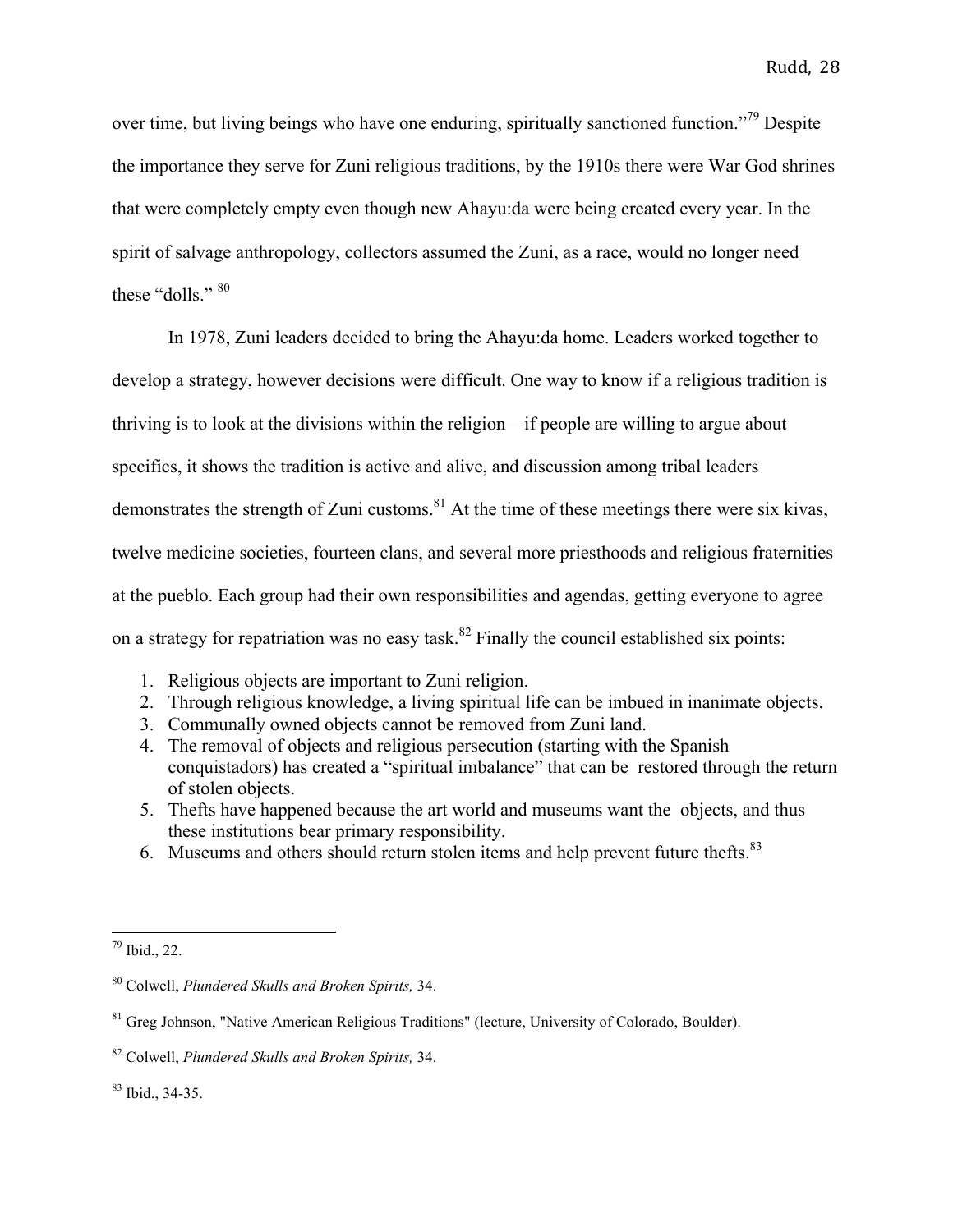Zuni leaders used these six principles to retrieve the Ahayu:da from museums across the country. Before this, only a few Native Americans groups had tried to reclaim objects, without much success.

The first museum the Zuni contacted was the Denver Art Museum, which I will discuss in Chapter 3. However the longest, and most important struggle for repatriation was with the Smithsonian. The negotiations took nine months and eventually on January 3, 1979, the Smithsonian returned two Ahayu:da to the Zuni. This repatriation was vital because it set a precedent for other museums. Once this prestigious, national museum decided to return the War Gods, others followed. This repatriation helped the Zuni achieve their ultimate goal of stopping the trade of Ahayu:da all together. After the repatriation of an Ahayu:da once owned by Andy Warhol, a Sotheby's official bitterly stated, "There is no market for Zuni war gods anymore. They are simply too much trouble to handle."<sup>84</sup>

Joyce Herold, curator of the DMNS Crane collection for thirty-six years, was eventually persuaded by the Smithsonian's decision, and the fact that the language in NAGPRA matched the DMNS's mission statement. She persuaded DMNS administrators to repatriated six Zuni Ahayu:da in 1991. This was the second largest collection in the U.S. $85$  The repatriation happened the year after NAGPRA was passed. It is important to note that the process accelerated; the DMNS followed the intention of the new legislation. Bob Pickering, who was hired as curator in 1990, explained that he did not want to delay the process unnecessarily, "Part of my attitude," he said, "was if there are things that we have that are sacred to the tribe and they

 <sup>84</sup> Ibid., 47.

 $85$  Ibid., 48.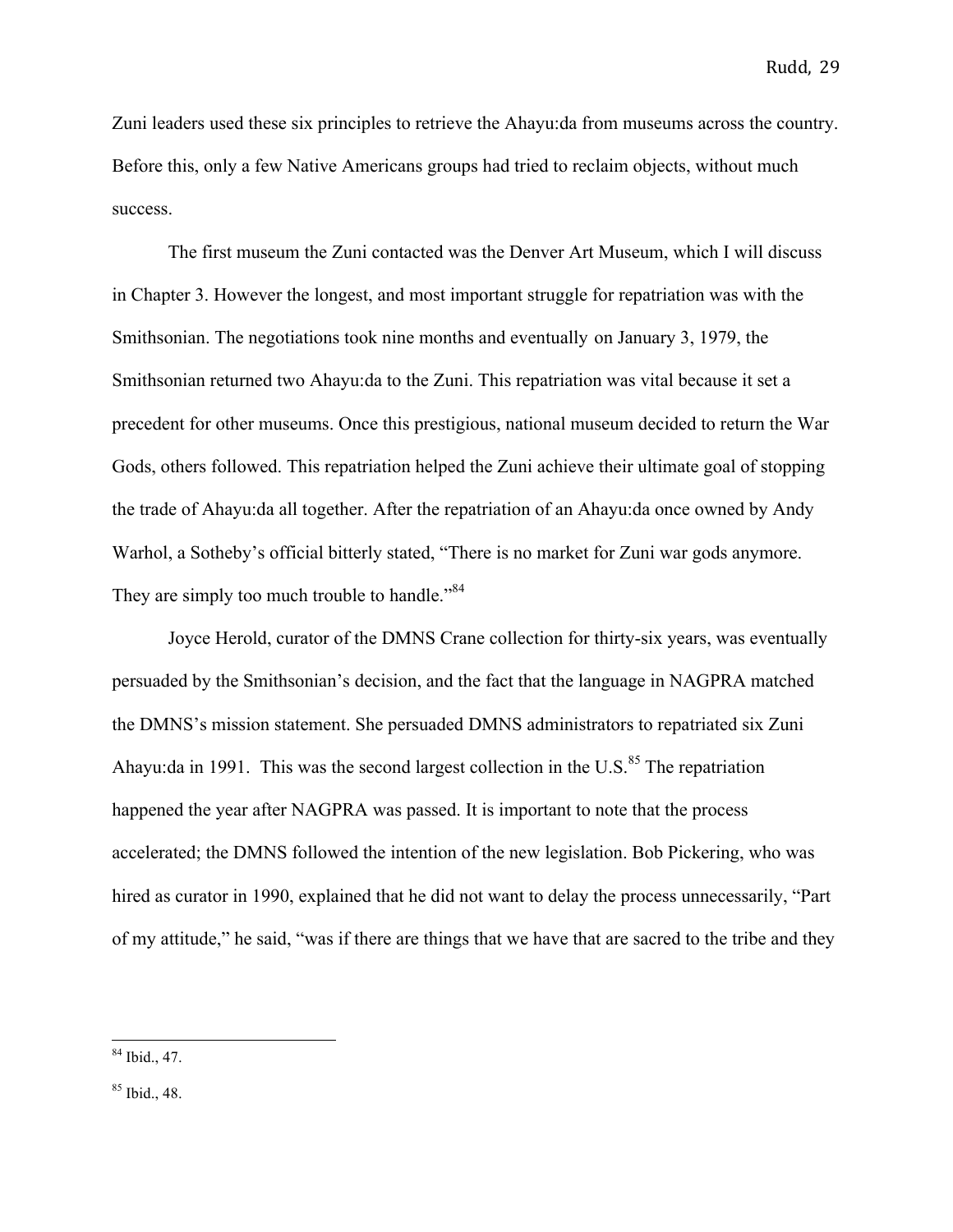want it back, take it now."<sup>86</sup> Although the return of the Ahayu:da was inevitable because of NAGPRA, the museum chose to repatriate them voluntarily, which "demonstrated proper professional conduct. It simply was the right thing to do, by any civilized standard," as stated in a *Denver Post* editorial.87

This initiative by the staff at the DMNS set a precedent for the museum's future as a leader in the repatriation process. Following NAGPRA requirements, a summary of the entire collection was sent to affected tribes in 1993. The first official DMNS repatriation under NAGPRA was completed in 1997: a Tlingit robe.<sup>88</sup> Quickly, a process was put in place for deaccessioning objects and today this process is well established. When a claim arrives in writing, Chip Colwell evaluates it. The DMNS has interpreted the law that they have sixty days to tell the tribe yes or no regarding their claim. If Colwell believes the claim to be legitimate, it is passed to the Cultural Repatriation Committee (CRC). The CRC is composed of all the DMNS curators, and once a claim is reviewed they vote to decide if it can be legally repatriated.<sup>89</sup> However, not all curators support repatriation. Curators in fields that do not work with living peoples, for example, zoology, and paleontology, are not as certain that what they see as scientific artifacts should be taken out of the museum. However, rather than hindering the repatriation process, they abstain from voting, again demonstrating how the museum follows the intention of NAGPRA. $^{90}$  Once the CRC has reached their decision, they contact the tribe.

 <sup>86</sup> Ibid., 49.

 $87$  Ibid.

<sup>88</sup> Colwell, Chip. "Chip Colwell Interview." Telephone interview. 16 Dec. 2016.

 $89$  Ibid.

<sup>90</sup> Dawn Rewolinski, "Dawn Rewolinski DMNS Interview," interview by author, December 16, 2016.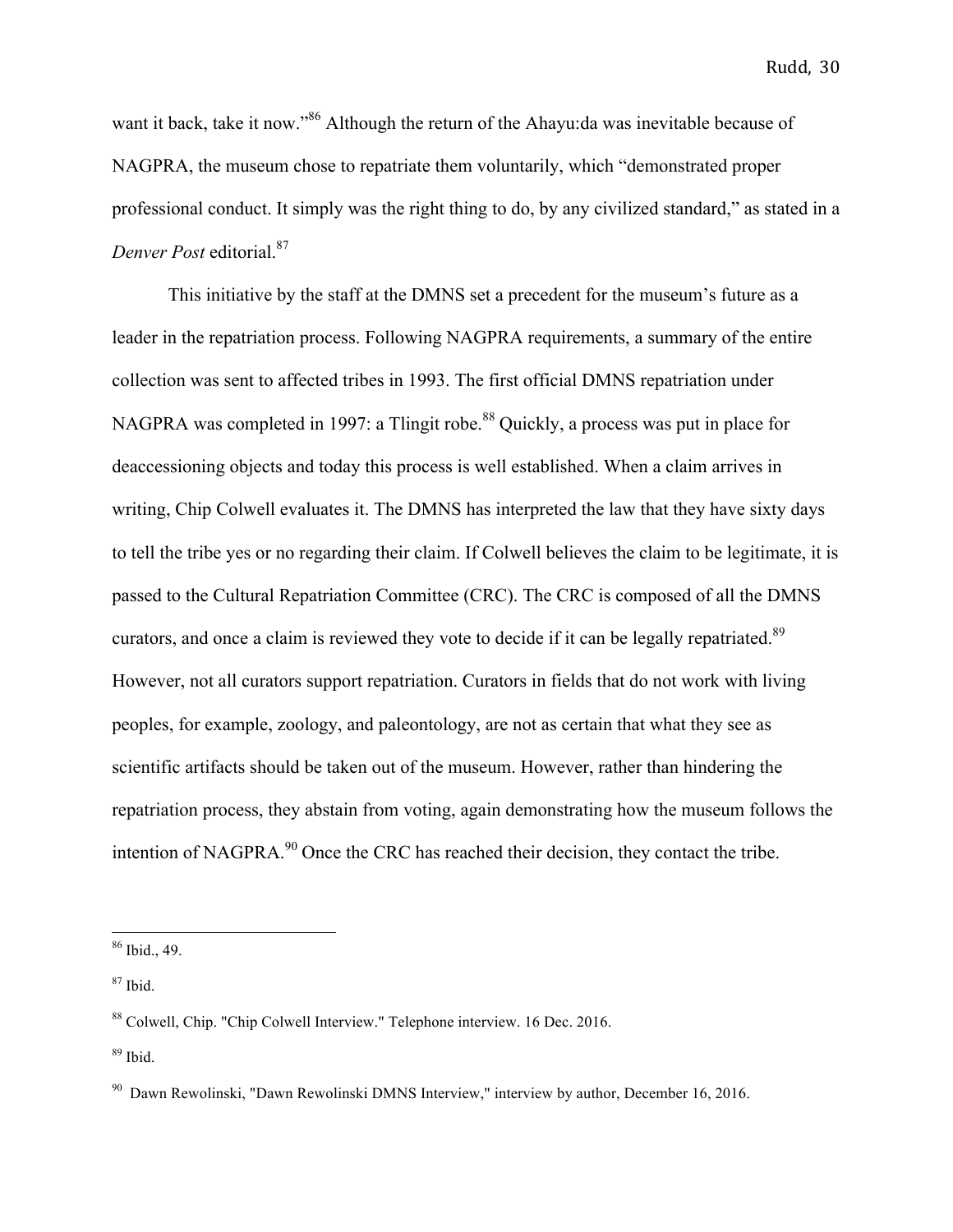Although the DMNS process is streamlined, repatriation is slow. Only in the past year has the DMNS fully repatriated all human remains in their collections.<sup>91</sup> Now, the museum is focusing on consultations regarding sacred objects. The DMNS recently had new storage facilities built to replace their outdated ones. Their new facilities will store Indigenous materials by tribe and geographical region, as opposed to being organized by object type or material. Currently all objects that are considered sacred are kept in a separate, closed off storage facility that is locked and have limited access<sup>92</sup>. These objects have been defined as sacred through research done by the curatorial staff, as well as through consultations with tribes.<sup>93</sup>

# *The Effect of Repatriation: 27 years after NAGPRA*

At the DMNS, dialogues with Native communities do not end after repatriation, which is what sets this museum apart from many others. Colwell is largely responsible for the dialogues that continue with Native communities, as well as with their museum visitors. When an object is removed from display cases to be repatriated, the DMNS creates a conversation about it. In the North Pacific West gallery there is a short video that shows a repatriation ceremony with the Tlingit people of Alaska. Under the video screen the text panel states, "When the Museum finds that an object was taken inappropriately, it is returned through the Native American Graves Protection and Repatriation Act of 1990. This brief video shows part of a repatriation ceremony."<sup>94</sup> The DMNS Anthropology Department stays true to their mission statement by

 $91$  Chip Colwell, "Chip Colwell Interview," telephone interview by author, December 16, 2016.

 $92$  If groups would like to visit their culturally sacred objects or come and pray with them, they are welcome to do so within the facilities; Rewolinski, Dawn Rewolinksi, DMNS Interview.

<sup>93</sup> Ibid.

<sup>94</sup> Wall Text, *North American Indian Cultures*, Denver Museum of Nature and Science, Denver, CO.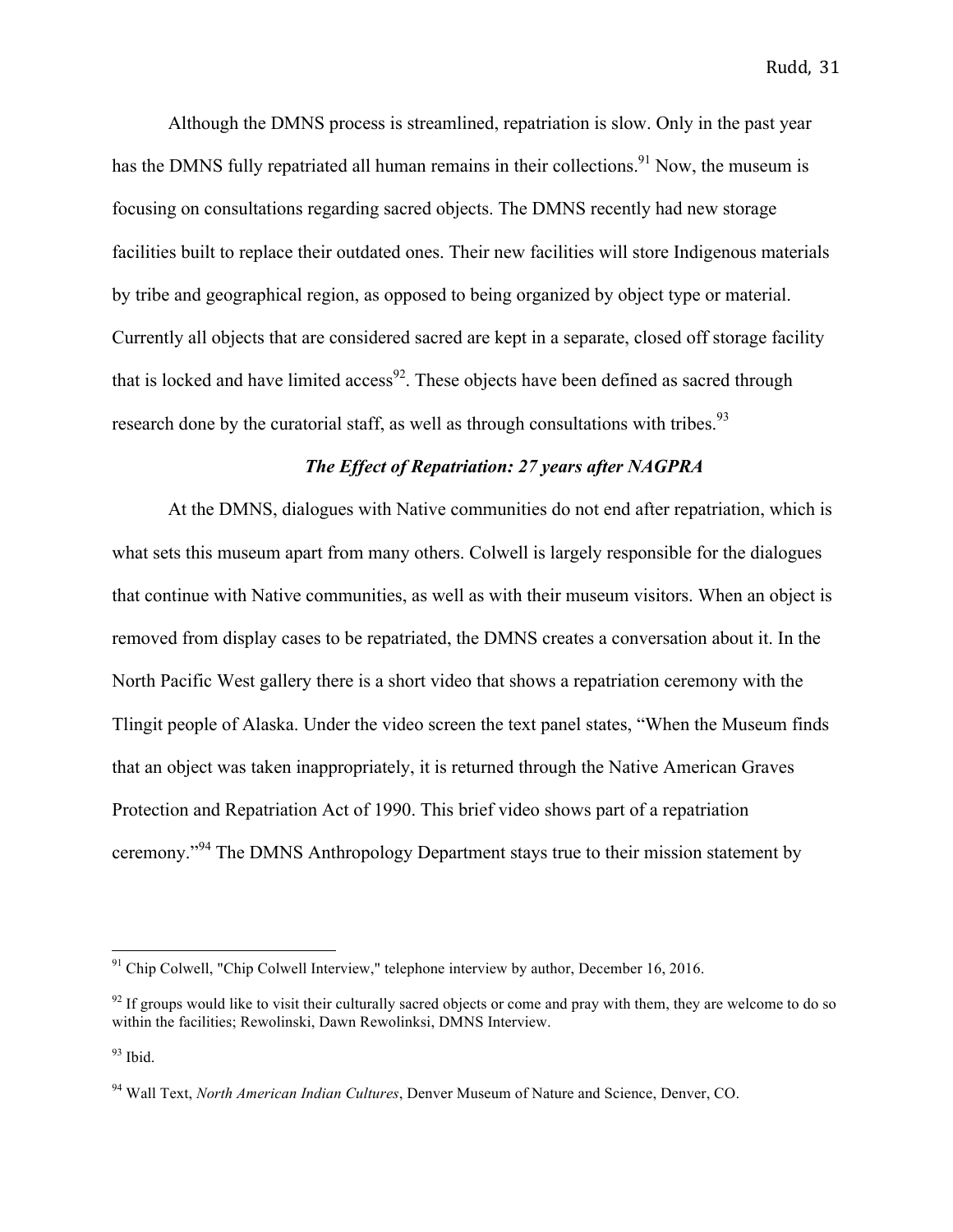guiding principles of "respect, (and) reciprocity," by creating a discussion with their visitors about the repatriation process and how Native peoples are regaining their basic human rights.

The video of the Tlingit repatriation is important not only because of the conversation it instigates, but because of the ceremony it shows. The Tlingit people were a focus of collecting by anthropologists from the early 1800s, and since then have been persecuted under strict governmental laws that forbid them from practicing traditional potlatch ceremonies. With the help of one Tlingit man, Harold Jacobs, the Tlingit have slowly begun the repatriation process, rediscovering their Native culture.<sup>95</sup> The influence of missionaries throughput Alaska and Canada almost entirely wiped out Native Tlingit languages and customs.<sup>96</sup> Jacobs recovered anthropologist notes from the Library of Congress, which had recorded traditional potlatch songs. Jacobs recounted to Colwell that in 2008, the Tlingit held the first potlatch in Wrangell, Alaska in sixty-eight years and it was the first time these songs had been sung at a potlatch in 104 years.<sup>97</sup> This party was a celebration of the return of a Killer Whale Flotilla Robe that had been sold to the DMNS a generation earlier. John Feller, a descendant of the robe's caretaker and the great- grandson of the singer recorded in 1904, received the robe.<sup>98</sup>

Through NAGPRA not only have ancestral remains and cultural objects been returned to their homes, but these materials facilitate recovery of Native traditions. Museums like the DMNS are vital because through their interpretation of the spirit of NAGPRA, in their collaboration and ongoing conversations with Native groups, they have helped repair the relationships between museums and Native communities, which has led to cultural revitalization.

 <sup>95</sup> Colwell, *Plundered Skulls and Stolen Spirits*, 132.

<sup>&</sup>lt;sup>96</sup> Ibid., 139.

<sup>&</sup>lt;sup>97</sup> Ibid., 133.

 $98$  Ibid.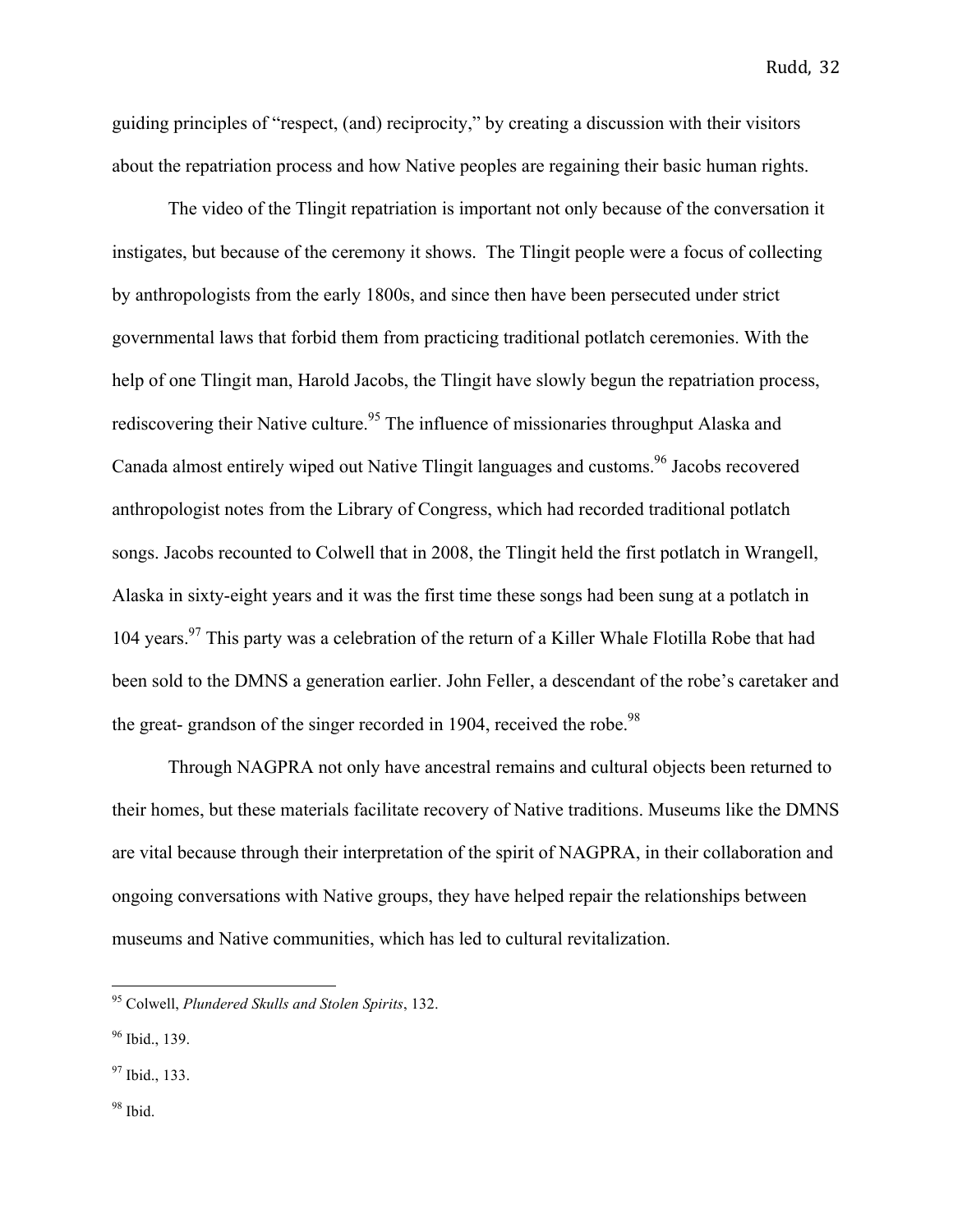## **Chapter 3: The Denver Art Museum**

#### *Introduction*

The Denver Art Museum (DAM) is unusual as an art museum, in that its early collections consisted mainly of Native American art. In this chapter, I will situate the DAM within the scope of NAGPRA and the repatriation process, beginning with their first repatriation case in 1979, one of the earliest repatriations of Indigenous materials by an art museum. This repatriation example is important because it set a precedent for the DAM as well as other art and natural history museums, which were dealing with similar issues during the same period. I present several examples of repatriation at the DAM and explore how these cases have helped to develop lasting relationships between the DAM and Native communities in the twenty-first century, and illustrate how the DAM, like the DMNS, follows the ethical intent and spirit of NAGPRA.

## *Creating a new Identity: The Idea of Native Art at the Denver Art Museum*

The Native American arts collection at the DAM is one of this museum's defining features. DAM curators collected Indigenous material culture at a time when this was considered the field of anthropological and natural historical research.<sup>99</sup> Historically, art museums, unlike natural history museums, had no interest in collecting Native American artifacts. While this may seem like a positive outlook in comparison to the invasive collecting practices of natural history museums, the categories of Western art hierarchies that lay behind the absence of Indigenous historical work in art museums was not benevolent. Art museums did not consider Native American materials as "art" within the Western context. Immanuel Kant's aesthetic theory in the eighteenth century regarding the definition of "art" relegated Indigenous creative production to a lower place in the art hierarchy. He believed that, "the creative freedom of the artist was

 <sup>99</sup> Janet Catherine. Berlo and Ruth B. Phillips, *Native North American Art* (Oxford: Oxford University Press, 1998), 11.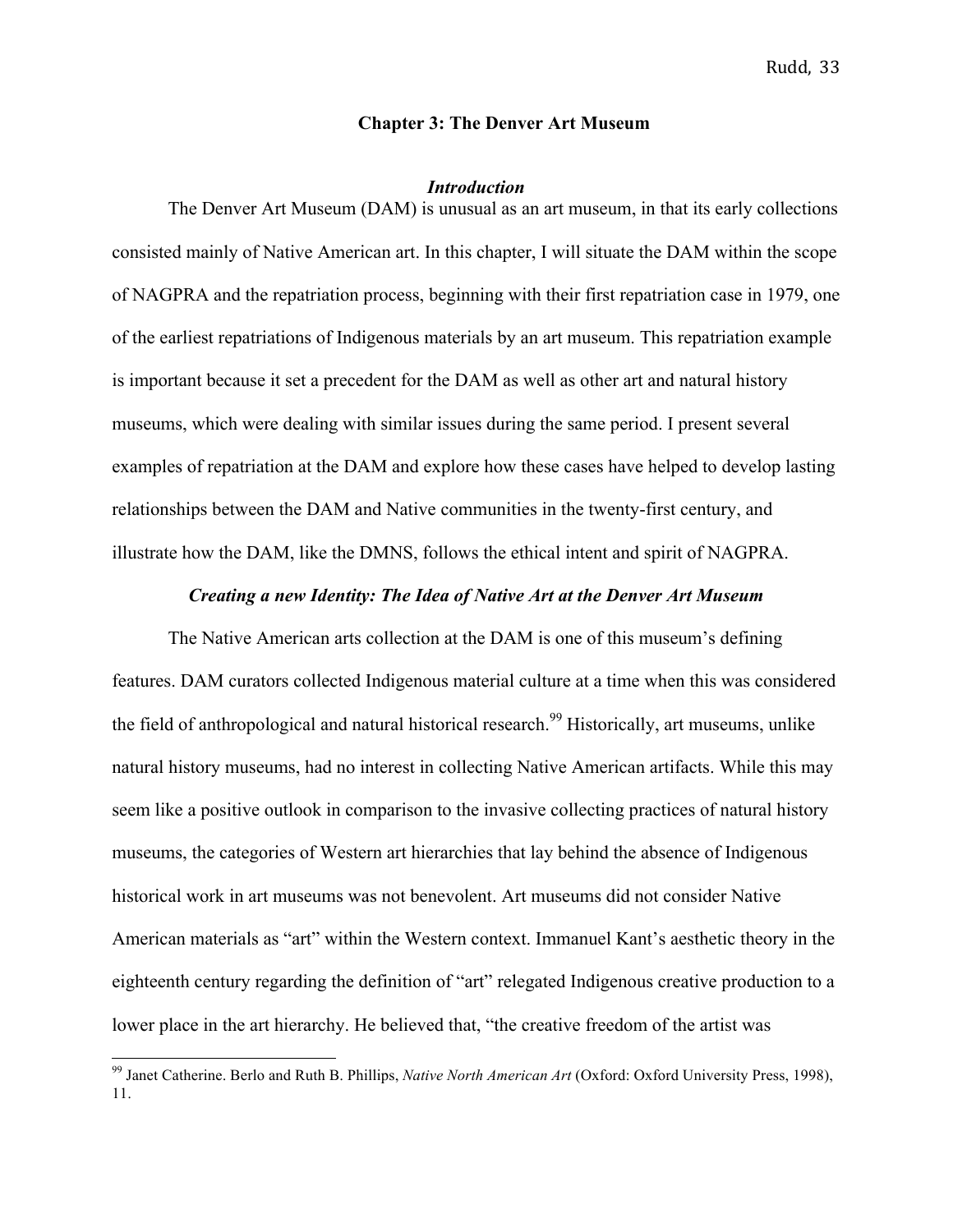curtailed when objects had to serve functional purposes and that the highest intellectual and aesthetic achievements were therefore to be found in the "fine" arts of painting and sculpture."<sup>100</sup> According to this definition the majority of Native American materials would not be considered "art," because their creative expression occurs in the making of useful items such as pots, clothing, or weapons, which would be defined as "applied art" or "craft."101 Art museums did not collect Indigenous materials, even though they were finely worked, aesthetically complex, and culturally significant, because they were considered "artifact," and thought to only be valuable within the context of natural history museums.<sup>102</sup>

The DAM initiated a new direction with the founding of the 1893 Artist's Club of Denver, a small group of men and women who were interested in sponsoring lectures and exhibitions within the newly budding city of Denver.<sup>103</sup> Through the 1920s the club changed in theory and name, transitioning from the Artist's Club, to the Denver Art Association and finally settling on the Denver Art Museum in 1923.<sup>104</sup>

In 1925 the museum made a tentative step towards defining a collection policy—the museum bought a group of forty-six Navajo textiles for \$3,100.<sup>105</sup> The DAM's approach was to add, "aesthetic criteria to historical and anthropological standards in evaluations of its Indian collections, a conviction that they could hold their own way with very different kinds of

 $104$  Ibid., 23.

 $100$  Ibid.

<sup>101</sup> Ibid.

 $102$  Ibid., 8.

<sup>103</sup> Neil Harris, "Searching for Form: The Denver Art Museum in Context," in *The Denver Art Museum: The First Hundred Years* (Denver: Denver Art Museum, 1996), 22-23.

<sup>105</sup> Lewis Wingfield. Story, "Building a Collection," in *The Denver Art Museum: The First Hundred Years* (Denver: Denver Art Museum, 1996), 81.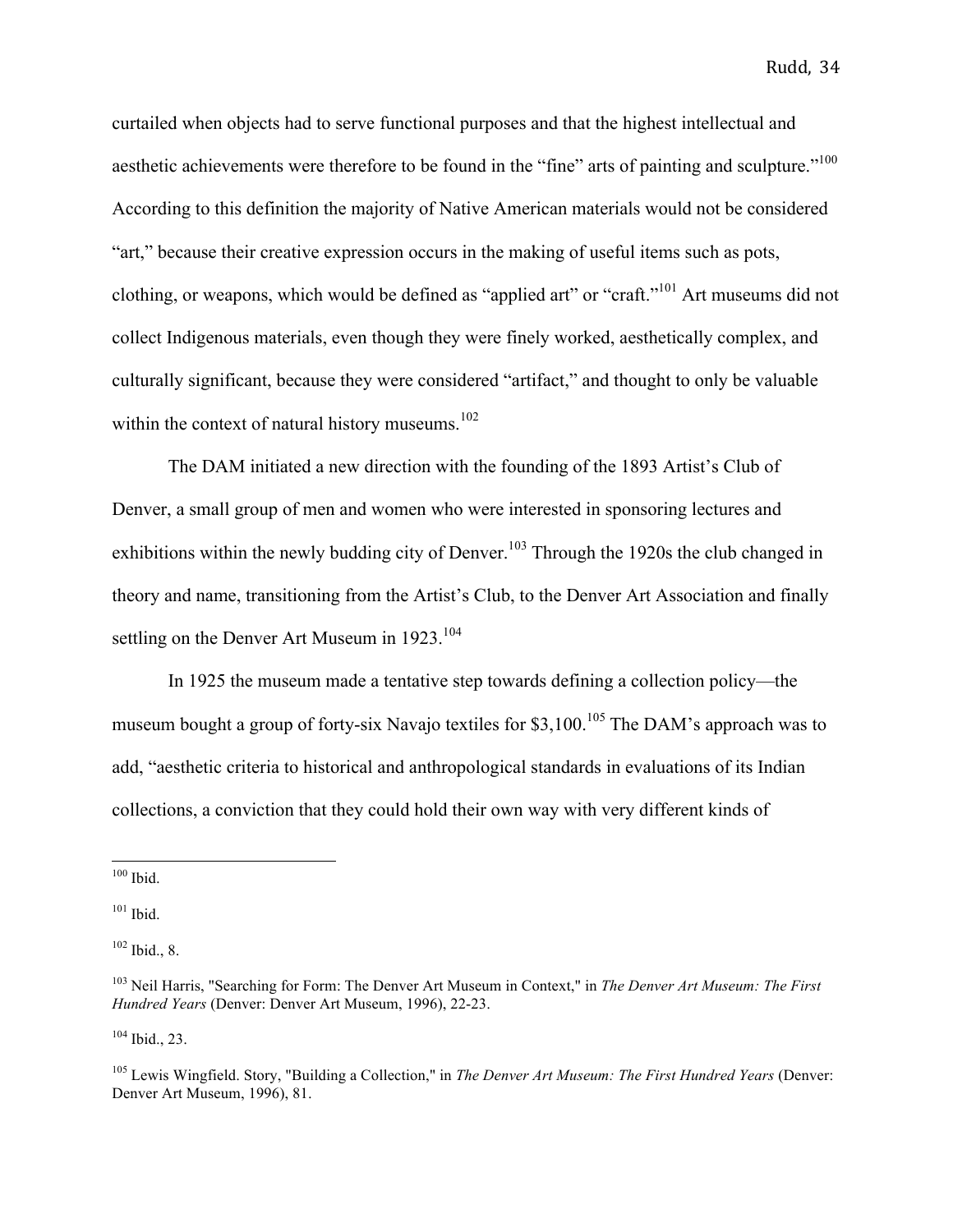materials."<sup>106</sup> This purchase was no accident; the director at the time, Arnold Ronneback, assured readers of the *Rocky Mountain News,* that "exotic pots, masks, blankets, basketry and rugs could be displayed on the basis of artistic significance."<sup>107</sup> He also argued that the DAM was, "one of the first, if not the first," museum in American to take this step. $108$ 

The DAM's movement towards a different understanding of the art museum was not well received by everyone. Many conservative Denver citizens complained about this new collecting technique, calling it "dead academicism." However, the DAM curators held fast and asserted that this advancement emphasized the fact that Denver should build on local strengths rather than on anthropological ambitions.<sup>109</sup> In 1928, only a few years after their first acquisition of Native art, the DAM established its Indian Arts Committee. The main work of this committee was to grow its base of contributors by forming a permanent support group to study and build their Indigenous collections. $110$ 

# *Building a Collection: Frederic H. Douglas and Beyond*

In addition to its distinct collecting practices, the DAM is unusual in that no single patron or transforming event shaped the institution. Many museums have a single patron, for example, Henry Clay Frick and the Frick Museum, or George Heye and the National Museum of the American Indian, or are transformed by events such as a World's Fair, as seen with the Chicago Arts Institute in Chicago.<sup>111</sup> However an amateur tradition and local artists shaped the DAM.

<sup>&</sup>lt;sup>106</sup> Harris, "Searching for Form," 27.

<sup>107</sup> Ibid.

<sup>108</sup> Ibid.

<sup>109</sup> Ibid., 27.

 $110$  Ibid., 81.

 $111$  Ibid., 21-22.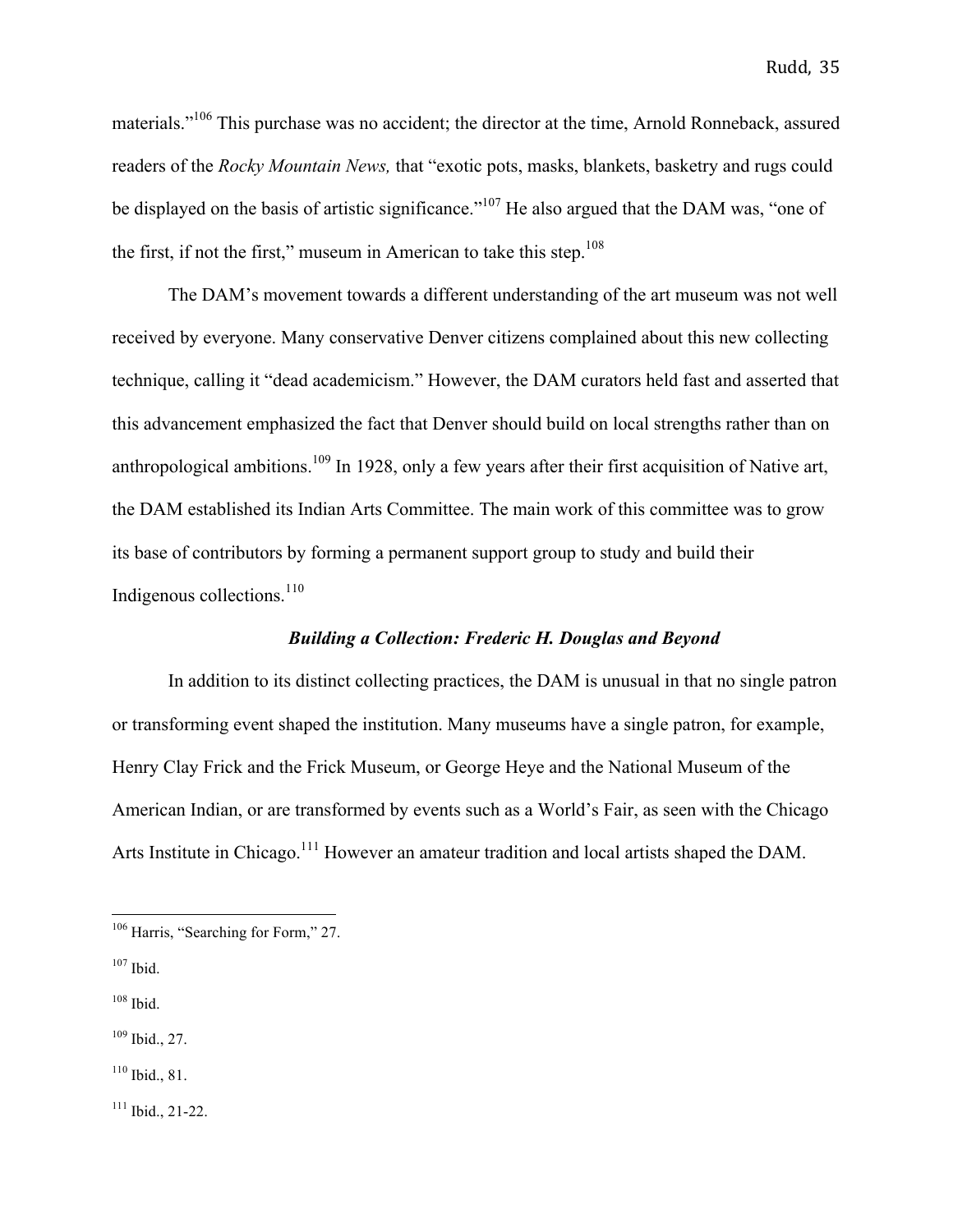This being said, there is one major figure that influenced the development of the DAM Native American arts collection: Frederic H. Douglas. Douglas was the first curator of Indigenous art; he began his career at the DAM in 1930, and donated and funded thousands of works.<sup>112</sup> Only five years after the first purchase of Navajo textiles and by the time Douglas began as curator, the DAM had already collected over 800 Native American works of  $art<sup>113</sup>$  Douglas and the rest of the Indian Art Committee were not only committed to collecting historical works of Native art, but also contemporary Indigenous art. In the early 1930s the museum collected 143 paintings of contemporary Pueblo artists, which helped draw attention to the School of American Research in Santa Fe, an art institute that aimed to help young Indigenous artists create without subjecting their creativity to Western European influence.<sup>114</sup> This showed the devotion of the DAM to celebrating living, Native cultures, a far cry from the salvage anthropology that was taking place at this time in the anthropology sector.

Douglas was a visionary, and I argue that is through his actions in this time that the DAM is still a contemporary leader in Indigenous relations, in its interpretation of NAGPRA that emphasizes the interests of Indigenous communities. He focused explicitly on the aesthetic value of Native art. Douglas narrated a fashion show, "Indian Style Show," that featured volunteer models wearing some of the museum's finest Native clothing. He focused on the aesthetic property of the clothing, rather than their significance as ethnographic or anthropological specimen.<sup>115</sup> Douglas argued that the products of Indigenous peoples showed, "large aesthetic

<u> 1989 - Andrea San Andrea San Andrea San Andrea San Andrea San Andrea San Andrea San Andrea San Andrea San An</u>

<sup>112</sup> Ibid., 82.

 $113$  Ibid.

 $114$  Ibid.

<sup>115</sup> Nancy Perezo and Nancy Blomberg, "Indian Chic: The Denver Art Museum's Indian Style Show," *American Indian Art Magazine*, 1997.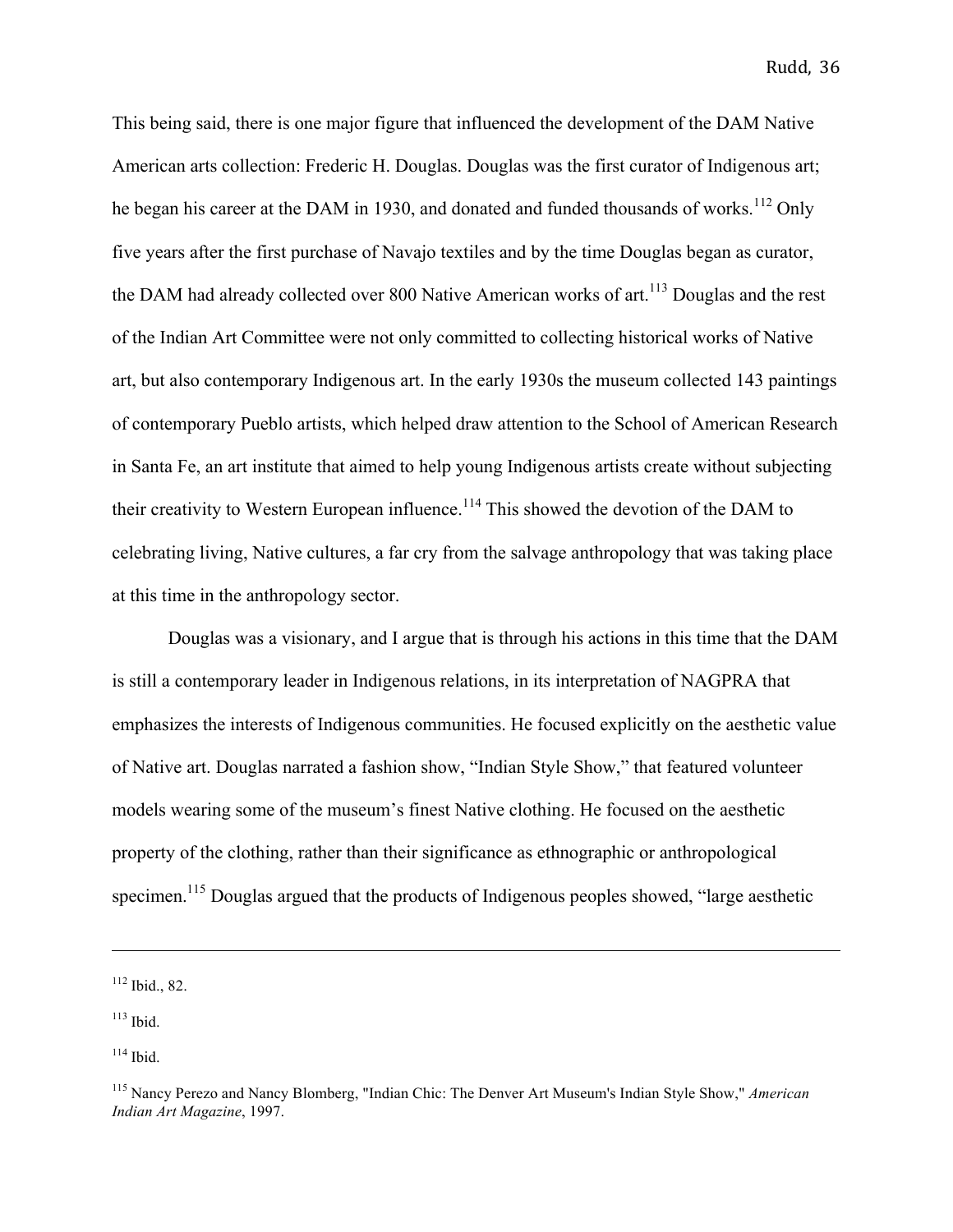value," and thus, had "the right to be considered worthy of inclusion at the museum of art."<sup>116</sup> Douglas was responsible for a major turning point in the DAM's history, the 1939-1940 Golden Gate International Exposition in San Francisco. Douglas curated a show, displaying their collection, which was exhibited in San Francisco and then traveled to the Museum of Modern Art (MoMA) in 1941. René d'Harnoncourt, director of the New York MoMA stated that, "the fact that a prestigious fine-arts institution like MoMA would devote its public space to the works of American Indians had a telling effect within the museum world."<sup>117</sup> By the mid-twentieth century, the DAM was not only receiving national visibility but was now influencing other museums within the art world.

While Douglas remained at the DAM, the Native Arts collection continued to grow, to the extent that when the DAM hired director, Otto Karl Bach, in 1944, 95% of the works in the museum's collections were from Indigenous cultures of North America.<sup>118</sup> At this point the American Indian department had grown so large that it began to resemble a museum of its own, separate from the DAM. In 1945, Jean Chappell Cranmer, a cultural leader in Denver and member of DAM's board, observed, "[the] Indian Department had grown so much more rapidly than other departments and… everything had been concentrated for a long time, [it seemed] wise to equalize the various departments."<sup>119</sup> This is precisely what Bach decided to do. In 1947, his administrative amendments he corrected the imbalance created by Douglas's energetic ambitions for the Native collections. The DAM focused on collecting genres other than Indigenous art.<sup>120</sup>

 $120$  Ibid., 96.

 $116$  Ibid.,

 $117$  Ibid., 83.

<sup>118</sup> Ibid., 82.

 $119$  Ibid., 95.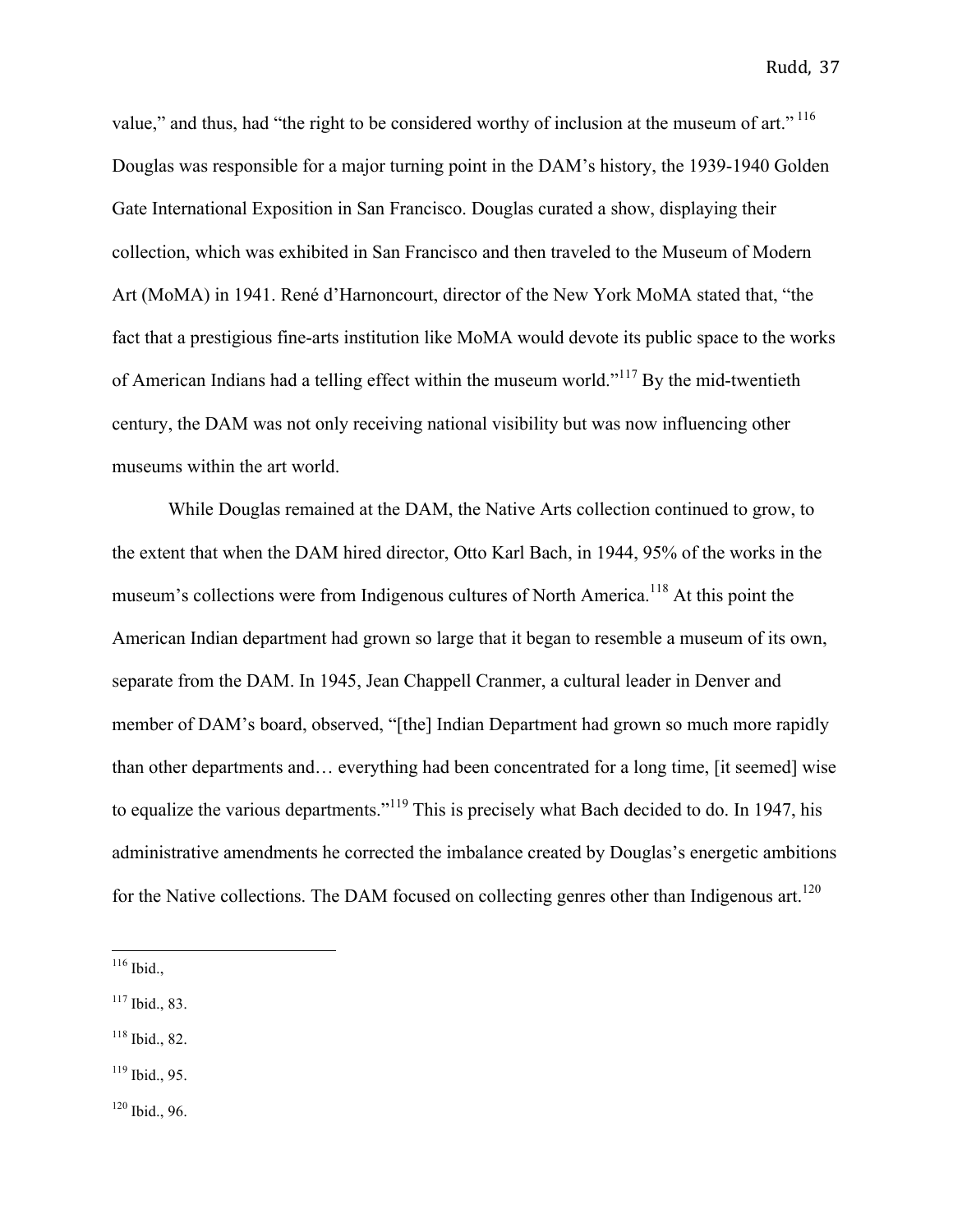## *A Pioneer in Repatriation: the DAM and NAGPRA*

Douglas's early twentieth century collecting was remarkable because for the first time someone was collecting Indigenous materials to be displayed as art instead of artifact. However his collecting was not always done with Native peoples in mind. Because Douglas was so focused on the aesthetic value of the objects he collected, he did not research the function or use of the objects, and it is not certain that this information would have affected his collection decisions. As a result, many of the items collected by the DAM were sacred materials, objects of cultural patrimony, or burial items.<sup>121</sup>

The DAM had a small collection of Zuni War Gods, or Ahayu:da. I discussed the repatriation of these sacred materials from the Smithsonian and the DMNS in Chapter 2. The Ahayud:da at the DAM was considered "to be one of the finest examples of its kind in a public collection."<sup>122</sup> However to the Zuni people these were sacred objects that belonged in Zuni communities. In 1977 Zuni Bear Clan leader, Alonzo Hustito, and his son, learned that the DAM had their Ahayud:da and were determined to recover them. This Ahayud:da had come to the DAM through a donation from a wealthy Oklahoma art collector, who purchased the War God from Arthur C. Clark, a government surveyor. Clark took the Ahayud:da from a shrine between 1899 and 1901.<sup>123</sup> Zuni Governor, Edison Laselute, sent a letter to the DAM in 1978 describing the importance of the War Gods to the Zuni, asking to discuss the future of the Gods at the DAM. The DAM's curator Richard Conn responded explaining that the image was on display and the tribal leaders were welcome to visit it during the museum's regular hours.

<u> 1989 - Andrea Santa Andrea Santa Andrea Santa Andrea Santa Andrea Santa Andrea Santa Andrea Santa Andrea San</u>

 $121$  John Lukavic, "John Lukavic Interview," interview by author, November 9, 2016.

<sup>122</sup> Colwell, *Plundered Skulls and Broken Spirits*, 32.

 $123$  Ibid., 33.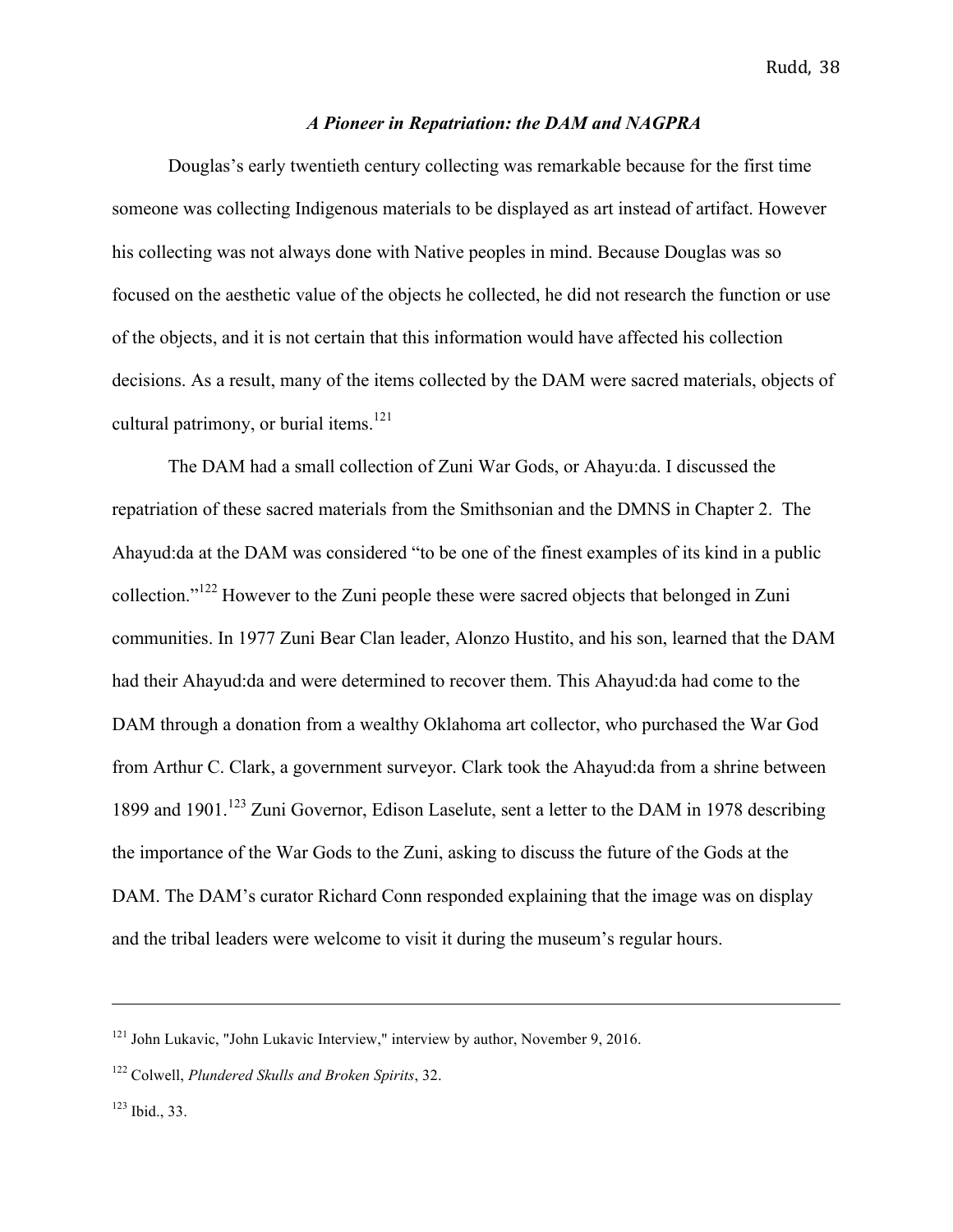In response, three Zuni representatives and a lawyer from the Native American Rights Fund traveled to Denver to meet with Conn, the DAM's director, Thomas Maytham, and the DAM's lawyer to discuss repatriation—a dialogue that had rarely happened in the history of American museums.<sup>124</sup> This discussion did not go well. The Zuni did not realize the extensive legal workings that must be done to deaccession an object from a museum collection, and the DAM staff insisted that the "object has in reality entered the public realm of world art" and thus the museum could not "deprive the world public of further access to it."<sup>125</sup> The DAM persuaded the Zuni to look elsewhere for their War Gods, for there were far more Zuni War Gods in other museums, including the Smithsonian. It was then that the Zuni pursued the repatriation of Zuni Ahayud:da from the Smithsonian, discussed in Chapter 2.

After the victory with the Smithsonian, the Zuni again contacted the DAM, writing that, "We would now like to resolve this matter in as quiet and as dignified way as possible."126 This was not a proud moment in the DAM's history: Conn and his colleagues began strategizing to keep the Ahayud:da. At one point Conn even suggested that the Zuni were targeting the DAM because they were believed to have the most expensive War God and that the Zuni would just sell it once they got it back.<sup>127</sup> Despite the DAM's reluctance, members of the Zuni tribe, Alonzo Hustito, Chester Mahooty, Edmund Ladd, Victor Niiha, and T. J. Ferguson were joined by their lawyer and came back to Denver to discuss the Ahayud: da repatriation.<sup>128</sup> Once again, the consultations resolved nothing. A month later after a DAM press release, a *Rocky Mountain* 

 $127$  Ibid.

 $128$  Ibid., 41.

 $124$  Ibid.

<sup>125</sup> Ibid., 37.

 $126$  Ibid., 40.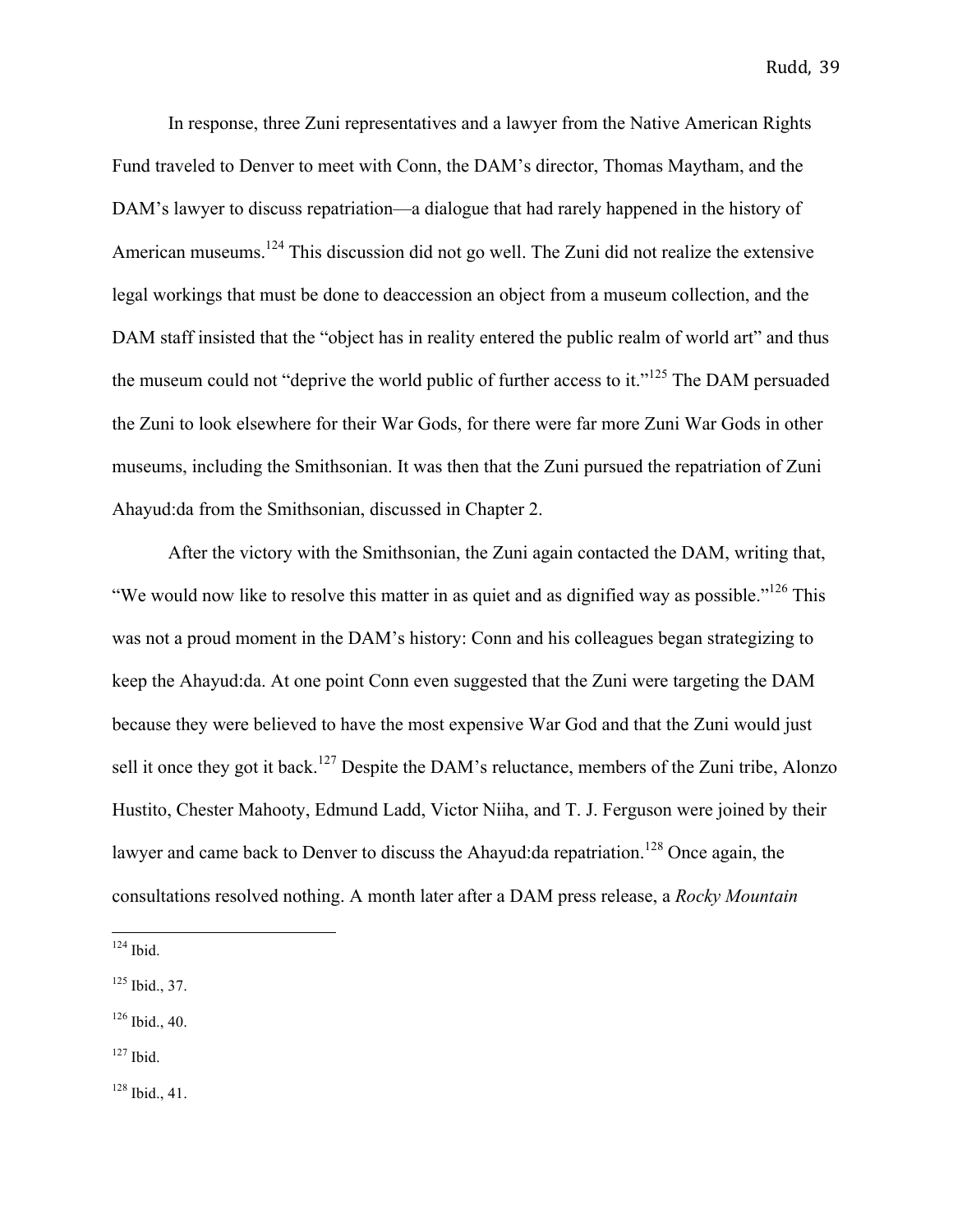*News* article titled "Zuni War God Spurs Clash" outlined the yearlong dispute over a "27-inch piece of wood." In this article the Zuni argued that a War God was communal property, and under Federal law, "communal property cannot be sold without the consent of the plural owners." The museum's counter- argument was that the Ahayud:da was "part of the museum's collection, the object is owned communally by all the people of Denver."<sup>129</sup>

After the passing of AIRFA in 1978 the Zuni wrote to the DAM stating that under the new law, if the DAM did not return the object then it could be subject to cuts from federal grants. Along with this threat the DAM was under pressure from the Colorado public to return the Ahayud:da—and the entire mission of the museum was to serve the Rocky Mountain Region. Through letters, phone calls and editorials, Colorado residents pressed the museum. One Denver resident wrote, "It seems peculiar to me, that your museum could display American Indian art and at the same time have little or no concern for the creators of this art."<sup>130</sup> It is uncertain what exactly swayed the decision of the DAM's board of trustees, but on March 21, 1979, they decided to return the Ahayud:da. In a statement they said, "It is true that the War God is a deity and a present, animated object of worship rather than a symbol or an art object."<sup>131</sup> Upon further research, the DAM found two additional Ahayud:da in their collections and returned those as well. The Ahayud:da were finally returned to Zuni territory, in their newly constructed, highsecurity shrine in 1980. Later that year the DAM received an award from the Americans for Indian Opportunity, "for the excellent job for the safe return of the Zuni War God to the Zuni people."<sup>132</sup>

- $130$  Ibid.
- <sup>131</sup> Ibid., 44.

<sup>132</sup> Ibid.

 $129$  Ibid., 41-42.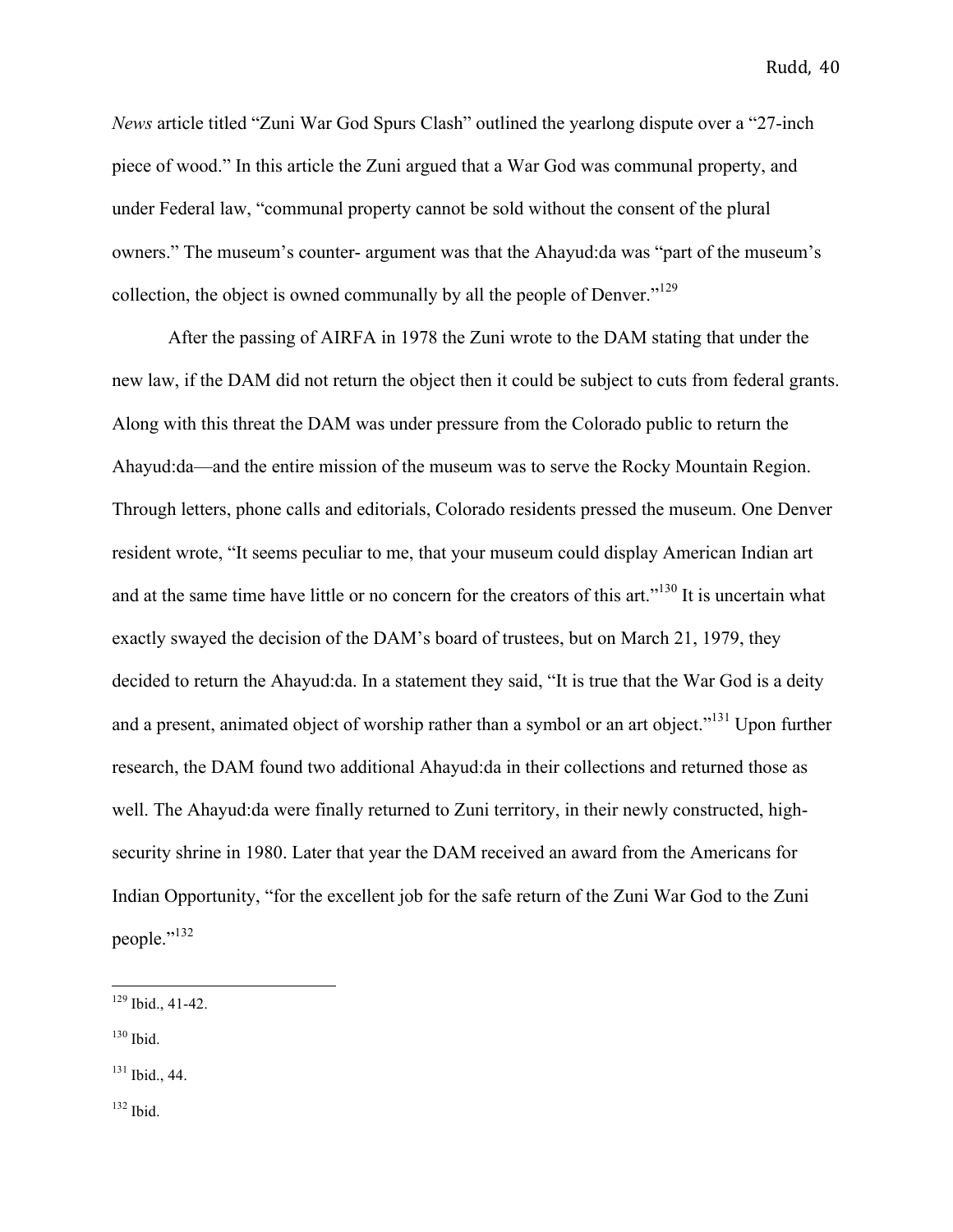Shortly after this repatriation many other museums followed suit. In 1980 the Wheelwright Museum of the American Indian and the Museum of New Mexico in Santa Fe returned six Ahayu:da altogether. In 1981 the Millicent Rogers Museum in Taos, New Mexico, returned one, followed by the University of Iowa Museum of Art. There were now a dozen Ahayu:da back at Zuni.<sup>133</sup> After its initial reluctance, the DAM had set a precedent for other museums and rapidly became a leader in Native American repatriation, ten years before the passing of NAGPRA.

# *"That's DAM Good Repatriation"*

Today, twenty-seven years after NAGPRA was passed, the DAM still receives the occasional repatriation claim, however they are few and far between, because the museum's staff has worked intensely on the repatriation process. John Lukavic, Assistant Curator of Native American Art, explained that in the past five years during his time working at the DAM, only two objects, Kachina dolls belonging to the Pueblo of Laguna have been repatriated, because there has been so much Native material repatriated in the past twenty-seven years.<sup>134</sup>

Currently the goal of the DAM's Native American Arts Department is to assist all communities with the repatriation process, because ultimately they want tribes to be successful with their repatriation claims.<sup>135</sup> Repatriation procedures at the DAM are laid out in Roger Echo-Hawks book, *Keepers of Culture.* In 2002 the DAM published this book, so it could be a, "great resource to help anyone understand what the law actually says, but also give case studies and

<u> 1989 - Andrea Santa Andrea Santa Andrea Santa Andrea Santa Andrea Santa Andrea Santa Andrea Santa Andrea San</u>

 $133$  Ibid.

 $135$  Ibid.

<sup>&</sup>lt;sup>134</sup> Lukavic, "John Lukavic Interview."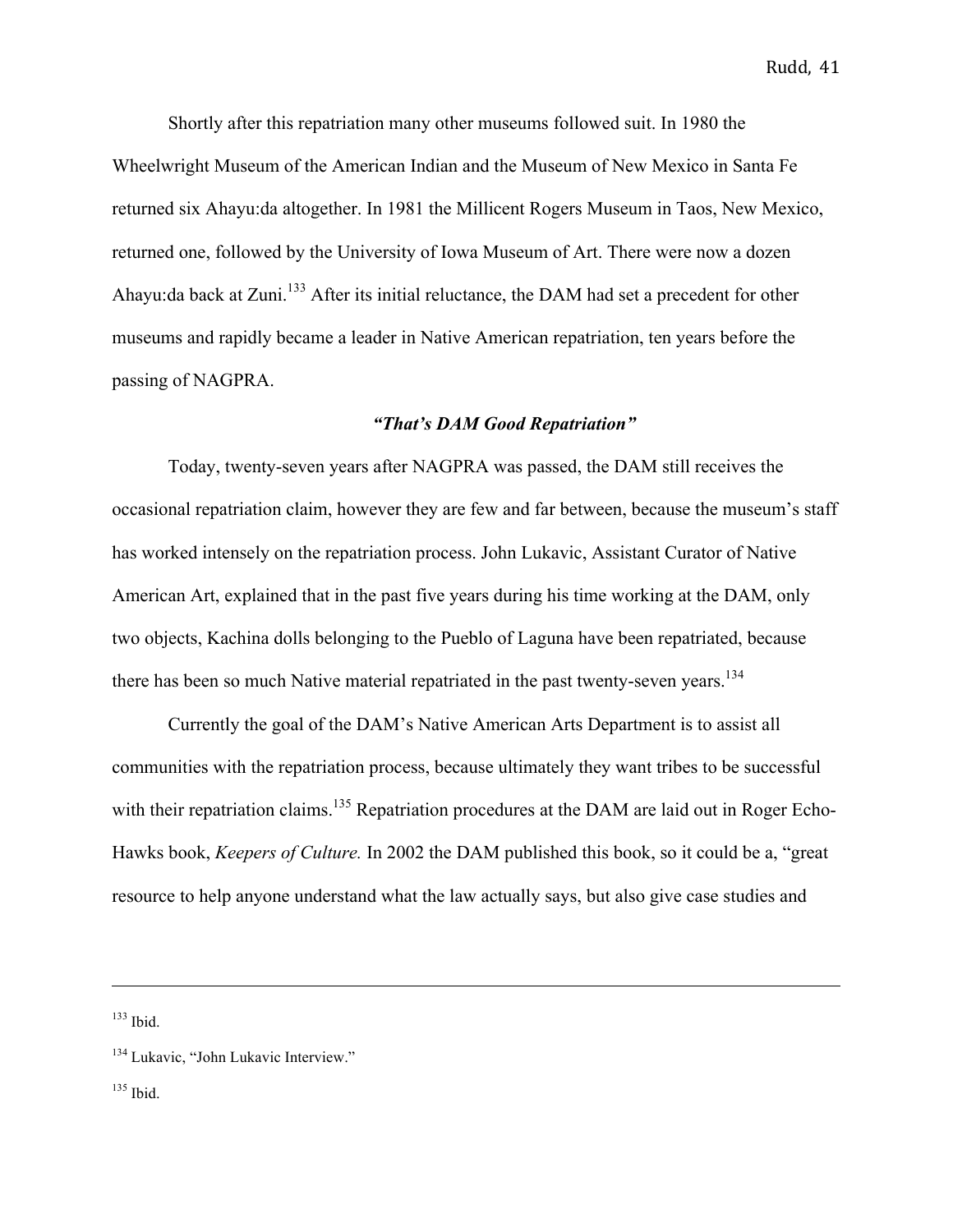how to actually implement it (NAGPRA)."<sup>136</sup> When the book was first published, the DAM sent a copy to all of the tribal communities that they had worked with. Now the book is available free online.<sup>137</sup> This is one way in which the DAM has worked to make the repatriation accessible as possible for tribal communities. Lukavic explains that because NAGPRA is a law, the museum must treat it as such. Because there are very specific procedures that must be taken to repatriate an object, when a tribe comes to them with a potential claim the DAM provides them with not only all research materials the museum may have regarding the object, but also a claim template. This template is essentially a list that the tribe must follow step by step to make sure that a claim is submitted properly and thus is successful. These resources provided by the DAM, ensure that tribes can repatriate materials quickly and easily. This demonstrates the DAM's dedication to decolonizing museums and their efforts in repairing relationships between themselves and Native communities.

Lukavic explained that when tribes file a claim for cultural patrimony the DAM interprets the objects based on if the object was considered cultural patrimony at the time of removal because, "there certainly are instances where perceptions within a community have changed since it was alienated, but we have to judge it by the time it left the community, not what it is today."<sup>138</sup> The DAM recognizes the issues posed by NAGPRA and strives to fix them.

Another way in which the DAM has addressed these issues created by NAGPRA is they will repatriate objects internationally, not under NAGPRA law. Nancy Blomberg explained that although the law does not cover international claims, the DAM realizes that these types of

 $136$  Ibid.

<sup>137</sup> http://denverartmuseum.org/sites/all/themes/dam/files/nagpra.pdf; Nancy Blomberg, "Nancy Blomberg Interview," interview by author, December 5, 2016.

<sup>138</sup> John Lukavic, "John Lukavic Interview," interview by author, November 9, 2016.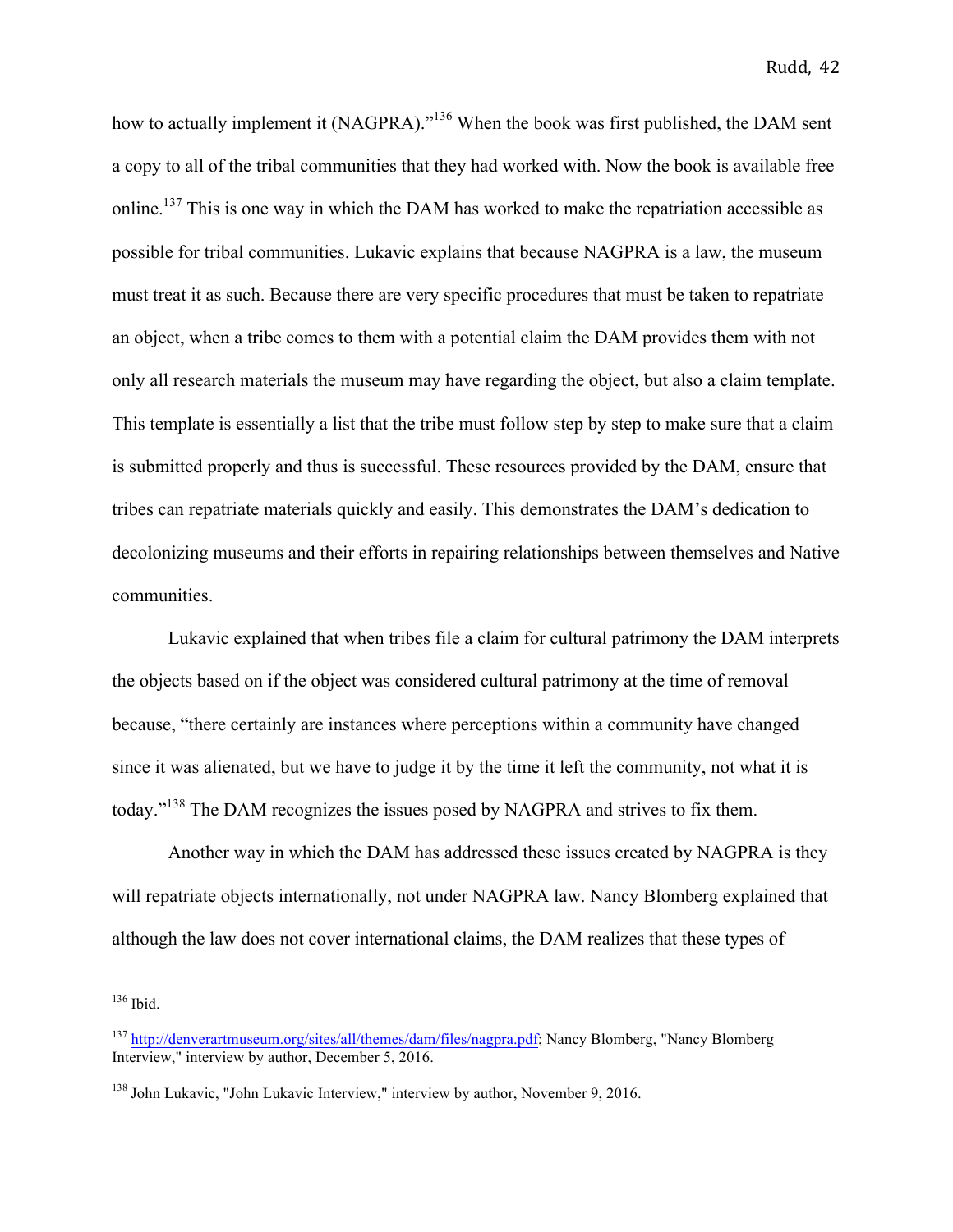repatriation are necessary to decolonizing the museum, and are simply, "the right thing to do."<sup>139</sup> The DAM has made multiple "repatriations" to First Nations Tribes of Canada, however these were posed as gifts, opposed to obligations made by the law.

# *Creating Lasting Relationships*

The long-term objective of the DAM is to create lasting relationships with Native communities. The DAM curators and collections staff continues to create new ways to maintain these positive connections. Lukavic states that, "ultimately going into any NAGPRA consultation we view it as a way of developing future relationships and strong, partnerships with tribal communities where we can benefit from their knowledge and they can benefit through access and the resources the museum has to offer."<sup>140</sup> Since the repatriation of the Ahayud:da in the 1970s the DAM has continued a partnership with the Zuni pueblo, including a recent digital repatriation program. Portions of the DAM's Zuni collection are available on computer monitors at the A:shiwi A:wan Museum and Heritage Center. Zuni community members can access the materials and leave comments if they have information to share about an object.<sup>141</sup> This type of modern repatriation creates a symbiotic relationship between the Zuni people and the DAM; both benefit from this collaboration.

The DAM not only continues lasting relationships with Native communities through the repatriation process, but also through community activities and artist programs. The DAM hosts contemporary Native artists as a part of their Artist in Residence program. The purpose of the program is to, "highlight the ongoing creativity and artistic diversity of the American Indian

<sup>&</sup>lt;sup>139</sup> Nancy Blomberg, "Nancy Blomberg Interview," interview by author, December 5, 2016.

<sup>&</sup>lt;sup>140</sup> Lukavic, "John Lukavic Interview."

<sup>&</sup>lt;sup>141</sup> Ibid.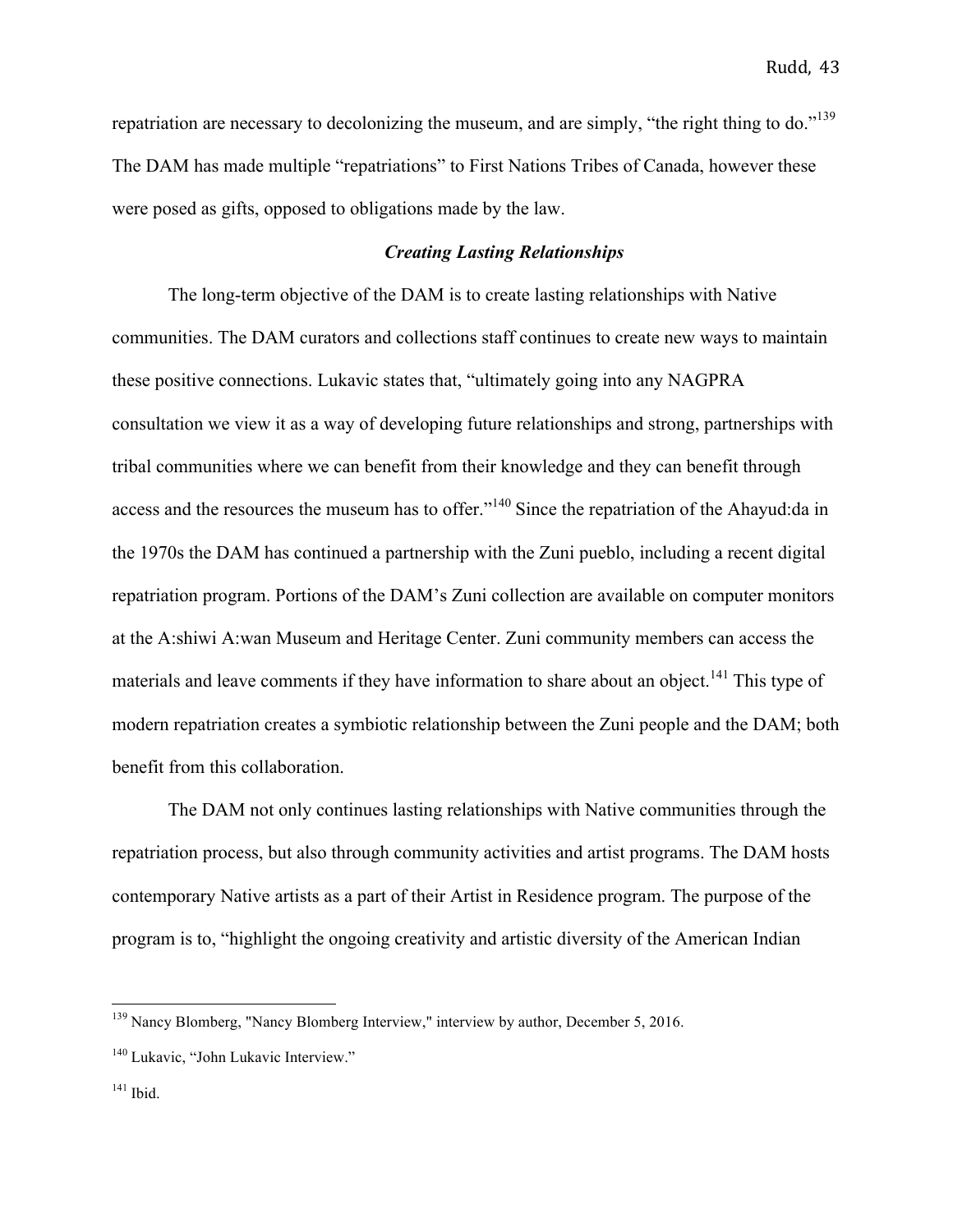community with an aim towards engaging museum visitors through each artist's creative process."<sup>142</sup> This allows living Native artists to come to the DAM and create works of art in a studio that is housed within the Native Arts gallery—this demonstrates to visitors that Native art is alive and continues in the present, disproving the theory of the vanishing race.

One of the DAM's longest running events is the annual Friendship Powwow and American Indian Cultural Celebration. This event began in 1989 and is a celebration of the vitality of Native American Indian cultures.<sup>143</sup> At the 2016 powwow, artists such as Mary Young Bear, Alistair Bane, Verla Howell, and Andy Cozad were featured at a Handmade Powwow Regalia tent, and local beaders Tawny Herrera, Bronte Martzloff, and Katja Pinkepank gave demonstrations on beading techniques.<sup>144</sup> This event creates a connection between living Native artists and communities and the museum, and also with the visitors of the DAM and American Indian communities.

The DAM is a leader in repatriation and also in repairing and maintaining relationships with Native communities, and a model for other museums to build similar practices. The DAM's interpretation of NAGPRA and forward thinking outlook on Native American art can be a platform for other museums to look to in improving their relationships with Native communities. As I have shown, the DAM did not always have positive relationships with Indigenous peoples, but through collaborative communications they were able to repair these tensions and bridge the gap between a once colonial institution and Native American peoples.

<sup>&</sup>lt;sup>142</sup> "Native Arts Artist-in-Residence," Denver Art Museum, January 01, 1970, section goes here, accessed March 12, 2017, http://denverartmuseum.org.

<sup>&</sup>lt;sup>143</sup> "27th Annual Friendship Powwow and American Indian Cultural Celebration," Westword, accessed March 12, 2017, http://www.westword.com.

<sup>&</sup>lt;sup>144</sup> Natalie Thomas, "Family Guide to the 2016 Friendship Powwow," Denver Art Museum, September 6, 2016, section goes here, accessed March 12, 2017, http://denverartmuseum.org.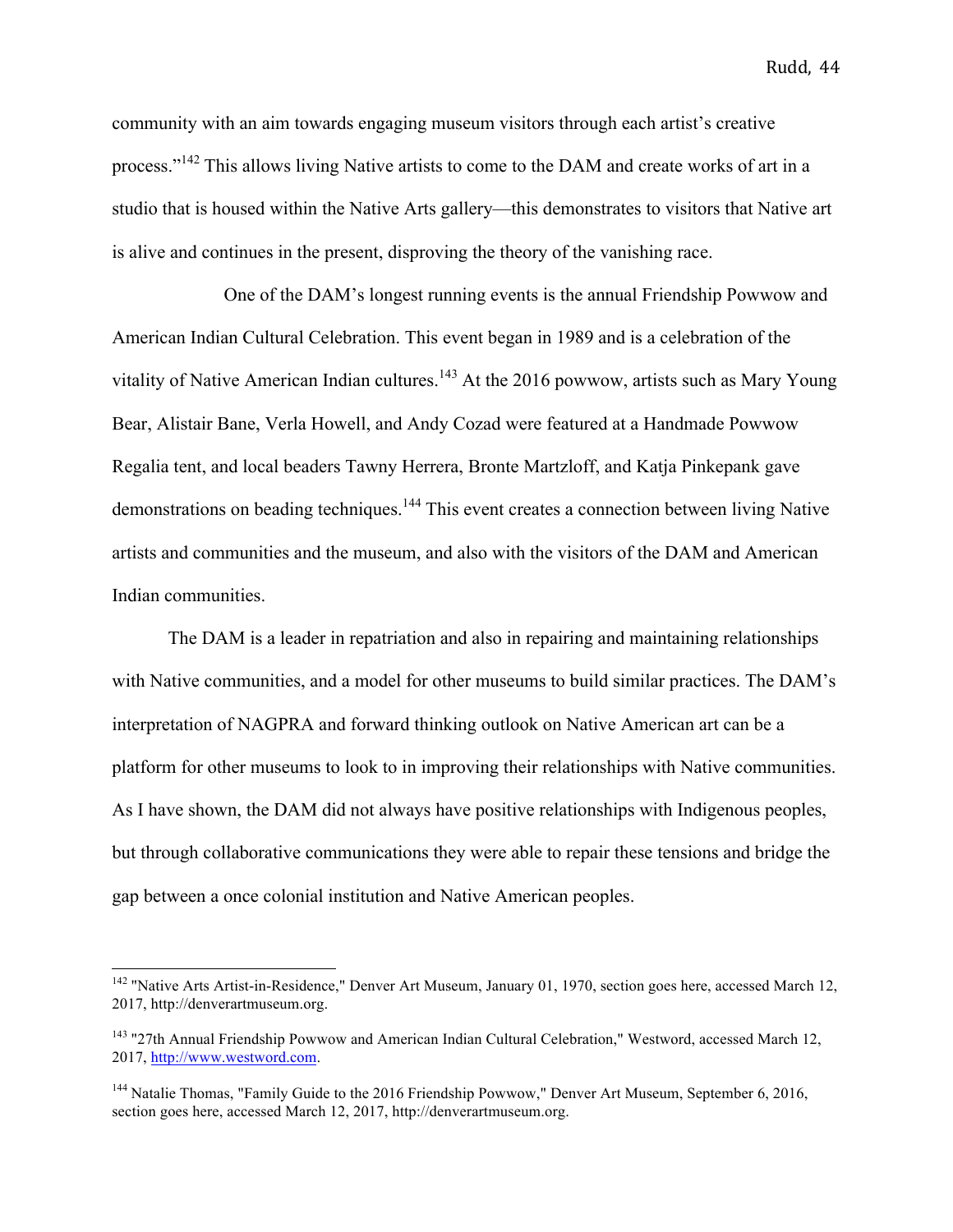## **Conclusion**

*"NAGPRA doesn't heal...The process does."* -Joe Big Medicine, Southern Cheyenne chief and museum director<sup>145</sup>

The DAM and the DMNS are leading museums in repatriation. Their interpretation of NAGPRA, as well as their commitment to collaboration has gone beyond repairing relationships between museums and Native communities. In the first chapter I discussed issues that NAGPRA poses and the problems that remain unsolved with Native American repatriation. Three major issues that I discussed are interpretability of the law, the definition of "sacred object" as defined by NAGPRA, and international repatriation disputes. My research demonstrates that the DMNS and DAM interpret NAGPRA according to its ethical intent. The DMNS and DAM go above and beyond with their understandings of NAGPRA and has striven to resolve issues in how the legislation is applied. Johnson asserts that there are issues with defining a "sacred object" as objects that are necessary to continue religious ceremonies by their "present day adherents"<sup>146</sup> because religions are adaptable and change throughout time, especially when an object is missing for several generations.<sup>147</sup> The DAM realizes this issue within the law and instead of ignoring this gap, or using it to their advantage, they have decided to interpret NAGPRA in a way that benefits Native communities. This is demonstrated in their international return of Indigenous objects, and their interpretations of cultural patrimony.

NAGPRA has made major steps towards decolonizing museums, however further work can be done to improve NAGPRA and relationships between museums and Native communities. I suggest that the DAM and DMNS models are examples that could guide ethical museum

 <sup>145</sup> Colwell, *Plundered Skulls and Broken Spirits*, 32.

<sup>&</sup>lt;sup>146</sup> National Parks Service, "Native American Graves Protection and Repatriation Act."

<sup>147</sup> Johnson, *Sacred Claims,* 22.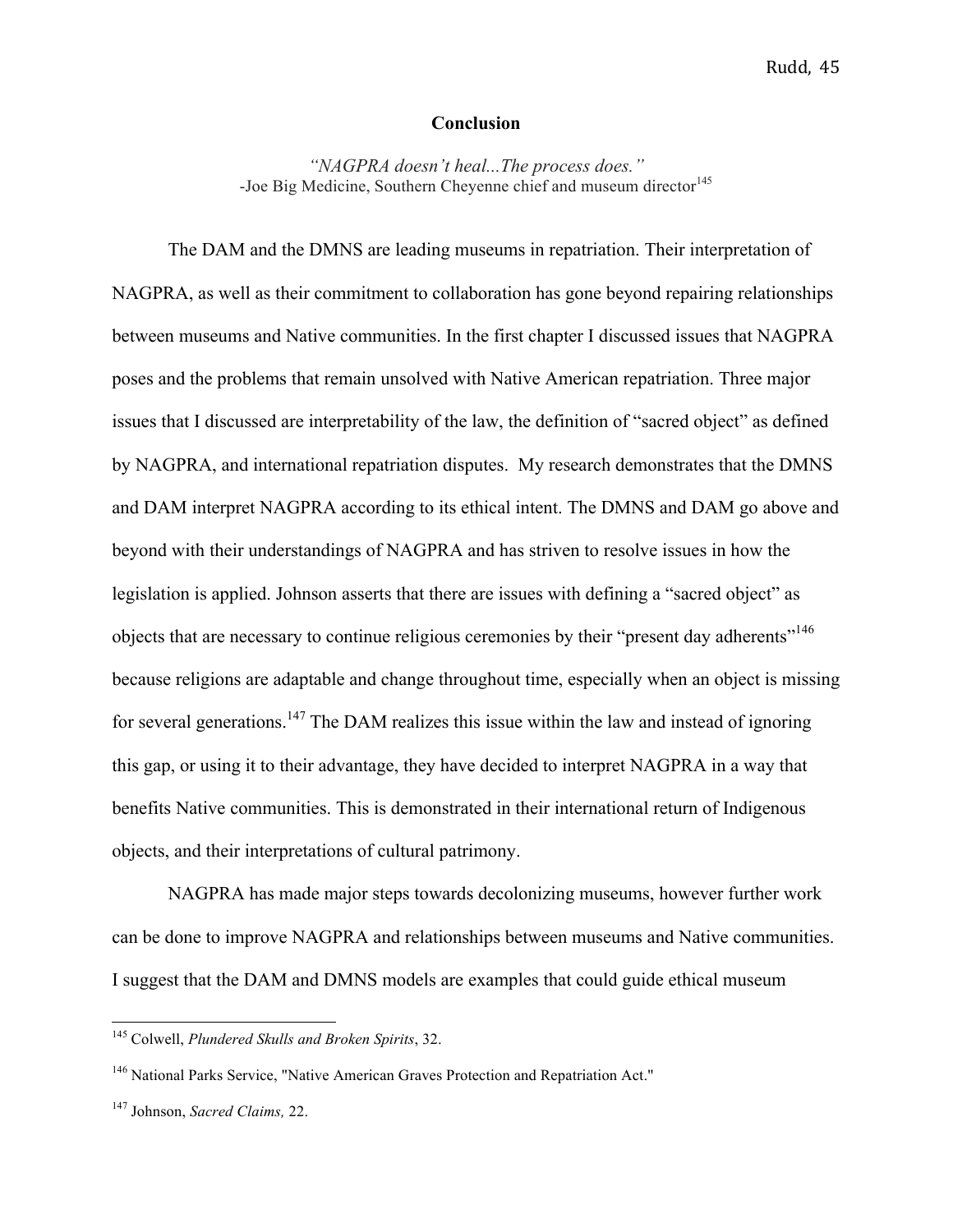practices and inform adjustments to the existing NAGPRA regulations. A productive area for future research would be to consult with the Native communities that have worked directly with both museums, to get their perspective on the repatriation processes at the DAM and DMNS, and how their practices could influence amendments to NAGPRA and how NAGPRA is interpreted by other museums.

It has been twenty-seven years since NAGPRA was enacted and yet there is still much to be done, to repairing the damage made by colonial museum practices. Museums like the DAM and the DMNS are furthering the healing process by not only following laws like NAGPRA to their fullest extent, but also by engaging in ongoing discussions and lasting relations with Native communities. These conversations were happening before NAGPRA was passed, however after Congress passed the law these consultations were being facilitated legally and legitimatized by the federal government. The DAM and DMNS are leaders because they go beyond what is required of them by the law, and this model is what is now repairing the wounds created by anthropologists and museum collectors in the nineteenth and twentieth century. NAGPRA is a major step towards mending these relationships, however it cannot fully address these human rights issues alone. Museums must make an effort to go beyond the legal requirements of NAGPRA as the DAM and DMNS have done.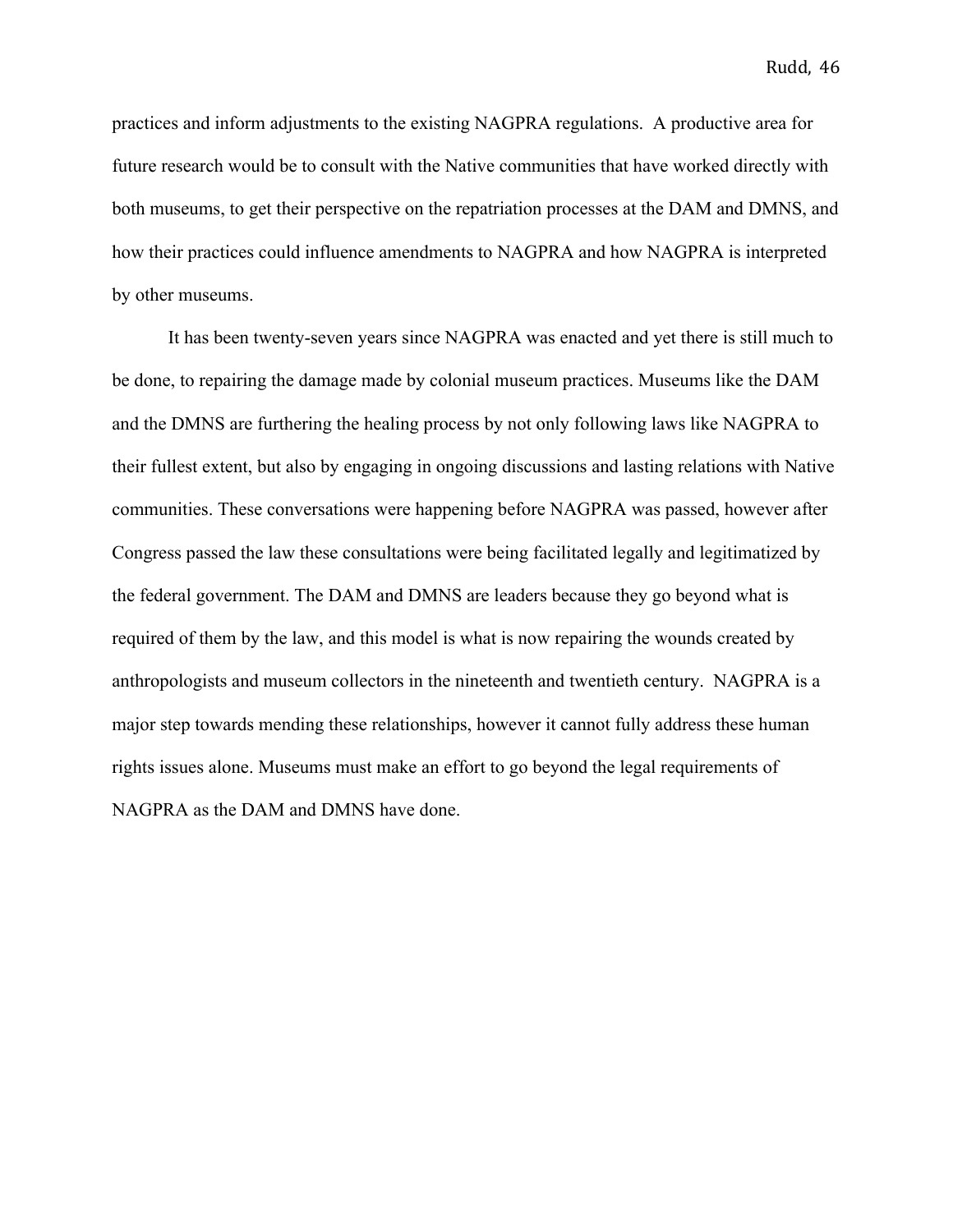# **Bibliography**

# **Primary Sources**

- Blomberg, Nancy. "Nancy Blomberg Interview." Interview by author. December 5, 2016.
- Colwell, Chip. "Chip Colwell Interview." Telephone interview by author. December 16, 2016.
- Johnson, Greg. "Native American Religious Traditions." Lecture, University of Colorado, Boulder.
- Lukavic, John. "John Lukavic Interview." Interview by author. November 9, 2016.
- Rewolinski, Dawn. "Dawn Rewolinski DMNS Interview." Interview by author. December 16, 2016.

#### **Secondary Sources**

- Alexie., Sherman. "Evolution." PoemHunter.com. July 21, 2006. Accessed January 27, 2017. https://www.poemhunter.com/poem/evolution-4/.
- Ames, Michael M. "Cannibal Tours and Glass Boxes: The Anthropology of Museums." Edited by Susan M. Pearce. *American Anthropologist* 95, no. 3 (1993): 729-30.
- Berlo, Janet Catherine., and Ruth B. Phillips. *Native North American Art*. Oxford: Oxford University Press, 1998.
- Brenda Trofanenko & Avner Segall (2012) Addressing the Pedagogical Purpose of Indigenous Displays: The Case of the National Museum of the American Indian, Diaspora, Indigenous, and Minority Education, 6:3, 141-156, DOI: 10.1080/15595692.2012.691134
- Colwell, Chip. *Plundered Skulls and Stolen Spirits: Inside the Fight to Reclaim Native America's Culture*. Chicago: University of Chicago Press, 2017.
- Colwell, Chip. "Native American Artifacts and Lessons Learned in Colorado." *Denver Post*, March 15, 2017.
- Colwell, Chip. "The Sacred and the Museum: Repatriation and the Trajectories of Inalienable Possessions." *Museum Worlds* 2, no. 1 (2014). doi:10.3167/armw.2014.020102.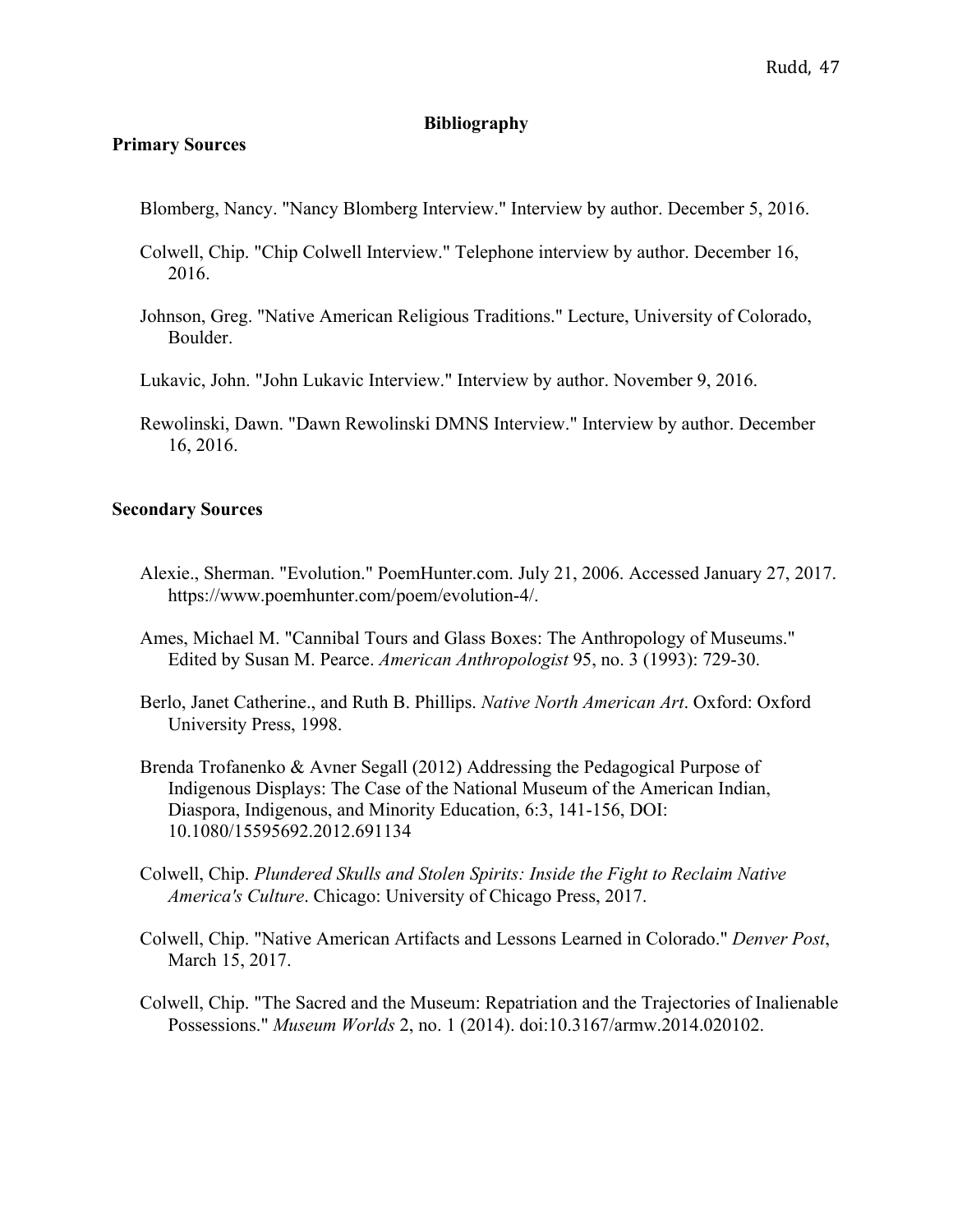- Chip Colwell-Chanthaphonh , Rachel Maxson & Jami Powell (2011) The repatriation of culturally unidentifiable human remains, Museum Management and Curatorship, 26:1, 27-43, DOI: 10.1080/09647775.2011.540125
- Coombes, Annie E. "Museums and the Formation of National and Cultural Identities." *Oxford Art Journal* 11, no. 2 (1988): 57-68. doi:10.1093/oxartj/11.2.57.
- Deloria, Vine. *Custer Died for Your Sins: An Indian Manifesto ; with New Pref.* Norman: Univ. of Oklahoma Press, 1988.
- Dobrzynski, Judith H. "Denver Art Museum Strengthens Commitment to Native American Work." New York Times (online). October 27, 2015. http://www.nytimes.com.
- Duncan, Carol. "From the Princely Gallery to the Public Art Museum: The Louvre Museum and the National Gallery, London." In *Grasping the World: The Idea of the Museum*, edited by Donald Preziosi and Claire J. Farago. Burlington, VT: Ashgate, 2003.
- Echo-Hawk, Roger. *Keepers of Culture: Repatriating Cultural Items under the Native American Graves Protection and Repatriation Act*. Denver: Denver Art Museum, 2002.
- Harris, Neil. "Searching for Form: The Denver Art Museum in Context." In *The Denver Art Museum: The First Hundred Years*, 20-58. Denver: Denver Art Museum, 1996.
- Hester, James J. "Pioneer Methods in Salvage Anthropology." *Anthropological Quarterly* 41, no. 3 (1968): 132-46. Accessed February 10, 2017. JSTOR [JSTOR].
- "History of the Collections." National Museum of the American Indian. Accessed December 15, 2016. http://www.nmai.si.edu.
- H.R. Rep. No. 101st-101-340 at 1 (1989).
- Johnson, Greg. "Apache Revelation: Making Indigenous Religion in the Legal Sphere." In *Secularism and Religion-making*, edited by Markus Dressler and Arvind-Pal S. Mandair, 170-86. New York: Oxford University Press, 2011.

Johnson, Greg. "Indigenous Sacred Objects after NAGPRA: In and Out of Circulation."

- Johnson, Greg. *Sacred Claims: Repatriation and Living Tradition*. Charlottesville: University of Virginia Press, 2007.
- *Merriam-Webster.* Accessed December 2, 2016. https://www.merriamwebster.com/dictionary/repatriation.
- "Native American Graves Protection and Repatriation Act." National Parks Service. Accessed January 10, 2017. https://www.nps.gov/nagpra/FAQ/INDEX.HTM#Responsible.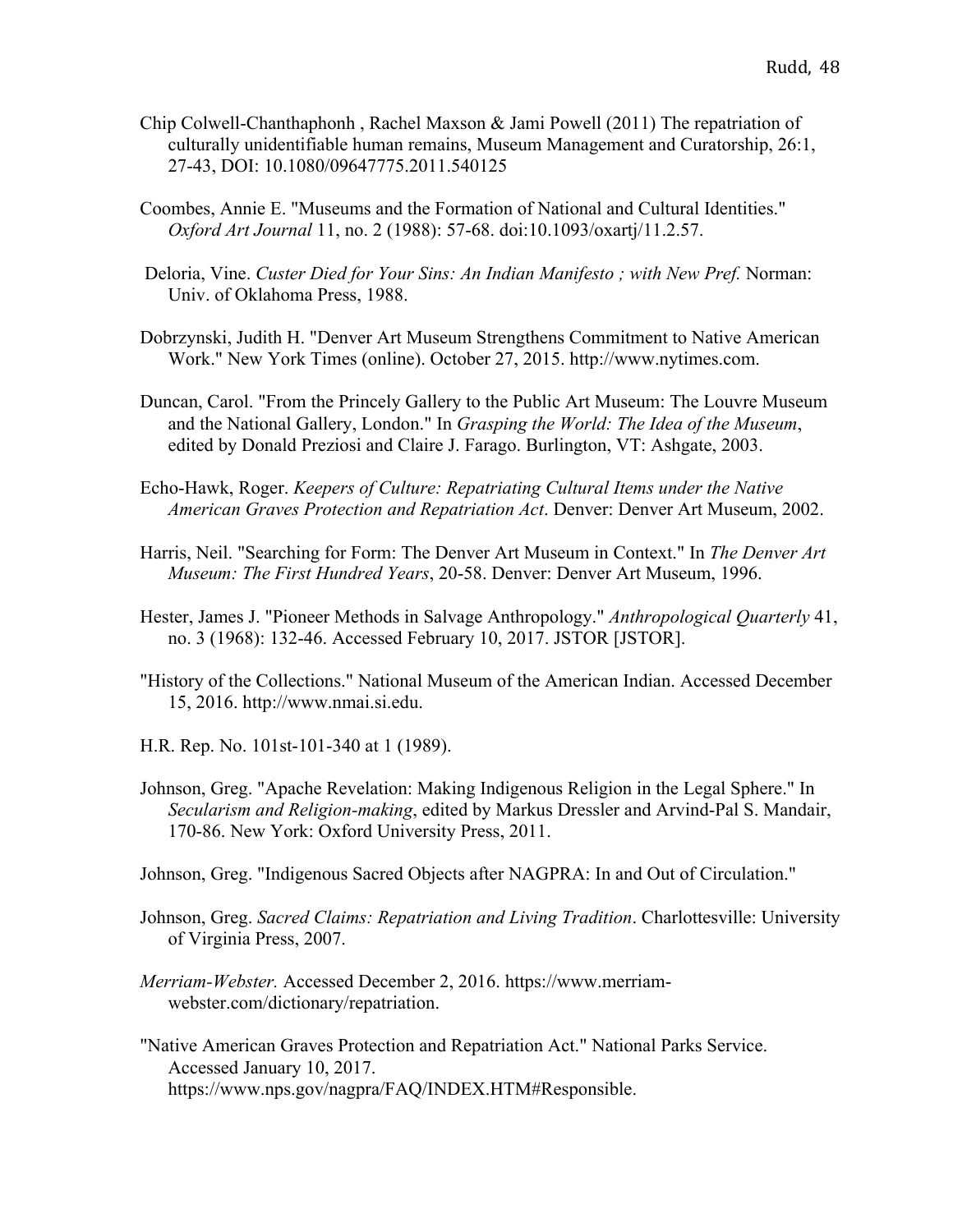- "Native Arts Artist-in-Residence." Denver Art Museum. January 01, 1970. Accessed March 12, 2017. http://denverartmuseum.org.
- Parezo, Nancy, and Nancy Blomberg. "Indian Chic: The Denver Art Museum's Indian Style Show." *American Indian Art Magazine*, 1997, 44-55.
- Pensley, D. S. "The Native American Graves Protection and Repatriation Act (1990): Where the Native Voice Is Missing." *Wicazo Sa Review* 20, no. 2, Twentieth Anniversary Commemorative Issue (October 01, 2005): 37-64. http://www.jstor.org/.
- Phillips, Ruth B. *Museum Pieces: Toward the Indigenization of Canadian Museums*. Montréal: McGill-Queen's University Press, 2014.
- Phillips, Ruth. "Re-placing Objects: Historical Practices for the Second Museum Age."*Canadian Historical Review* 86, no. 1 (2005): 83-110. doi:10.3138/chr/86.1.83.
- Rewolinski, Dawn. *Remains to Be Seen: The Disparate Disposition of Culturally Unidentified Human Remains under NAGPRA's Final Rule*. Master's thesis, New York University, 2014.
- Rohde, Brooke, and Tamara Pope Roghaar. "Home Sweet Home: Rehousing the Native Arts Collection at the Denver Art Museum." *Museum Anthropology* 27, no. 1-2 (2004): 63-72.
- Rydell, Robert W. *All the World's a Fair: Visions of Empire at American International Expositions, 1876 - 1916*. Chicago, Ill.: Univ. Od Chicago Press, 1999.
- Smith, Linda Tuhiwai. *Decolonizing Methodologies: Research and Indigenous Peoples*. London: Zed, 2012.
- Story, Lewis Wingfield. "Building a Collection." In *The Denver Art Museum: The First Hundred Years*. Denver: Denver Art Museum, 1996.
- Thomas, Natalie. "Family Guide to the 2016 Friendship Powwow." Denver Art Museum. September 6, 2016. Accessed March 12, 2017. http://denverartmuseum.org.
- "27th Annual Friendship Powwow and American Indian Cultural Celebration." Westword. Accessed March 12, 2017. http://www.westword.com.
- United States. Congress. Senate. *Religious Freedom Act: Hearing before the Committee on Indian Affairs, United States Senate, One Hundred Eighth Congress, Second Session, on Oversight Hearing on American Indian Religious Freedom Act of 1978, July 14, 2004, Washington, DC*. Washington: U.S. G.P.O., 2004. OneSearch.
- United States of America. National Parks Service. *NATIVE AMERICAN GRAVES PROTECTION AND REPATRIATION ACT.* Accessed January 10, 2017. www.nps.gov.